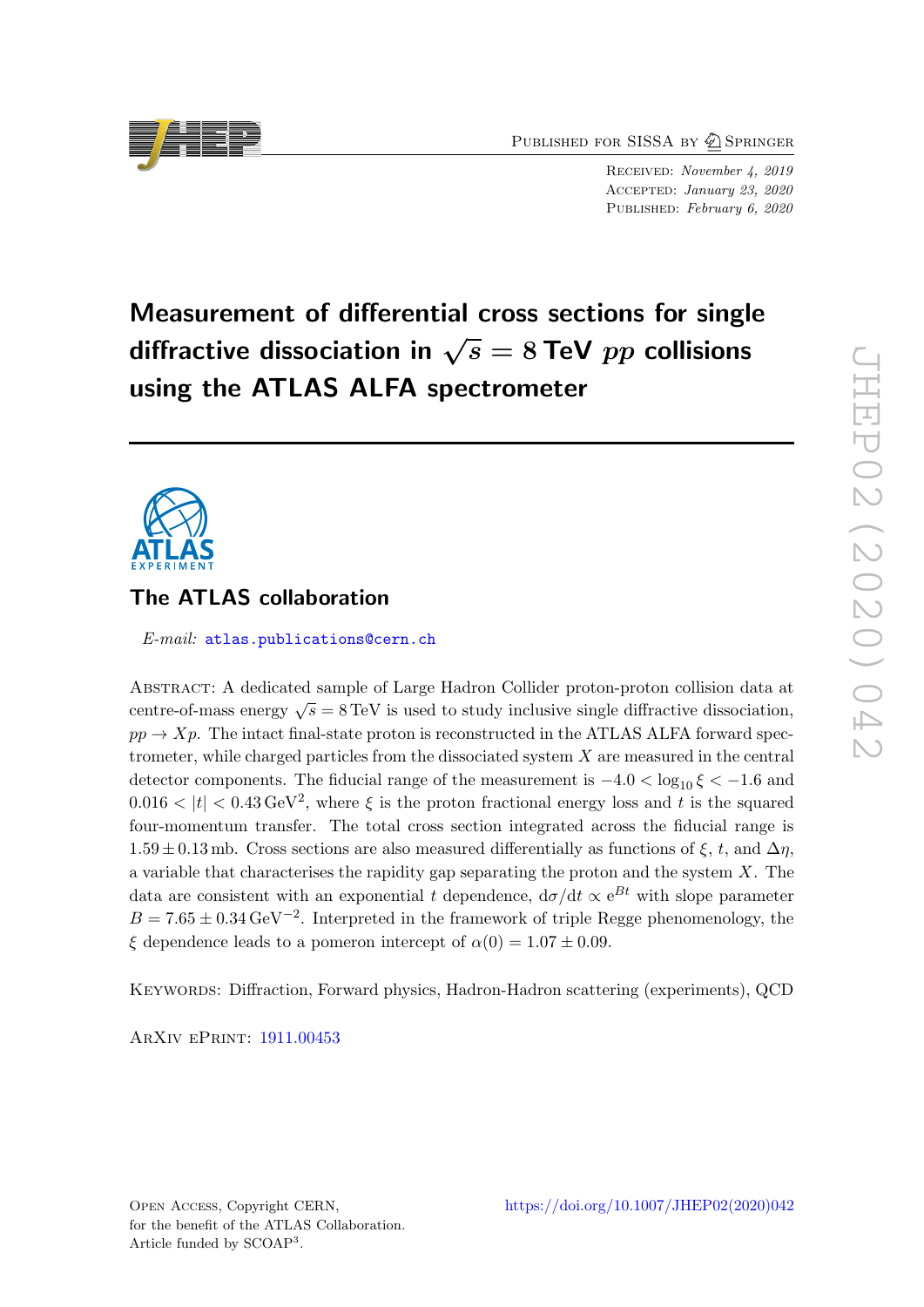### Contents

| 1 Introduction                            | $\mathbf{1}$            |
|-------------------------------------------|-------------------------|
| 2 Experimental conditions                 | $\overline{2}$          |
| 3 Monte Carlo simulation                  | $\overline{\mathbf{4}}$ |
| 4 Data selection and reconstruction       | $\overline{\mathbf{4}}$ |
| 5 Kinematic variables and fiducial region | $\boldsymbol{6}$        |
| 6 Backgrounds                             | $\overline{7}$          |
| 7 Control distributions                   | $\overline{7}$          |
| 8 Unfolding                               | 8                       |
| 9 Uncertainties                           | 10                      |
| 10 Results                                | 11                      |
| 11 Summary                                | 15                      |
| The ATLAS collaboration                   | 19                      |

# <span id="page-1-0"></span>1 Introduction

In the single diffractive (SD) dissociation process in proton-proton  $(pp)$  collisions,  $pp \to Xp$ (figure  $1(a)$  $1(a)$ ), the absolute value of the squared four-momentum transfer t is usually much smaller than  $1 \text{ GeV}^2$ , such that the intact final-state proton is scattered through a very small angle of typically  $10-100 \mu$ rad. The other proton dissociates to produce a multiparticle hadronic system  $X$ , whose mass  $M_X$  can reach many hundreds of GeV at Large Hadron Collider (LHC) energies, whilst remaining in a regime where the fractional energy loss of the intact proton  $\xi = M_X^2/s$  is small.

Measurements of the SD cross section have been made at a wide range of energies  $[1-4]$  $[1-4]$ , most recently at the SPS  $[5, 6]$  $[5, 6]$  $[5, 6]$ , the Tevatron  $[7, 8]$  $[7, 8]$  $[7, 8]$  and HERA  $[9]$ . The process is usually interpreted phenomenologically in terms of the exchange of a strongly interacting net colour-singlet, sometimes referred to as a pomeron [\[10\]](#page-16-7). The range of applicability of a universal pomeron across total, elastic, and diffractive processes has a long history of investigation. Despite the wealth of previous data, predictions for the SD contribution at the CERN Large Hadron Collider (LHC) vary widely. Our current lack of constraints limits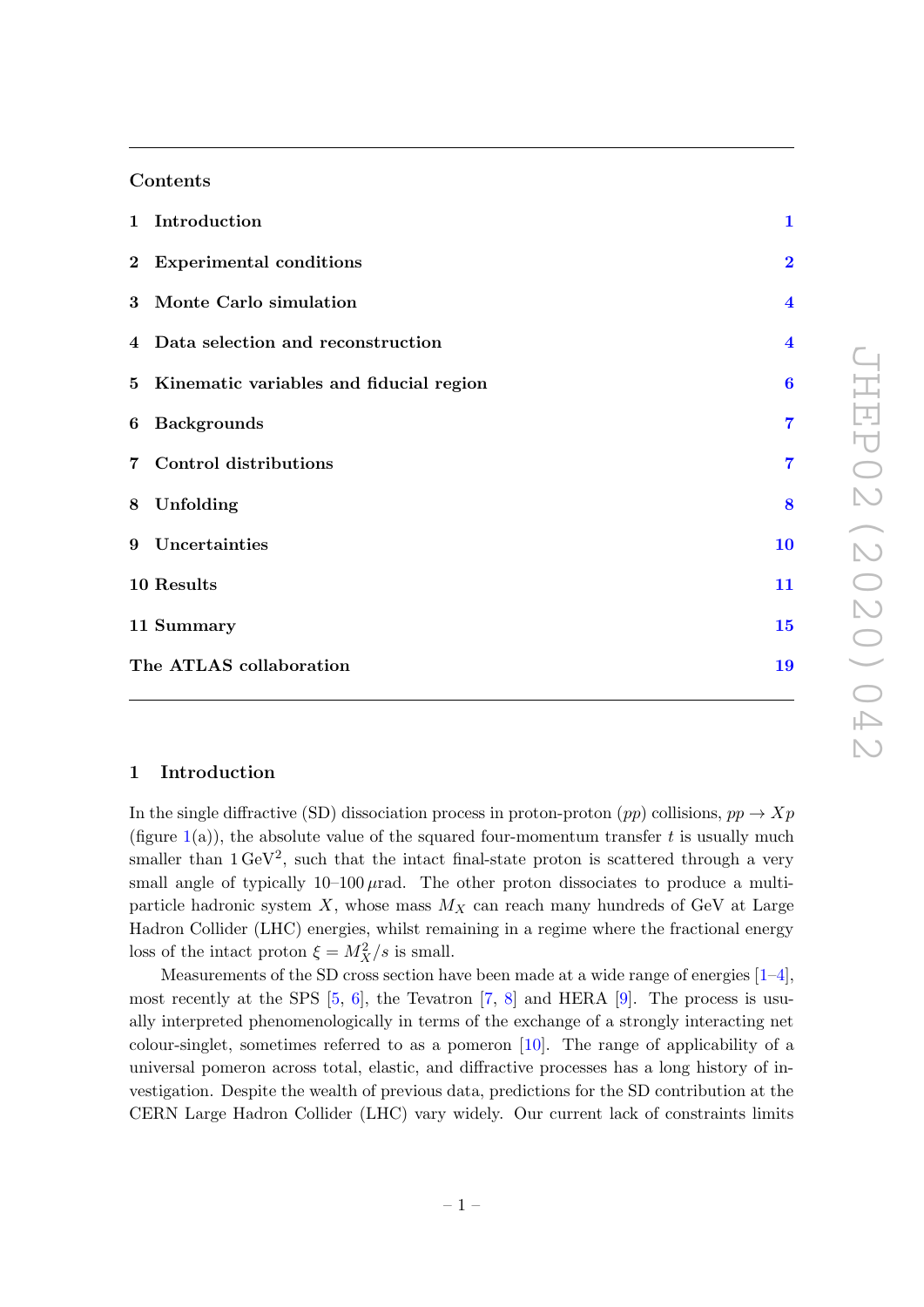<span id="page-2-1"></span>

Figure 1. Schematic illustrations of the (a) single diffractive dissociation (SD), (b) double diffractive dissociation (DD) and (c) central diffraction (CD) processes. The kinematic variables used to describe the SD process (the squared four-momentum transfer,  $t$ , and the mass,  $M_X$ , of the dissociated system  $X$ ) are indicated in parentheses in (a).

the precision of direct measurements of the total inelastic  $pp$  cross section [\[11\]](#page-17-0). Diffraction is also an important ingredient in understanding the low Bjorken- $x$  region of proton structure [\[9\]](#page-16-6) and cosmic-ray air showers [\[12\]](#page-17-1), and it may even be related to the string theory of gravity [\[13\]](#page-17-2).

Cross sections related to diffractive dissociation have been measured using early LHC data [\[14–](#page-17-3)[16\]](#page-17-4) by exploiting the 'large rapidity gap' signature that is kinematically expected. Whilst they clearly establish the presence of a large diffractive contribution, these measurements are not able to distinguish fully between the SD process, its double dissociation (DD,  $pp \rightarrow XY$ , figure [1\(](#page-2-1)b)) analogue in which both protons dissociate, and the tail of non-diffractive (ND) contributions in which large rapidity gaps occur due to random fluctuations in the hadronisation process. The large rapidity gap measurements also do not offer direct access to the underlying dynamics in  $\xi$  and t.

This paper reports a measurement of the SD process in which the intact final-state proton is reconstructed, suppressing DD and ND contributions to negligible levels and allowing a study of the cross section differentially in  $t$ . The cross section is also measured differentially in  $\xi$  as obtained from the reconstructed charged-particle tracks in the ATLAS central detector and in  $\Delta \eta$ , a variable characterising the size of the central pseudorapidity region in which no charged particles are produced.

#### <span id="page-2-0"></span>2 Experimental conditions

ATLAS is a multipurpose apparatus covering almost the entire solid angle around its LHC collision point  $[17]$ .<sup>[1](#page-2-2)</sup> This measurement makes use of the sensitivity of the inner tracking detector (ID) and the minimum-bias trigger scintillators (MBTS) to the components of the dissociating system X.

<span id="page-2-2"></span><sup>1</sup>ATLAS uses a right-handed coordinate system with its origin at the nominal interaction point in the centre of the detector and the z-axis along the beam-pipe. The x-axis points from the interaction point to the centre of the LHC ring, and the y-axis points upwards. Cylindrical coordinates  $(r, \phi)$  are used in the transverse plane,  $\phi$  being the azimuthal angle around the z-axis. The pseudorapidity is defined in terms of the polar angle  $\theta$  as  $\eta = -\ln \tan(\theta/2)$ . Angular distance is measured in units of  $\Delta R \equiv \sqrt{(\Delta \eta)^2 + (\Delta \phi)^2}$ .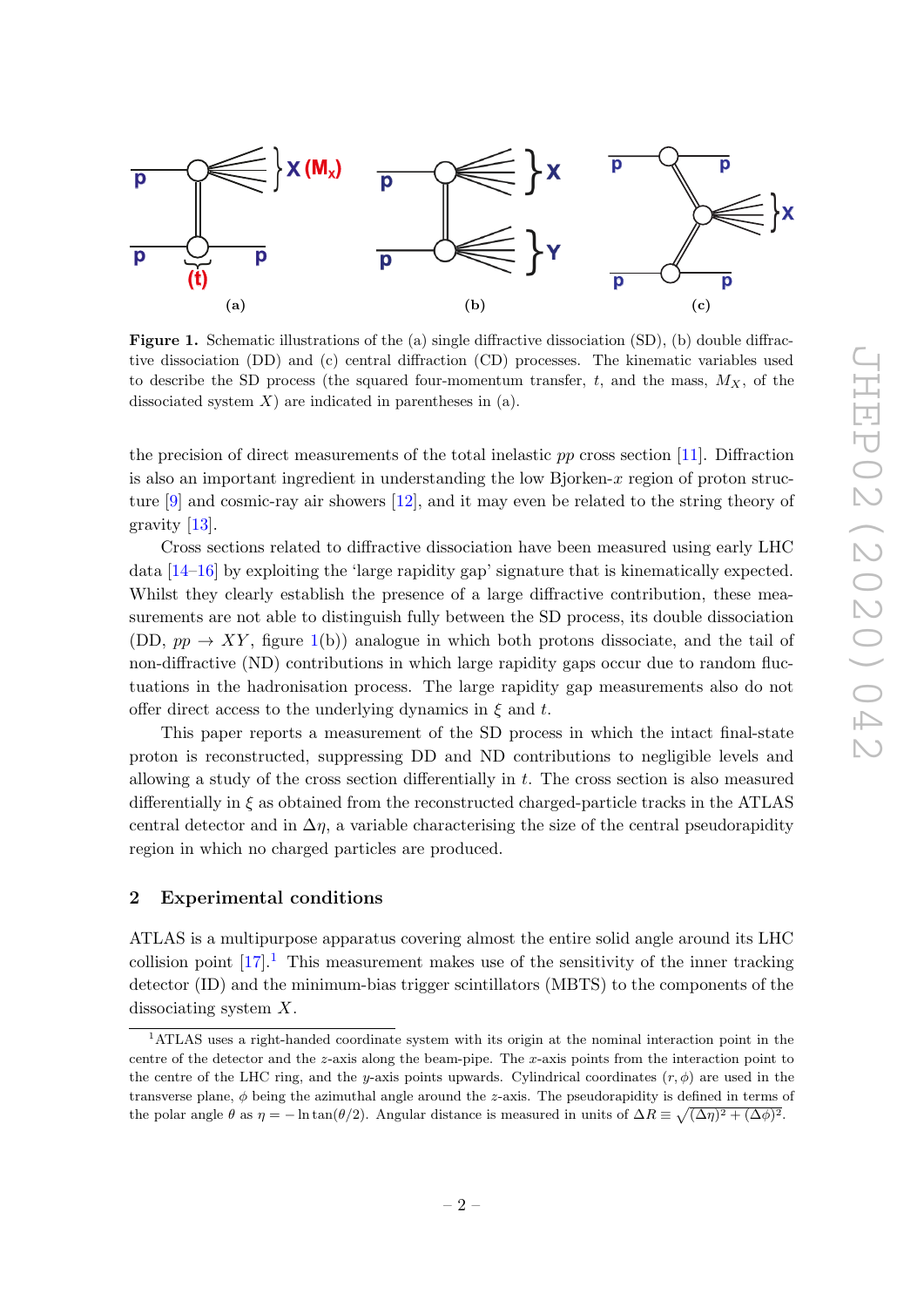The ID consists of a high-granularity silicon pixel detector from which the vertex location is reconstructed, surrounded by a silicon microstrip particle tracker. These silicon detectors are complemented by a transition radiation tracker, and are enclosed within a 2 T axial magnetic field, enabling precise charged-particle tracking in the range  $|\eta| < 2.5$ . The MBTS detectors are mounted on the front faces of the calorimeter endcaps on both sides of the interaction point and cover the pseudorapidity range  $2.1 < |\eta| < 3.8$ . They consist of two concentric discs of scintillating tiles, each segmented in azimuth into eight counters.

The ALFA forward proton spectrometer [\[18\]](#page-17-6) consists of vertically oriented 'Roman pot station' insertions to the beam-pipe at 237 m and 241 m from the interaction point on both sides of ATLAS, housing movable scintillating fibre detectors. At each station, detectors approach the beam from above and below (i.e. in the  $y$  direction). There are thus four 'armlets', each of which consists of a pair of detectors either above or below the beam on one side of the interaction point, from which proton tracks can be reconstructed. The main detectors consist of 20 layers of 64 fibres each, arranged in 10 overlapping pairs in two perpendicular  $(u, v)$  orientations at 45<sup>°</sup> to the  $(x, y)$  coordinates, read out by an array of multi-anode photomultiplier tubes. These main detectors are supplemented by scintillating tiles, which provide trigger signals. For the run studied, the innermost parts of the sensitive detectors were placed at  $9.5\sigma$  of the beam envelope, corresponding to 7.5 mm from the beam centre.

The data sample used in this analysis was taken during a dedicated data-taking period in July 2012, which has also been used to measure the elastic and total cross sections at  $\sqrt{s}$  = 8 TeV [\[19\]](#page-17-7). The luminosity was kept very low by LHC standards, such that the mean number of inelastic interactions per bunch crossing ('pile-up') is never more than 0.08, allowing rapidity gaps to be identified and suppressing random coincidences between protons in ALFA and unrelated activity in the central detector components. The data were taken in a high- $\beta^*$  quadrupole configuration, which provides beams of almost collinear protons at zero crossing angle. This allows the sensitive components of ALFA to be placed as close as possible to the beam, enabling detection of protons at very small deflection angles.

The best estimate of the track position in a Roman pot is given by the overlap region of the hit areas of all fibres, which leads to a local precision of around  $30 \mu m$  in each coordinate. Correlating hits between pots and reconstructing the proton kinematics relies on an alignment procedure, which is carried out using elastic-scattering and beam-halo data  $[19]$ . A special beam optics configuration  $[20]$  was in place for the data used here, incorporating 'parallel-to-point' focusing in the vertical plane, such that the y coordinate of the proton impact point in a Roman pot detector at fixed  $z$  depends only on the scattering angle and the energy loss. The optics configuration does not provide the parallel-to-point feature in the horizontal plane, so the x coordinate in the Roman pot detectors depends on the primary vertex position, which is measured by the central detector. The combination of the x and y coordinates of the signals in the Roman pot stations at  $z = 237$  m and  $z = 241$  m and the primary vertex are therefore used together to reconstruct the values of  $\xi$  and t.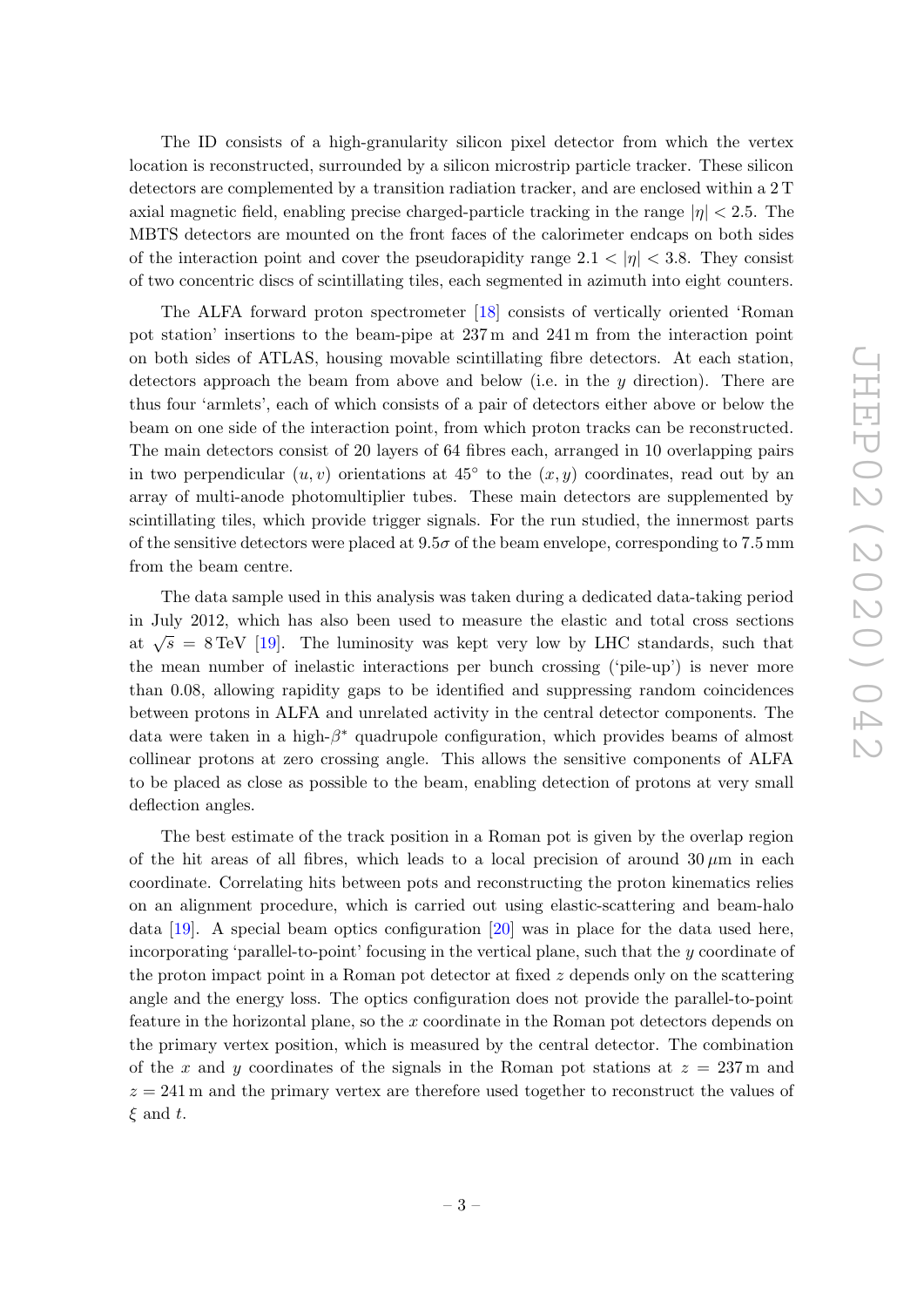#### <span id="page-4-0"></span>3 Monte Carlo simulation

Monte Carlo (MC) simulations are used for the modelling of background contributions, unfolding of instrumental effects, and comparisons of models with the hadron-level cross-section measurements. The PYTHIA8 [\[21\]](#page-17-9) generator was used to produce the main SD, ND and DD samples and also that for the 'central diffractive' (CD,  $pp \rightarrow pXp$ , figure [1\(](#page-2-1)c)) process. The SD, DD and CD models in Pythia8 are based on the exchange of a pomeron with trajectory  $\alpha(t) = \alpha(0) + \alpha' t$ , assuming 'triple Regge' [\[22\]](#page-17-10) formalism (see section [10\)](#page-11-0). The models [\[23\]](#page-17-11) are tuned using previous ATLAS data, including the total inelastic cross section  $[11]$  and rapidity gap spectra  $[14]$ . By default, the 'A3' tune  $[24]$  was used, which adopts the 'Donnachie-Landshoff' [\[25\]](#page-17-13) choice for the pomeron flux factor to describe the  $\xi$  and t dependences in the diffractive channels with pomeron intercept  $\alpha(0) = 1.07$ . An alternative SD sample was produced using the A2 tune  $[26]$  and the Schuler-Sjöstrand model for the pomeron flux factor [\[23\]](#page-17-11), which has  $\alpha(0) = 1$  and therefore differs from Donnachie-Landshoff mainly in its  $\xi$  dependence. Both tunes use the H1 2006 Fit B diffractive parton densities [\[27\]](#page-17-15) as an input to model the hadronisation in the diffractive channels. For the non-diffractive channel, the A3 tune uses the NNPDF23LO [\[28\]](#page-17-16) proton parton densities. Generated central particles were propagated through the GEANT4 based simulation of ATLAS [\[29,](#page-18-0) [30\]](#page-18-1) to produce the simulated signals in the central detector components. The generated protons in diffractive processes are transported from the interaction point to the ALFA detectors by representing each element of the LHC optical lattice (quadrupole and dipole magnets) as a simple matrix under the thin-lens approximation, giving the total transfer matrix once multiplied together.

The impact of uncertainties in the hadronisation properties of the dissociation system  $X$  is evaluated by comparison of PYTHIA8 with the cluster-based approach in the HERWIG7 Monte Carlo model [\[31,](#page-18-2) [32\]](#page-18-3) (Version 7.1.3 is used). Herwig7 makes predictions for the diffractive cross section based on an updated model of soft and diffractive processes [\[33\]](#page-18-4), which adopts a triple Regge approach and  $\xi$  and t parameterisation similar to that in Pythia8 with the A3 tune, but produces final-state dissociation particles according to a multi-peripheral model [\[34\]](#page-18-5).

#### <span id="page-4-1"></span>4 Data selection and reconstruction

Events are triggered by requiring activity in at least two MBTS counters on the same side of the interaction point, in coincidence with a signal in a pair of 'near' and 'far' planes in ALFA on the opposite side. The efficiency of the trigger is determined separately for each measurement interval by reference to a randomly seeded trigger with the subsequent requirement of an ID track with transverse momentum  $p_T > 200 \,\text{MeV}$ , corresponding to the minimum offline selection requirement in this analysis. The trigger efficiency was cross-checked by replacing the reference trigger with one based on the LUCID forward detector [\[35\]](#page-18-6) and also with a sample triggered on completely random bunch crossings. After accounting for prescales, the integrated luminosity of the sample is  $1.67 \pm 0.03 \text{ nb}^{-1}$ , as determined from van der Meer scans [\[19,](#page-17-7) [35\]](#page-18-6).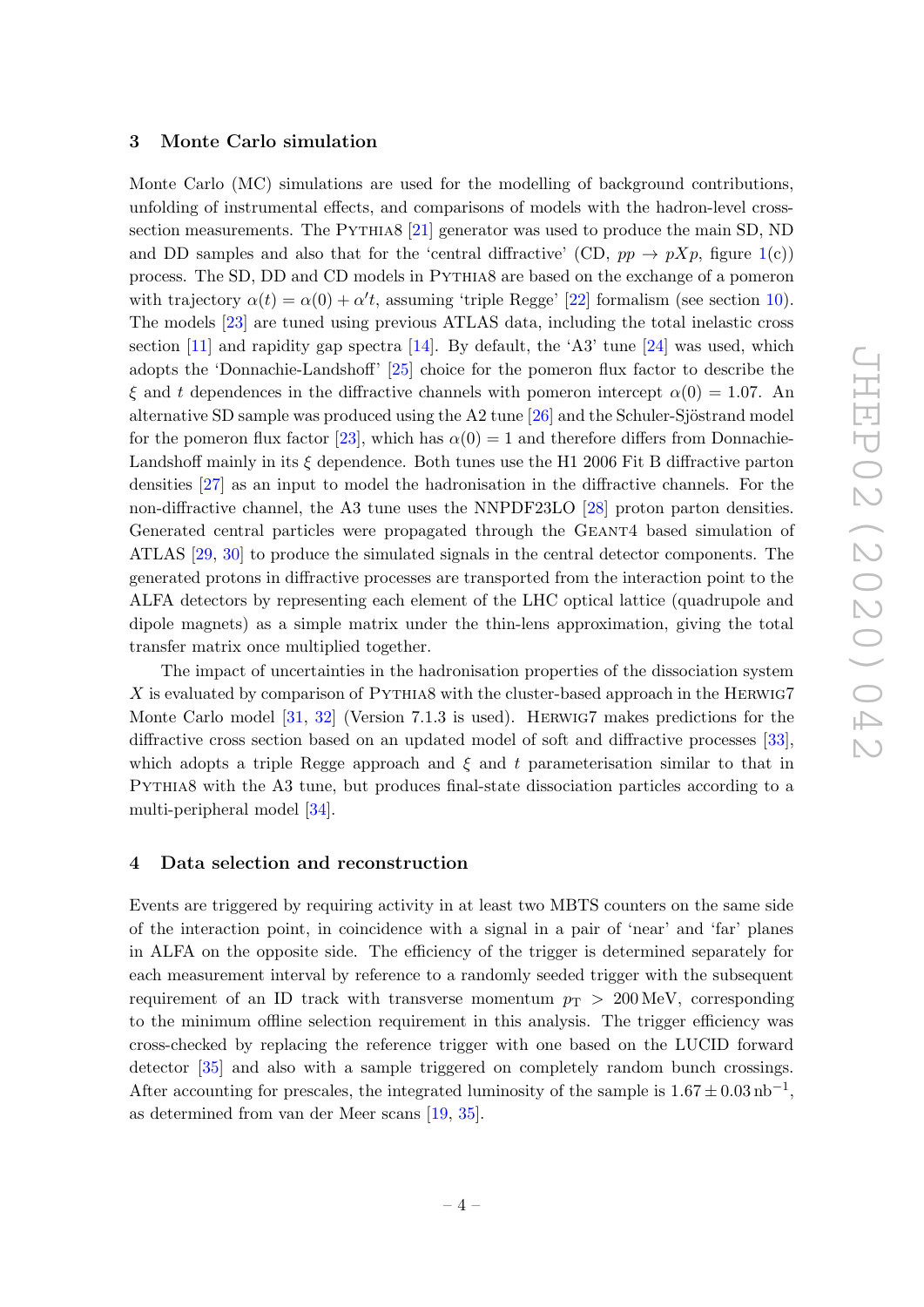For the triggered sample, the MBTS response is analysed segment-by-segment with offline thresholds set to best separate signal from noise generated in the photomultipliers and by the read-out electronics. Thresholds are set individually for the 32 counters by fitting the noise distribution around zero to a Gaussian distribution and placing the threshold at  $4\sigma$  from the Gaussian mean. The same approach is applied in the simulation. The trigger efficiency rises relatively slowly with the number of active MBTS segments according to this offline reconstruction. Events are therefore required to have at least five MBTS counters passing the offline requirements, at which point the trigger efficiency is approximately 50%.

Events are required to have at least one good-quality charged-particle track reconstructed in the ID as well as a reconstructed primary vertex. The selection applied for the good-quality tracks follows the criteria established in ref. [\[36\]](#page-18-7) and requires  $|\eta|$  < 2.5 and  $p_T > 200 \,\text{MeV}$  as well as the presence of hits in both the pixel and strip detectors, an acceptable track fit  $\chi^2$  and transverse and longitudinal track impact parameters relative to the nominal interaction point that are compatible with a primary vertex. The vertex reconstruction efficiency is very close to 100% for events with four or more reconstructed charged particles, falling off at lower multiplicities [\[37\]](#page-18-8).

The ALFA alignment procedures [\[19,](#page-17-7) [38\]](#page-18-9) lead to a precision at the level of  $20-30 \,\mu m$ for proton track segments in each Roman pot station. Segments are reconstructed from hits in at least six  $u$  and six  $v$  fibre layers. To avoid areas of reduced performance close to the detector edges and efficiency losses in the shadow of beam collimators, track segments are restricted in the  $\gamma$  coordinate to a region about 8 mm to 20 mm from the beam-line, varying slightly between stations. More than one track segment is reconstructed in an ALFA armlet in less than 1% of cases; the segment with the most overlapping fibres is then selected. Proton tracks are reconstructed from the combination of segments above or below the beam in adjacent near and far stations. Further constraints are derived from the expected correlation pattern between the average x-position of the track segments in the near and far stations  $(\bar{x})$  and the local angle the track makes in the  $(x, z)$  plane,  $\theta_x$ . The region with low values of  $\bar{x}$  and  $\theta_x$  is populated dominantly by SD processes at modest  $\xi$ , whereas beam-related 'halo' background contributions cover a wide range in  $\bar{x}$  and backgrounds from non-SD pp collisions are relatively evenly distributed in both variables. A bivariate Gaussian distribution is fitted to the observed two-dimensional  $(\bar{x}, \theta_x)$ distributions for each armlet, and tracks are accepted if they lie within a  $3\sigma$  contour of the resulting ellipse. Only events with exactly one reconstructed proton track are considered in the analysis.

The intrinsic reconstruction efficiency of ALFA for minimum-ionising particles was determined to be close to 100% in test beams [\[38\]](#page-18-9). However, reconstruction inefficiencies arise from failures of the track reconstruction algorithm, mostly due to hadronic interactions. The ALFA track reconstruction efficiency is obtained separately for each armlet through a 'tag and probe' approach using a sample of elastic-scattering events, following the method employed in the ATLAS elastic-scattering measurement [\[19\]](#page-17-7), adapted for the ALFA track and event selection used in this analysis. The efficiency is 91%–94% depending on the armlet, and is accounted for by appropriately weighting reconstructed events.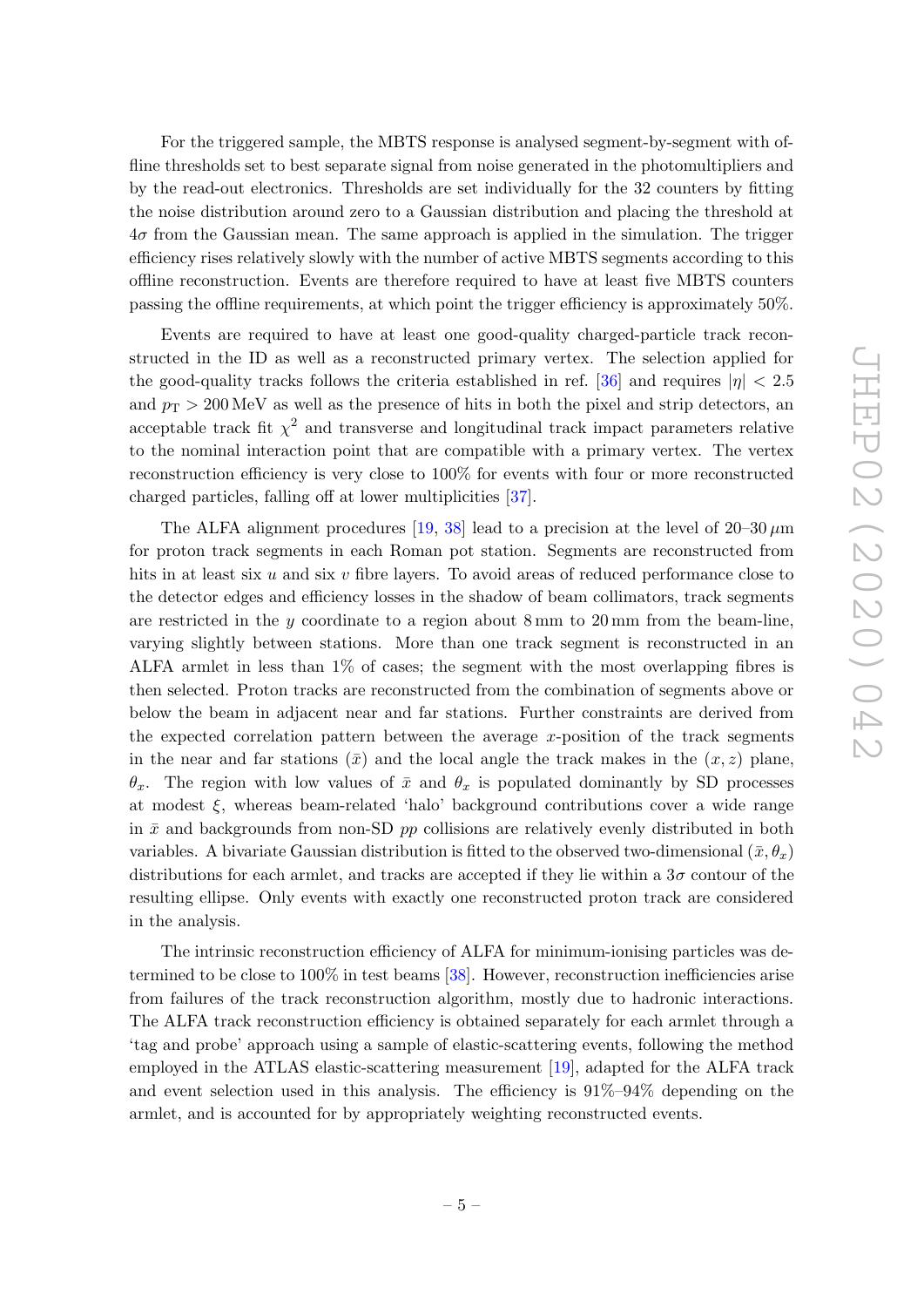#### <span id="page-6-0"></span>5 Kinematic variables and fiducial region

The measurement is performed differentially in  $t$ , which is determined from the scattered proton's transverse momentum as reconstructed using ALFA. The resolution in  $t$ is around 15%.

The cross section is also measured differentially in the 'visible rapidity gap' variable,  $\Delta \eta$ . This variable represents the size of the region in which no primary<sup>[2](#page-6-1)</sup> charged particles are produced with  $p_T > 200 \,\text{MeV}$ , starting at  $|\eta| = 2.5$  on the same side of the interaction point as the proton tag and extending towards the X system. This  $\Delta \eta$  definition is similar to that adopted in ref. [\[14\]](#page-17-3), but is adapted to the current analysis, in which calorimeter information is not used and charged particles are reconstructed from tracks as described in section [4.](#page-4-1) The resolution in  $\Delta \eta$  is relatively constant at around 0.02.

The measurement is also performed as a function of  $\xi$ , determined via  $\xi = M_X^2/s$  by using the charged particles reconstructed in the ID to obtain the mass of the diffractive system X. The experimental sensitivity to  $M_X$  is limited by the absence of reconstructed neutral particles, forward particles escaping the detector through the beam pipe, and low- $p_T$ particles not reaching the detection threshold of the ID. The problem of the missing forward particles is mitigated in the reconstruction by adopting a similar approach to that in ref. [\[39\]](#page-18-10) which uses the approximation  $\xi \simeq \sum_i (E^i \pm p_z^i)/\sqrt{s}$ . The corresponding reconstructed-level variable  $\xi(\text{ID})$  is built from the energies E and longitudinal momenta  $p_z$  of all measured ID tracks i, and the sign  $\pm$  is determined by the sign of the scattered proton's longitudinal momentum. For this sum, the minimum requirement on track transverse momentum is relaxed from 200 MeV to 100 MeV. Missing neutral and remaining low- $p_T$  charged particles are accounted for by applying a multiplicative linear function, determined from the MC simulations, to the reconstructed  $\log_{10} \xi$ . The ability of the simulations to provide this correction within the precision defined by the associated systematics is supported by studies of charged particle distributions in diffraction at the LHC [\[40\]](#page-18-11) and of diffractive charged particle spectra and total energy flows at previous colliders such as HERA [\[9\]](#page-16-6). Following this procedure, the resolution is approximately constant in  $\log_{10} \xi$  at around 0.3. The variable  $\xi$  can also be reconstructed using  $\xi(\text{ALFA}) = 1 - E_p'/E_p$ , where  $E_p'$  and  $E_p$  are the scattered proton's energy as measured by ALFA and the beam energy, respectively. Although the ALFA reconstruction has increasingly poor resolution as  $\xi$  becomes small, it provides a powerful means of cross-checking the ID-based measurement with very different background contributions, unfolding characteristics and other systematic effects.

The lower limit of the measurement in  $\xi$  is determined by the inner detector and MBTS acceptance, while the sensitive region in t and the upper limit in  $\xi$  are determined by the coverage of the ALFA stations. The fiducial region is determined by consideration of the acceptance as evaluated in the SD MC sample. The acceptance in  $\xi$  is approximately constant at around 30% over a wide range. The region  $-4.0 < \log_{10} \xi < -1.6$  is chosen, for which the acceptance is at least half of the maximum value. A fiducial range of  $0.016 \,\text{GeV}^2 < |t| < 0.43 \,\text{GeV}^2$  is then taken, to ensure that the acceptance is at least  $10\%$ throughout the measured range.

<span id="page-6-1"></span><sup>&</sup>lt;sup>2</sup>A primary charged particle is defined as a charged particle with a mean proper lifetime  $\tau > 300$  ps, which is either directly produced in pp interactions or from decays of directly produced particles with  $\tau < 30$  ps.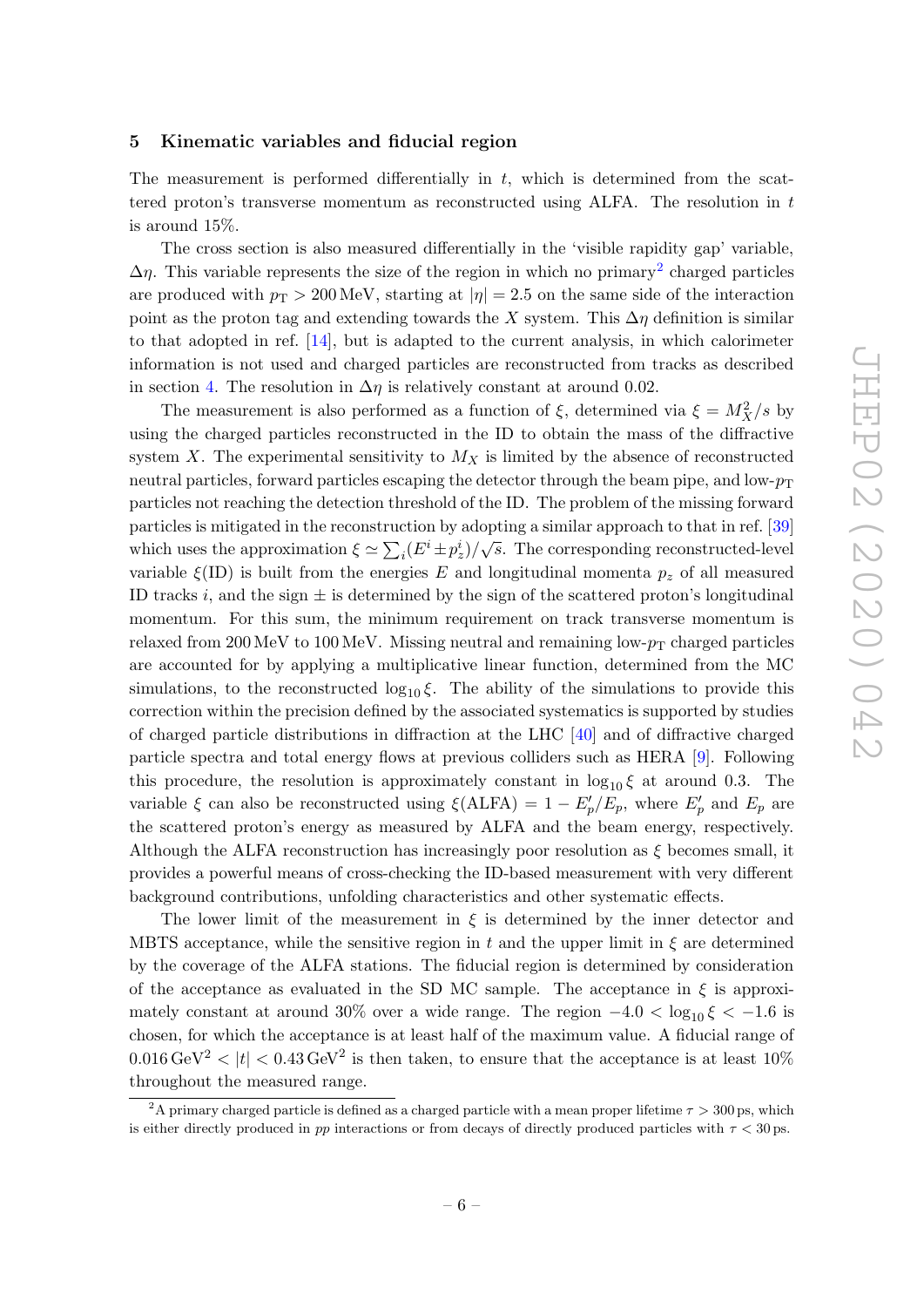#### <span id="page-7-0"></span>6 Backgrounds

Background in the analysis arises from non-SD pp collision processes leading to correlated signals in ALFA and the ID ('single-source'), as well as from coincidences of a signal in ALFA with an uncorrelated signal in the ID ('overlay background').

The single-source contribution is dominated by the CD process, which naturally gives rise to forward-going protons and activity in the ID. It is estimated using the MC simulation, reweighted through the comparison with data for the control sample described in section [7.](#page-7-1) The probability that a PYTHIA8 CD event meets the selection criteria is  $8.5\%$ . The ND and DD single-source contributions are negligible.

In the overlay background, the signal in the central detector almost always arises from a ND, DD or SD pp collision, whilst the ALFA signal may occur due to pile-up from real forward-going protons in elastic-scattering or CD processes, showering in DD or ND events, or from beam-induced sources (mainly beam halo). The overlay background is modelled using a data-driven technique in which the normalisation is determined from the probability per bunch crossing of reconstructing in ALFA a proton that passes the requirements applied in the main analysis and is not correlated with central detector activity. This probability is obtained from a control data sample in which there are hits in all 32 MBTS segments and reconstructed charged-particle tracks within 0.5 pseudorapidity units of both edges of the ID acceptance. This large amount of central detector activity implies heavy suppression of the phase space for correlated activity in ALFA. There is a reconstructed proton in ALFA in 0.77% of such events, which sets the overlay background normalisation, assuming that the ID and ALFA signals are always uncorrelated. A 9% correction is made for residual signal events in the sample, determined from MC simulations. For the  $t$  measurement, the shape of the overlay background contribution is taken directly from the distribution in the control sample. For  $\xi$  and  $\Delta \eta$ , the shape is taken from the MC simulation of ND, DD and SD events that pass the central detector requirements but do not contain a proton in ALFA.

Background arising entirely from beam-induced processes or from 'afterglow', in which relics of previous events are recorded in a later bunch crossing, are studied using monitoring samples from bunch crossings in which only one of the two proton beams is present and from sidebands in the  $(\bar{x}, \theta_x)$  distribution. They contribute less than 0.1% of the total sample.

# <span id="page-7-1"></span>7 Control distributions

Example control distributions, in which uncorrected data are compared with predictions based on MC simulations and the data-driven background model, are shown in figure  $2(a)-2(d)$  $2(a)-2(d)$ . Here, the normalisations of the ND, DD and CD MC models are taken from their Pythia8 default cross sections of 51 mb, 8.3 mb and 1.2 mb, respectively, whilst the SD cross section in Pythia8 is adjusted from 12.5 mb to 8.0 mb to match the results of this analysis (see section [10\)](#page-11-0). With these normalisations, all variables are well described. The shape of the distribution in  $|t|$  reflects the ALFA acceptance. The SD contribution dominates in much of the phase space. The overlay background contribution is largest at small  $\Delta \eta$ , and at high values of  $\xi$ (ID). The CD background contributes a roughly con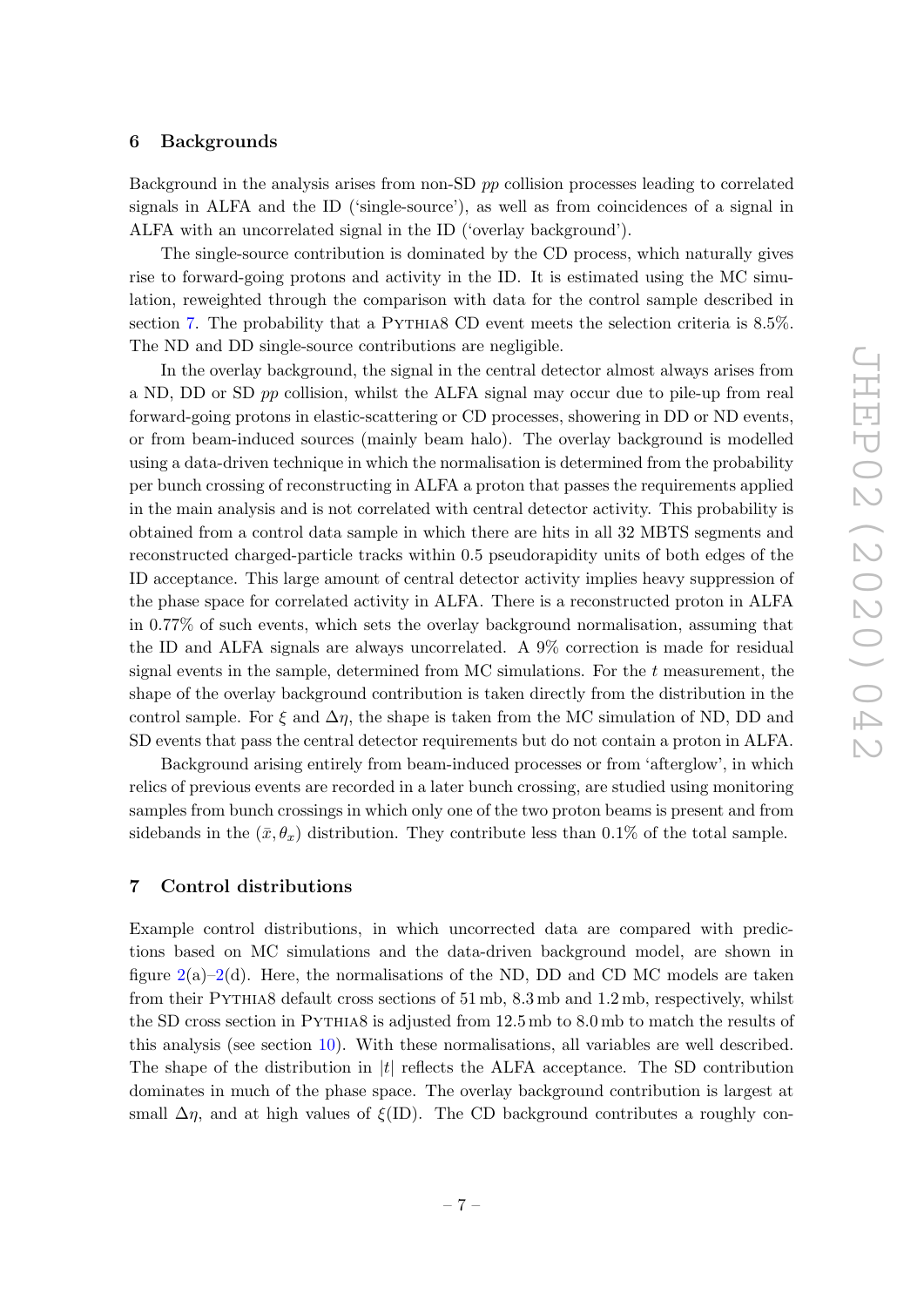stant fraction of the SD signal at the level of around 10%. The remaining DD and ND background sources are at or below the 1% level.

The quality of the description of the backgrounds from the two largest sources is investigated using control samples, defined similarly to the main analysis selection, except that exactly two ALFA armlets are required to contain a reconstructed proton, rather than one. In 'Control Region 1', the remainder of the selection is as for the main analysis (i.e. requiring activity in at least five MBTS sectors), which provides a test of the overlay background treatment. In this case, the two armlets containing protons are in the backto-back azimuthal configuration approximately 96% of the time, indicating that elastic scattering is the dominant source of ALFA background signals. Figure  $2(e)$  $2(e)$  shows an example  $(\Delta \eta)$  control distribution in this sample. The data are well described, with the proton overlay contribution heavily dominant and the CD contribution being the next largest contribution. In 'Control Region 2', the CD contribution is enhanced by requiring activity in no fewer than two and no more than ten MBTS sectors. The normalisation of this sample is well described, as are the shapes of all relevant distributions except for that in  $\xi$ (ID). The  $\xi$  dependence in the CD MC simulation is therefore reweighted to better match the data in the control region whilst preserving the normalisation, yielding the description shown in figure  $2(f)$  $2(f)$ . The CD contribution is the largest, although a substantial overlay background component remains. The CD contribution can be further enhanced by making even tighter requirements on small numbers of active MBTS sectors, at the expense of accepting fewer events. The quality of the description remains at a level similar to that of Control Region 2.

# <span id="page-8-0"></span>8 Unfolding

The binning choices in the measurement are driven by the resolutions in each variable, as quoted in section [5,](#page-6-0) such that the bin purities<sup>[3](#page-8-1)</sup> are typically larger than 50%. After the background contributions are subtracted and the trigger and ALFA efficiencies are accounted for, the data are corrected for migrations between bins and across the fiducial boundaries of the measurement using an iterative Bayesian unfolding algorithm [\[41\]](#page-18-12) based on the SD MC sample, reweighting the input at each iteration. The chosen number of iterations is a compromise between residual influence from the MC generator-level prior (small numbers of iterations) and exaggeration of statistical effects (large numbers). The optimal choice is determined by minimisation of the unfolding systematic uncertainty (see section [9\)](#page-10-0) and varies between 1 and 4 for the distributions studied. The response matrices for the |t| and  $\Delta \eta$  variables are diagonal to a good approximation; the response matrix for  $\xi$ is also approximately diagonal after the correction for unreconstructed particles described in section [5.](#page-6-0)

<span id="page-8-1"></span><sup>3</sup>Bin purity is defined in the context of the simulation as the fraction of all events reconstructed in a measurement interval that are classified as SD and are also generated in that interval at the generator level.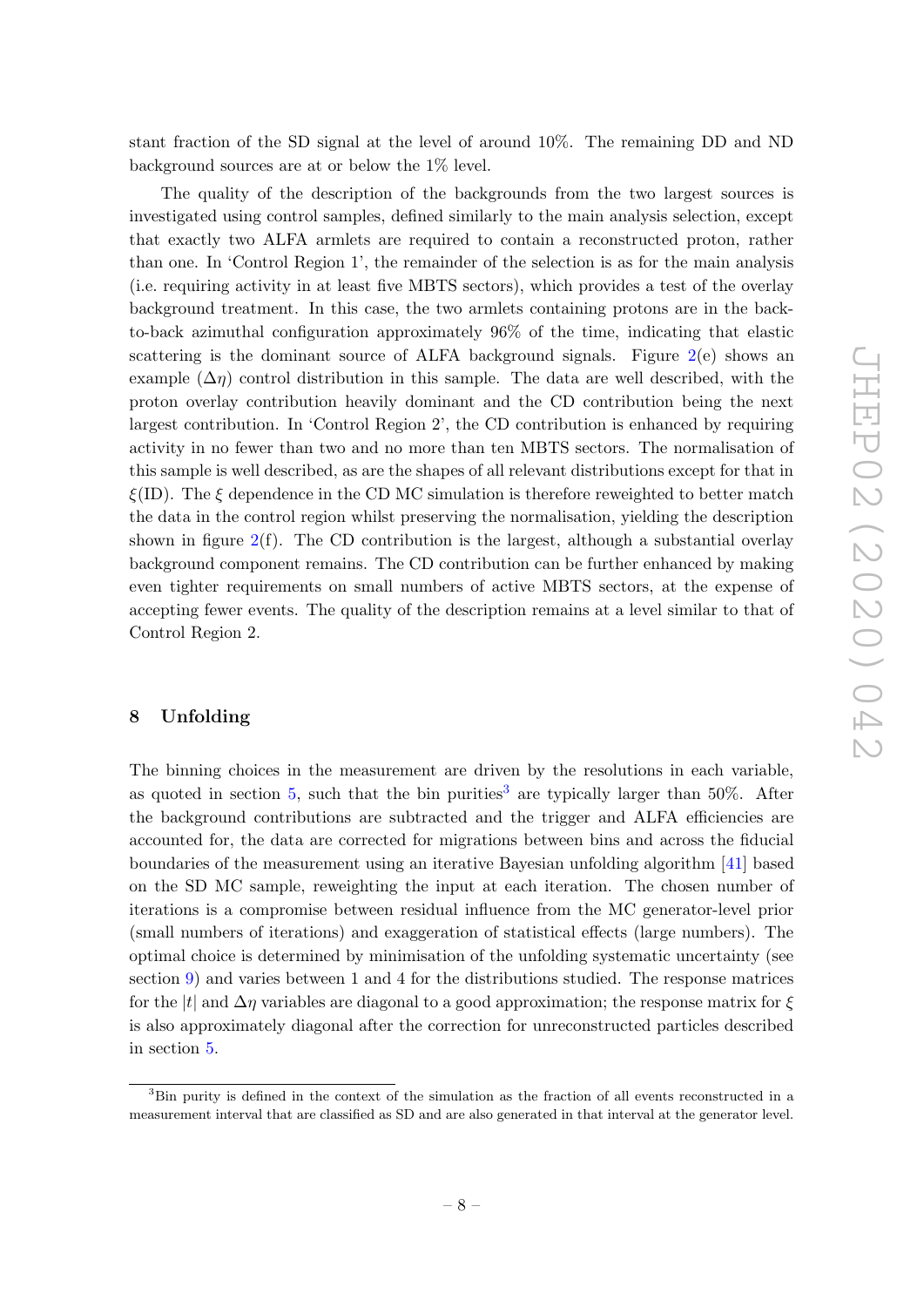<span id="page-9-0"></span>

JHEP02(2020)042 THEP02 (2020) 042

**Figure 2.** Uncorrected (i.e. detector level) distributions of (a)  $\log_{10} \xi$  measured in ALFA, (b)  $\log_{10} \xi$ mesaured in the ID, (c) |t| and (d)  $\Delta \eta$  for the basic selection of the measurement. (e) Uncorrected  $\Delta \eta$  distribution from Control Region 1, in which two proton track segments are required rather than one. (f) Uncorrected distribution in  $\log_{10} \xi$  measured in the ID for Control Region 2, in which exactly two proton track segments are required and the MBTS multiplicity is required to be between 2 and 10. In all distributions, data are compared with the sum of the overlay background model and the Pythia8 A3 tune prediction with the SD contribution scaled by 0.64 to match the measurement in this paper. In (f), the CD  $\xi$  distribution at the MC generator level is reweighted as described in the text. Significant contributions in (a) beyond the  $\log_{10} \xi$  range of the measurement are not shown. The uncertainties shown are statistical.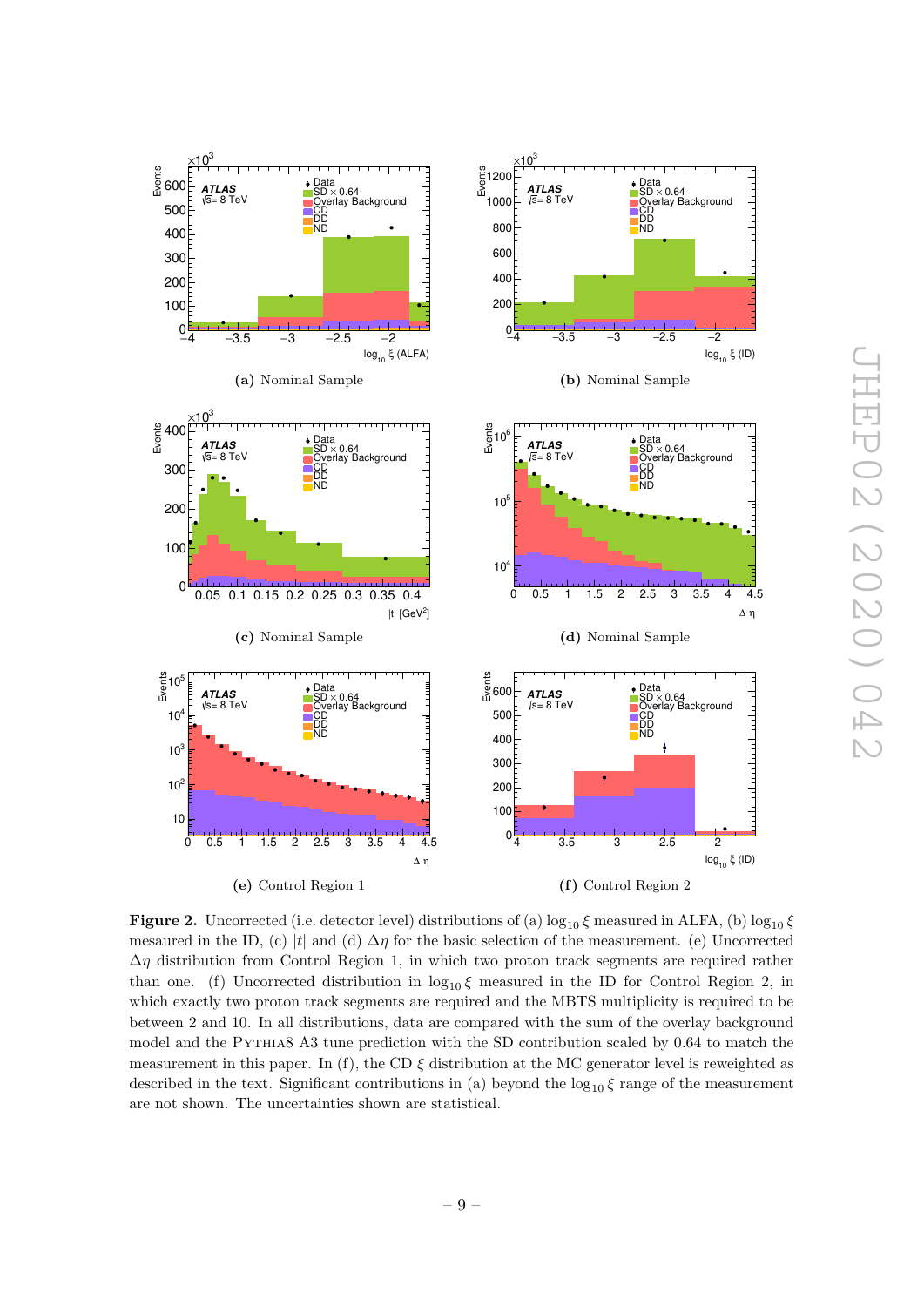#### <span id="page-10-0"></span>9 Uncertainties

The largest contribution to the systematic uncertainty in many of the measurement bins arises from the overlay background subtraction. This uncertainty is derived from the binby-bin fractional difference between the data and the data-driven prediction in Control Region 1, propagated to the main selection. It is less than 5% in most bins, but grows to almost 20% at the smallest and largest values of  $|t|$ .

The assumed ratios of the SD, DD and CD cross sections enter the measurement through the background subtraction procedures. The ranges of systematic variation are chosen to match measurements by CDF [\[8,](#page-16-5) [42,](#page-18-13) [43\]](#page-18-14), which are compatible with the study of Control Region 2. The assumed CD cross section is varied between 1.12 mb and 1.66 mb, which results in an uncertainty at the 5% level. The shape of the CD  $\xi$  distribution is also altered in the MC simulation to improve the description of the data as described in section [7.](#page-7-1) The associated systematic uncertainty is taken from the difference between the unfolded results obtained when applying this reweighting and those obtained using the original Pythia8 distribution. This difference results in uncertainties of up to 2%. Systematic variation of the DD cross section (between 29% and 68% of the SD cross section) leads to a negligible uncertainty.

The systematic uncertainty arising from the unfolding is determined via a 'closure' test, in which the reconstructed (detector level) Pythia8 A3 MC distributions are first reweighted using high-order polynomials to provide a close match to the backgroundsubtracted detector-level data, and are then unfolded using the same MC model with no reweighting applied. The uncertainty is taken to be the fractional non-closure, i.e. the deviation of the unfolded distributions from the generator-level distributions. The resulting uncertainties reach 5% in the  $\xi$  distribution and 2% in the  $\Delta \eta$  distribution. Beyond this non-closure unfolding uncertainty, a further 'model-dependence' uncertainty arises from the simulation of the hadronisation of the system  $X$ . This is evaluated by comparing the response predicted in Pythia8 with that from Herwig7. It amounts to around 5% in the  $\xi$  measurement and is negligible for  $\Delta \eta$  and t.

The ALFA alignment and reconstruction uncertainties are obtained using the methods described in ref. [\[38\]](#page-18-9). The 'horizontal' alignment gives rise to the largest effect, causing an uncertainty of typically 1% in the  $|t|$  distribution. The luminosity uncertainty is 1.5%, as determined from van der Meer scans [\[19,](#page-17-7) [35\]](#page-18-6). Other systematic uncertainties considered include those due to the ID track reconstruction efficiencies, obtained following the methods described in ref. [\[37\]](#page-18-8); the trigger efficiency, obtained by varying the reference trigger; and residual MBTS noise, obtained by varying the threshold. None of these produce uncertainties in the measured cross sections beyond the 2% level.

The final systematic uncertainties are obtained by adding the upward and downward shifts from all sources separately in quadrature and symmetrising by taking the larger of the two shifts. Typically they amount to between 5% and 10%, except at the extremes of the measurement range in  $t$ . Statistical uncertainties from the number of events in the SD candidate selection are negligible, but they do arise from the data-driven overlay background subtraction; these are added in quadrature with the systematic uncertainties to compute the total uncertainty.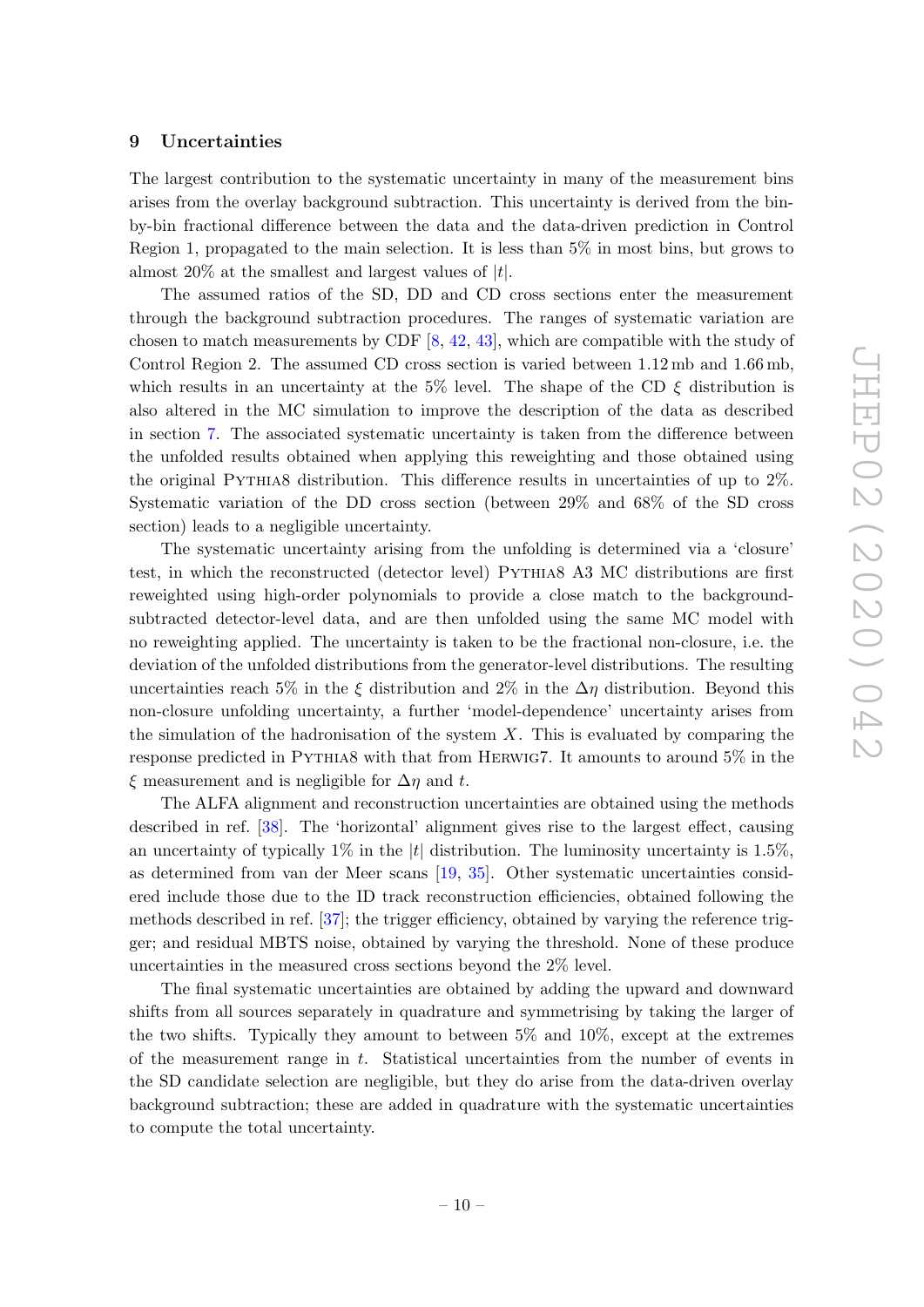<span id="page-11-1"></span>

Figure 3. Hadron-level differential SD cross section as a function of  $\Delta \eta$ , comparing the measured data with Pythia8 and Herwig7 predictions. The error bars on the data points and the band around unity in the MC/data ratio show the combination in quadrature of fractional statistical and systematic uncertainties.

#### <span id="page-11-0"></span>10 Results

The background-subtracted, unfolded hadron-level SD cross sections are integrated over the fiducial region  $-4.0 < \log_{10} \xi < -1.6$  and  $0.016 < |t| < 0.43 \text{ GeV}^2$  and correspond to cases where either of the two protons dissociates. The differential cross section in  $\Delta \eta$ , defined in terms of primary charged particles with  $p_T > 200 \,\text{MeV}$  as described in section [5,](#page-6-0) is shown in figure [3.](#page-11-1) The error bars indicate the statistical and systematic uncertainties added in quadrature, although the statistical contributions are negligible for most data points. For gap sizes between about 1.5 and 3.5, the differential cross section exhibits the plateau that is characteristic of rapidity gap distributions in soft diffractive processes. There are deviations from this behaviour at smaller and larger gap sizes due to the definition of the observable in terms of a restricted rapidity region corresponding to the ID acceptance, and to the fiducial range restriction, respectively. The data are compared with the SD process simulations in the A2 and A3 tunes of PYTHIA8, which exceed the measurement by factors of 2.3 and 1.5, respectively. Both of these tunes are based on an integrated SD cross section, defined according to the Pythia8 model, of 12.5 mb. The difference between their predictions for the fiducial region of the measurement arises from the different pomeron intercepts  $\alpha(0)$  in their flux factors (see section [3\)](#page-4-0). Both models give a reasonable description of the shape of the  $\Delta \eta$  distribution, the A2 tune being slightly better than A3. The excess of the Pythia8 prediction over data is compatible with previous ATLAS observations from rapidity gap spectra [\[14\]](#page-17-3) assuming the DD contribution to the PYTHIA8 model of the previous measurement is correct. The Herwig7 prediction is also broadly in line with the shape of the  $\Delta \eta$  distribution, but exhibits an even larger excess in normalisation. This may be partly due to the operational definition of the SD process that is adopted in the default SD model normalisation, which is derived from a rapidity gap measurement that also contains a DD admixture [\[33\]](#page-18-4).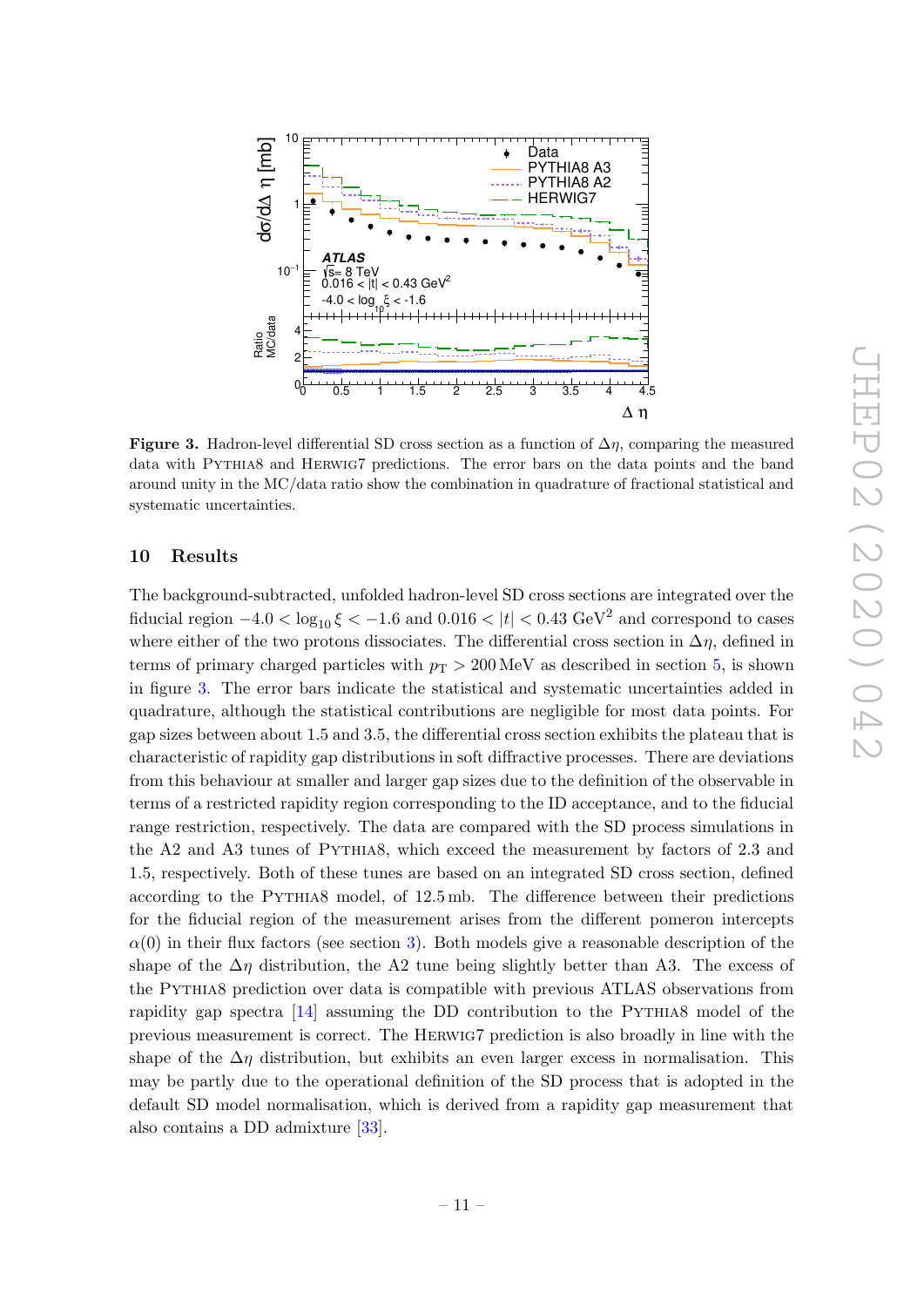<span id="page-12-0"></span>

**Figure 4.** The differential cross section as a function of  $|t|$  with inner error bars representing statistical uncertainties and outer error bars displaying the statistical and systematic uncertainties added in quadrature. The result of the exponential fit described in the text is overlaid.

The cross section is shown differentially in  $|t|$  in figure [4.](#page-12-0) To avoid bias in the fit due to the fast-falling nature of the distribution, the data points are plotted at the average values of  $|t|$  in each bin, as calculated from the corrected data. The differential cross section is subjected to a fit of the form  $d\sigma/dt \propto e^{Bt}$ , which is overlaid on the figure. The quality of the fit is acceptable  $(\chi^2 = 8.3 \text{ with eight degrees of freedom, considering}$ statistical uncertainties only). The result is  $B = 7.65 \pm 0.26$ (stat.)  $\pm 0.22$ (syst.) GeV<sup>-2</sup>, where the central value and statistical uncertainty are obtained by fitting with statistical uncertainties only, and the systematic uncertainty is obtained by repeating the fit separately for each systematic shift and adding the resulting deviations from the central value in quadrature. The measured slope parameter  $B$  corresponds to a value averaged over the fiducial  $\xi$  range, with  $\langle \log_{10} \xi \rangle$  = −2.88 ± 0.14, where the central value is taken from the PYTHIA8 A3 tune and the uncertainty is defined by the difference from the PYTHIA8 A2 tune. The largest contribution to the uncertainty in B arises from the proton overlay background subtraction, which has both a statistical and a systematic component. The result is stable with respect to variations of the fitted  $t$  range and is broadly as expected from extrapolations of lower-energy measurements. It is compatible with the predictions of 7.10 GeV<sup>-2</sup> from the Donnachie-Landshoff flux and 7.82 GeV<sup>-2</sup> from Schuler-Sjöstrand, contained in the PYTHIA8 A3 and A2 tunes, at the 1.6 $\sigma$  and 0.5 $\sigma$  levels, respectively.

In figure [5,](#page-13-0) the cross section is shown differentially in  $log_{10} \xi$ , as obtained from the charged particles reconstructed in the ID. Fully compatible results are obtained when reconstructing  $\xi$  using ALFA, despite the fast-deteriorating resolution at small  $\xi$  values and completely different systematic effects. The data are compatible with being independent of this variable, characteristic of the expected behaviour of the cross section roughly as  $d\sigma/d\xi \sim 1/\xi$ . A more detailed interpretation of the  $\xi$  dependence is obtained through a fit to the data in the framework of Regge phenomenology. At asymptotically large fixed s, and with  $s \gg M_X^2 \gg |t|$ , the double-differential cross section in  $\xi$  and  $t$  is expected to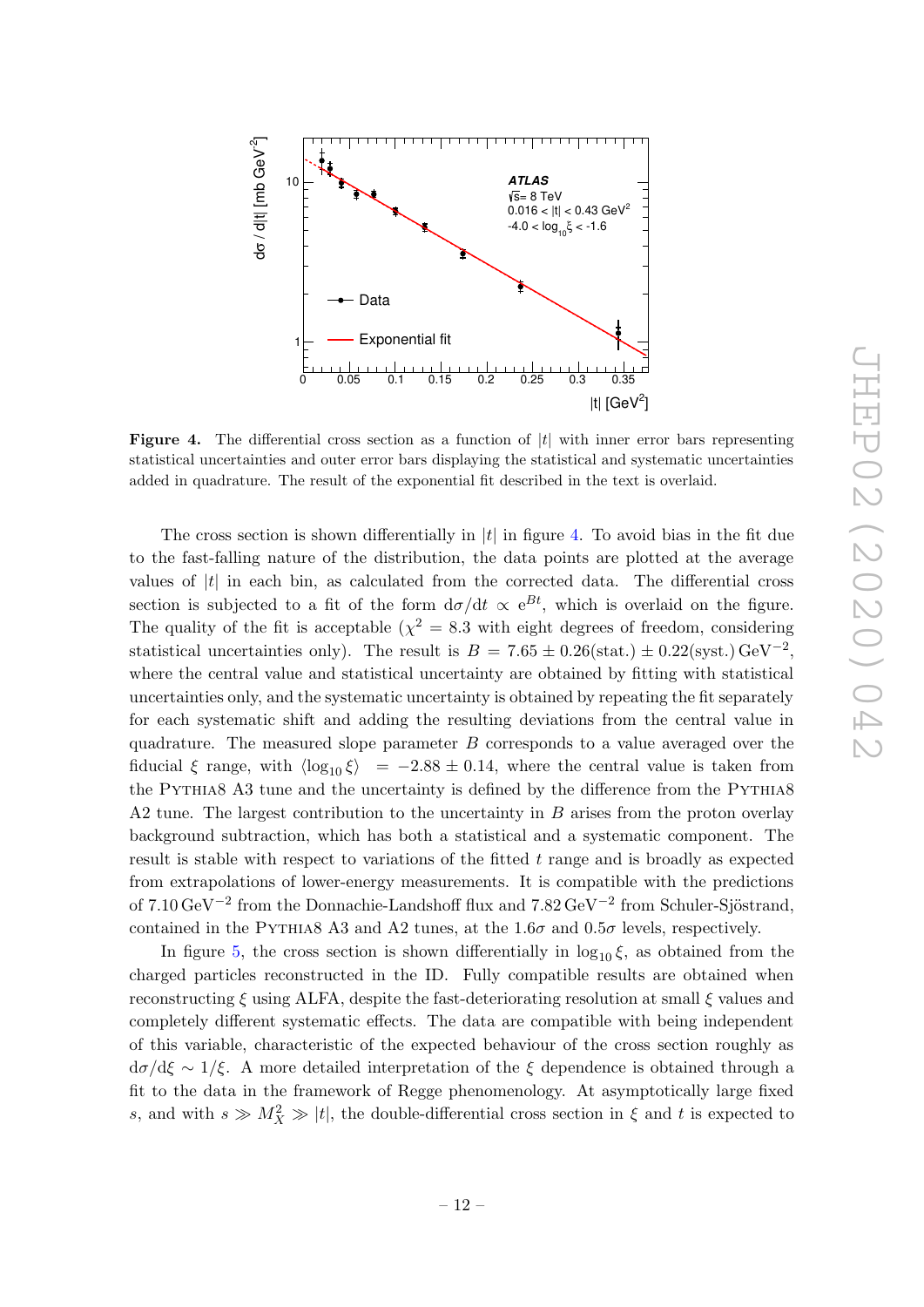<span id="page-13-0"></span>

**Figure 5.** The differential cross section as a function of  $\log_{10} \xi$ . (a) Data in the fiducial t range, compared with the results of the triple Regge fit described in the text. (b) ATLAS data extrapolated to the full t range, compared with a rapidity-gap-based CMS measurement  $[15]$  that contains a small DD admixture (see text). The inner error bars represent only statistical uncertainties while the outer error bars display the combination of statistical and systematic uncertainties in quadrature.

follow the 'triple Regge' form  $[1-4, 22, 44]$  $[1-4, 22, 44]$  $[1-4, 22, 44]$  $[1-4, 22, 44]$  $[1-4, 22, 44]$ ,

$$
\frac{\mathrm{d}^2 \sigma}{\mathrm{d}\xi \mathrm{d}t} \propto \left(\frac{1}{\xi}\right)^{2\alpha(t)-1} (M_X^2)^{\alpha(0)-1} e^{B_0 t} .
$$

Here, the first factor on the right hand side represents the pomeron flux factor, the second factor corresponds to the total pomeron-proton cross section<sup>[4](#page-13-1)</sup> and the exponential t dependence is empirically motivated,  $B_0$  characterising the spatial size of the scattering protons. Integrating over the fiducial t range of the measurement between  $t_{\text{low}} = -0.43 \,\text{GeV}^2$  and  $t_{\text{high}} = -0.016 \,\text{GeV}^2$  yields a prediction for the single-differential cross section

<span id="page-13-2"></span>
$$
\frac{d\sigma}{d\xi} \propto \left(\frac{1}{\xi}\right)^{\alpha(0)} \frac{e^{Bt_{\text{high}}} - e^{Bt_{\text{low}}}}{B},\tag{10.1}
$$

where the t dependence of the pomeron trajectory is absorbed into  $B = B_0 - 2\alpha' \ln \xi$ . In this type of model, the  $\xi$  dependence therefore measures the value of the pomeron intercept. A fit of the form of eq. [\(10.1\)](#page-13-2) is applied to the measured  $\xi$  distribution with  $\alpha(0)$  and the overall normalisation as free parameters. The Donnachie-Landshoff value for the slope of the pomeron trajectory  $\alpha' = 0.25 \,\text{GeV}^{-2}$  is taken for the central value, with  $\alpha' = 0$  used to determine the associated uncertainty. This fit, displayed in figure  $5(a)$  $5(a)$ , yields a value

<span id="page-13-1"></span><sup>&</sup>lt;sup>4</sup>This  $M_X$ -dependent term, deriving from Mueller's generalisation of the optical theorem [\[22\]](#page-17-10), is commonly treated differently, particularly in models that attempt to make the link to partonic behaviour and QCD. For example in Pythia8, it is taken to be constant. Neglecting this contribution leads to a decrease in the extracted  $\alpha(0)$  in the current analysis by 0.03.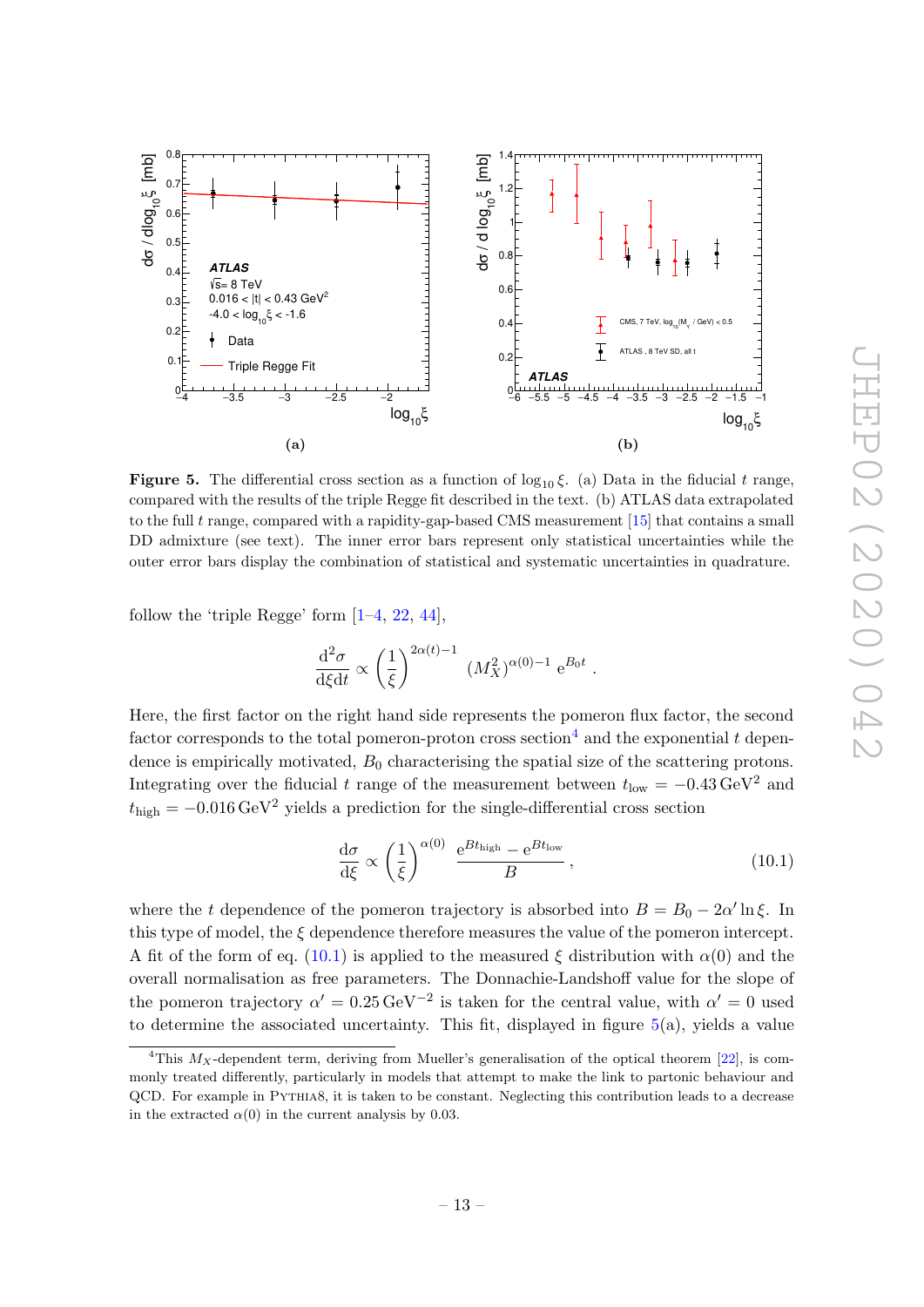<span id="page-14-0"></span>

| Distribution                     | $\sigma_{SD}^{\text{fiducial}(\xi,t)}$ [mb] | $\sigma_{SD}^{t\text{-extrap}}$ [mb] |
|----------------------------------|---------------------------------------------|--------------------------------------|
| Data                             | $1.59 \pm 0.13$                             | $1.88 \pm 0.15$                      |
| PYTHIA8 A2 (Schuler-Sjöstrand)   | 3.69                                        | 4.35                                 |
| PYTHIA8 A3 (Donnachie-Landshoff) | 2.52                                        | 2.98                                 |
| HERWIG7                          | 4.96                                        | 6.11                                 |

**Table 1.** The SD cross section within the fiducial region  $(-4.0 < \log_{10} \xi \leq -1.6$  and  $0.016 < |t| \leq$  $0.43 \,\text{GeV}^2$ ) and extrapolated across all t using the measured slope parameter B. The systematic and statistical uncertainties are combined for data. The MC statistical uncertainties are negligible.

of  $\alpha(0) = 1.07 \pm 0.02$  (stat.)  $\pm 0.06$  (syst.)  $\pm 0.06$  ( $\alpha'$ ). The largest systematic uncertainties apart from the  $\alpha'$  assumption arise from the unfolding, the hadronisation uncertainty and the overlay background subtraction. This result is compatible with predictions using soft pomeron phenomenology and assuming a universality between total, elastic, and diffractive cross sections. It can be compared with the predictions of 1.14 and 1.00 from the Pythia8 A3 and A2 tunes, respectively, when applying the triple Regge formalism in place of the default Pythia8 model to which the A3 input value of 1.07 is applicable. It is not possible to compare the extracted  $\alpha(0)$  and B parameters with predictions from HERWIG7, since the  $\xi$  dependence of the B slope has a complex behaviour in that model.

There are no previously published LHC results in which the pure SD differential cross section is measured. However, the  $log_{10} \xi$  dependence has been measured by the CMS Collaboration at  $\sqrt{s} = 7$  TeV in an analysis using the rapidity gap technique [\[15\]](#page-17-17) which includes the SD process with a small DD admixture, satisfying  $\log_{10} (M_Y / \text{GeV}) < 0.5$ where  $M_Y$  is the mass of the unobserved, low mass, dissociating proton. The CMS rapidity gap and ATLAS tagged proton results are compared in figure [5\(](#page-13-0)b), after extrapolating the ATLAS results to  $0 < |t| < \infty$  by applying a factor of 1.18, extracted using the measured slope parameter. The two analyses cover different but overlapping  $\xi$  regions, with good agreement in the overlap region without subtracting any DD contribution from the CMS results or accounting for the difference between the centre-of-mass energies.

The cross section integrated over the full fiducial range of the analysis,  $-4.0 < \log_{10} \xi \leq$  $-1.6$  and  $0.016 < |t| \le 0.43 \,\text{GeV}^2$ , is  $1.59 \pm 0.03$  (stat.)  $\pm 0.13$  (syst.) mb, with the largest contribution to the uncertainty arising from the proton overlay subtraction. Extrapolating to the full  $t$  range assuming the measured slope parameter  $B$  leads to a cross section of  $1.88 \pm 0.15$  mb integrated over  $-4.0 < \log_{10} \xi \le -1.6$ , with statistical and systematic uncertainties combined. The cross sections before and after this extrapolation are compared with predictions from the MC models in table [1.](#page-14-0)

The behaviour of the SD cross section at  $\xi$  values beyond the measured region is not yet well constrained by LHC data, and phenomenological models predict additional terms at both extremes (e.g. involving sub-leading exchanges in the Regge case). It is therefore not possible to make a reliable assessment of the uncertainties inherent in extrapolating to a full SD cross section. However, an estimate of the corresponding parameter in the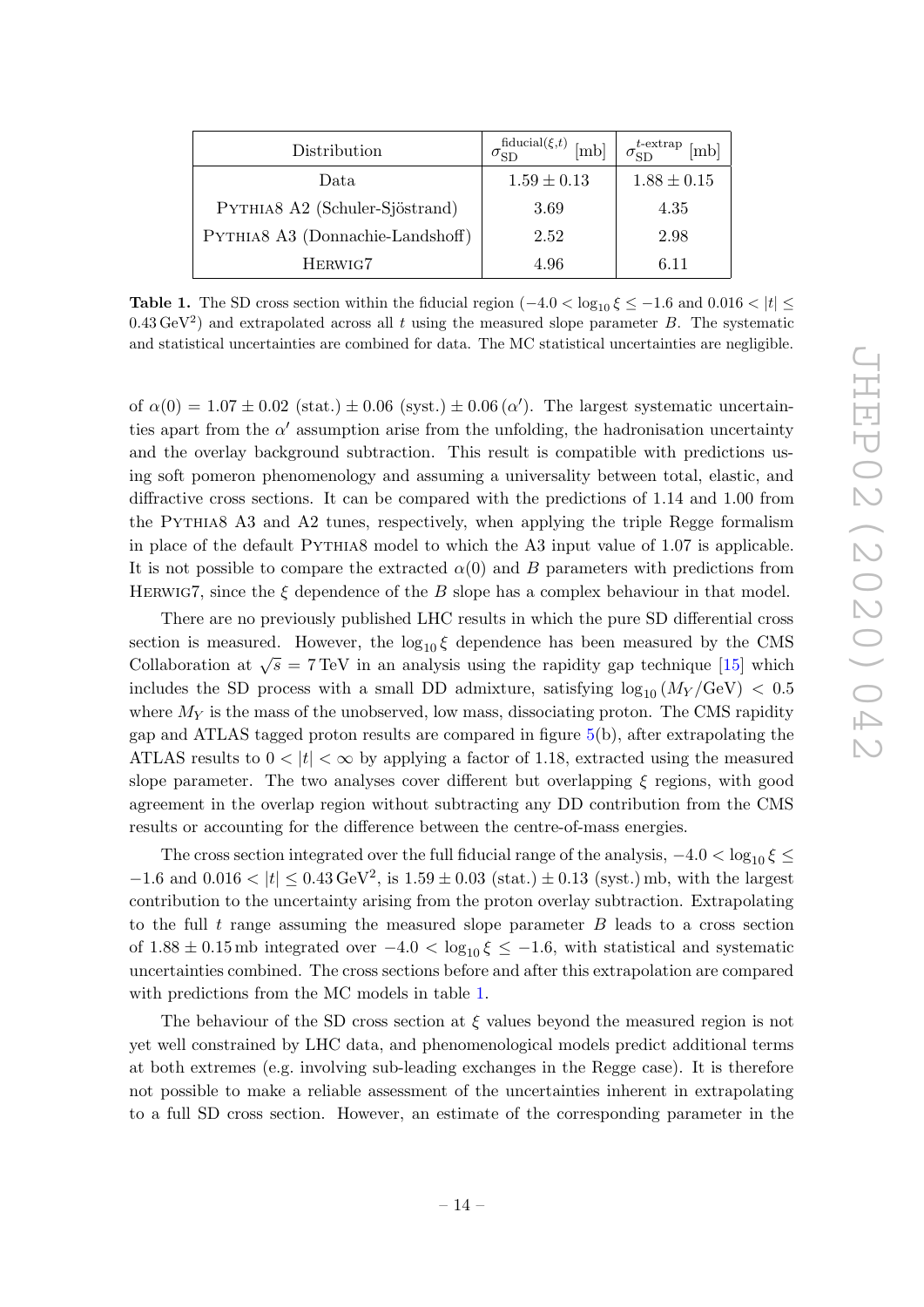Pythia8 model can be obtained, assuming that the excess of MC over data in the fiducial region studied persists throughout the full kinematic range. Since the measurement of  $\alpha(0)$ lies midway between the predictions of the A3 and A2 tunes of Pythia8, the estimate is obtained by scaling the measured fiducial cross section by the average of the extrapolation factors predicted by the two tunes. The total SD cross-section parameter in the PYTHIA8 model then decreases from 12.5 mb to 6.6 mb.

#### <span id="page-15-0"></span>11 Summary

A detailed study is performed of the dynamics of the inclusive single-diffractive dissociation process  $pp \to Xp$  at  $\sqrt{s} = 8$  TeV using the ATLAS detector at the LHC. Unlike in previous related analyses, the final-state protons are reconstructed directly, using the ALFA forward spectrometer. Differential cross sections are measured as a function of the fractional proton energy loss  $\xi$ , the squared four-momentum transfer t, and the size  $\Delta \eta$  of the pseudorapidity interval on the same side of the interaction point as the intact proton extending from  $\eta = \pm 2.5$  to the closest charged particle with smaller  $|\eta|$  and  $p_T > 200$  MeV. The fiducial range of the measurement is  $-4.0 < \log_{10} \xi < -1.6$  and  $0.016 < |t| < 0.43 \,\text{GeV}^2$ . For gap sizes between approximately 1.5 and 3.5, the cross section differential in  $\Delta \eta$  exhibits the plateau that is characteristic of rapidity gap distributions in soft diffractive processes. There are deviations from the plateau at larger and smaller gap sizes due to the definition of the observable and the acceptance. The cross section differential in  $t$  is well described by an exponential behaviour,  $d\sigma/dt \propto e^{Bt}$  with the slope parameter measured to be  $B = 7.65 \pm 0.34 \,\text{GeV}^{-2}$ , consistent with expectations and with extrapolations from lower-energy measurements. The variable  $\xi$  is reconstructed using two complementary methods, based on either the scattered proton in ALFA or the tracks in the ID. The IDtrack-based measurement is adopted and the standard triple pomeron approach of Regge phenomenology is used to describe the data in terms of a pomeron trajectory with intercept  $\alpha(0) = 1.07 \pm 0.09$ , in good agreement with previous values from ATLAS and elsewhere. The measured cross section integrated over the fiducial region amounts to  $1.59 \pm 0.13$  mb. This is substantially smaller than is predicted in the tunes of Pythia8 and, particularly, Herwig7 that were used in the analysis.

#### Acknowledgments

We thank CERN for the very successful operation of the LHC, as well as the support staff from our institutions without whom ATLAS could not be operated efficiently.

We acknowledge the support of ANPCyT, Argentina; YerPhI, Armenia; ARC, Australia; BMWFW and FWF, Austria; ANAS, Azerbaijan; SSTC, Belarus; CNPq and FAPESP, Brazil; NSERC, NRC and CFI, Canada; CERN; CONICYT, Chile; CAS, MOST and NSFC, China; COLCIENCIAS, Colombia; MSMT CR, MPO CR and VSC CR, Czech Republic; DNRF and DNSRC, Denmark; IN2P3-CNRS, CEA-DRF/IRFU, France; SRNSFG, Georgia; BMBF, HGF, and MPG, Germany; GSRT, Greece; RGC, Hong Kong SAR, China; ISF and Benoziyo Center, Israel; INFN, Italy; MEXT and JSPS, Japan;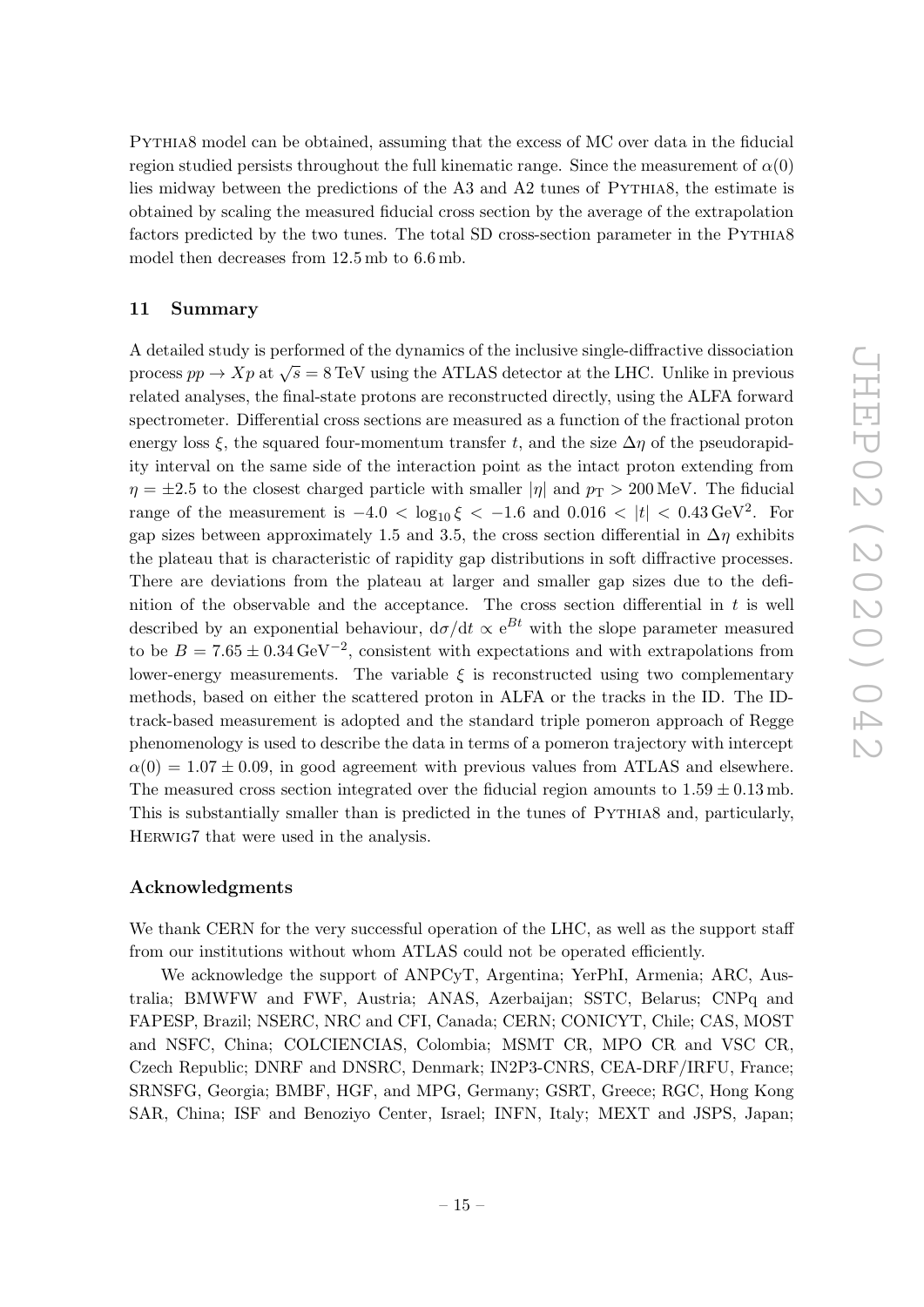CNRST, Morocco; NWO, Netherlands; RCN, Norway; MNiSW and NCN, Poland; FCT, Portugal; MNE/IFA, Romania; MES of Russia and NRC KI, Russian Federation; JINR; MESTD, Serbia; MSSR, Slovakia; ARRS and MIZŠ, Slovenia; DST/NRF, South Africa; MINECO, Spain; SRC and Wallenberg Foundation, Sweden; SERI, SNSF and Cantons of Bern and Geneva, Switzerland; MOST, Taiwan; TAEK, Turkey; STFC, United Kingdom; DOE and NSF, United States of America. In addition, individual groups and members have received support from BCKDF, CANARIE, CRC and Compute Canada, Canada; COST, ERC, ERDF, Horizon 2020, and Marie Sk lodowska-Curie Actions, European Union; Investissements d' Avenir Labex and Idex, ANR, France; DFG and AvH Foundation, Germany; Herakleitos, Thales and Aristeia programmes co-financed by EU-ESF and the Greek NSRF, Greece; BSF-NSF and GIF, Israel; CERCA Programme Generalitat de Catalunya, Spain; The Royal Society and Leverhulme Trust, United Kingdom.

The crucial computing support from all WLCG partners is acknowledged gratefully, in particular from CERN, the ATLAS Tier-1 facilities at TRIUMF (Canada), NDGF (Denmark, Norway, Sweden), CC-IN2P3 (France), KIT/GridKA (Germany), INFN-CNAF (Italy), NL-T1 (Netherlands), PIC (Spain), ASGC (Taiwan), RAL (U.K.) and BNL (U.S.A.), the Tier-2 facilities worldwide and large non-WLCG resource providers. Major contributors of computing resources are listed in ref. [\[45\]](#page-18-16).

Open Access. This article is distributed under the terms of the Creative Commons Attribution License [\(CC-BY 4.0\)](https://creativecommons.org/licenses/by/4.0/), which permits any use, distribution and reproduction in any medium, provided the original author(s) and source are credited.

#### References

- <span id="page-16-0"></span>[1] K.A. Goulianos, Diffractive interactions of hadrons at high-energies, [Phys. Rept.](https://doi.org/10.1016/0370-1573(83)90010-8) 101 (1983) [169](https://doi.org/10.1016/0370-1573(83)90010-8) [IN[SPIRE](https://inspirehep.net/search?p=find+J+%22Phys.Rept.,101,169%22)].
- [2] G. Alberi and G. Goggi, Diffraction of subnuclear waves, [Phys. Rept.](https://doi.org/10.1016/0370-1573(81)90019-3) 74 (1981) 1 [IN[SPIRE](https://inspirehep.net/search?p=find+J+%22Phys.Rept.,74,1%22)].
- [3] N.P. Zotov and V.A. Tsarev, *Diffraction dissociation: 35 years on, [Sov. Phys. Usp.](https://doi.org/10.1070/PU1988v031n02ABEH005697)* **31** 119.
- <span id="page-16-1"></span>[4] A.B. Kaidalov, Diffractive production mechanisms, [Phys. Rept.](https://doi.org/10.1016/0370-1573(79)90043-7) 50 (1979) 157 [IN[SPIRE](https://inspirehep.net/search?p=find+J+%22Phys.Rept.,50,157%22)].
- <span id="page-16-2"></span>[5] UA4 collaboration, The cross-section of diffraction dissociation at the CERN SPS collider, [Phys. Lett.](https://doi.org/10.1016/0370-2693(87)90285-1) B 186 (1987) 227 [IN[SPIRE](https://inspirehep.net/search?p=find+J+%22Phys.Lett.,B186,227%22)].
- <span id="page-16-3"></span>[6] UA5 collaboration, Diffraction dissociation at the CERN pulsed  $p\bar{p}$  collider at CM energies of 900  $GeV$  and 200  $GeV$ , Z. Phys. C 33 [\(1986\) 175](https://doi.org/10.1007/BF01411134) [IN[SPIRE](https://inspirehep.net/search?p=find+J+%22Z.Physik,C33,175%22)].
- <span id="page-16-4"></span>[7] E710 collaboration, Diffraction dissociation in  $\bar{p}p$  collisions at  $\sqrt{s} = 1.8$  TeV, [Phys. Lett.](https://doi.org/10.1016/0370-2693(93)90707-O) **B** 301 [\(1993\) 313](https://doi.org/10.1016/0370-2693(93)90707-O) [IN[SPIRE](https://inspirehep.net/search?p=find+J+%22Phys.Lett.,B301,313%22)].
- <span id="page-16-5"></span>[8] CDF collaboration, *Measurement of*  $\bar{p}p$  *single diffraction dissociation at*  $\sqrt{s} = 546 \text{ GeV}$  and 1800  $GeV$ , *Phys. Rev.* **D 50** [\(1994\) 5535](https://doi.org/10.1103/PhysRevD.50.5535) [IN[SPIRE](https://inspirehep.net/search?p=find+J+%22Phys.Rev.,D50,5535%22)].
- <span id="page-16-6"></span>[9] P. Newman and M. Wing, The hadronic final state at HERA, [Rev. Mod. Phys.](https://doi.org/10.1103/RevModPhys.86.1037) 86 (2014) [1037](https://doi.org/10.1103/RevModPhys.86.1037) [[arXiv:1308.3368](https://arxiv.org/abs/1308.3368)] [IN[SPIRE](https://inspirehep.net/search?p=find+EPRINT+arXiv:1308.3368)].
- <span id="page-16-7"></span>[10] E.L. Feinberg and I. Pomerančuk, *High energy inelastic diffraction phenomena*, [Nuovo Cim.](https://doi.org/10.1007/BF02746068) 3 [\(1956\) 652.](https://doi.org/10.1007/BF02746068)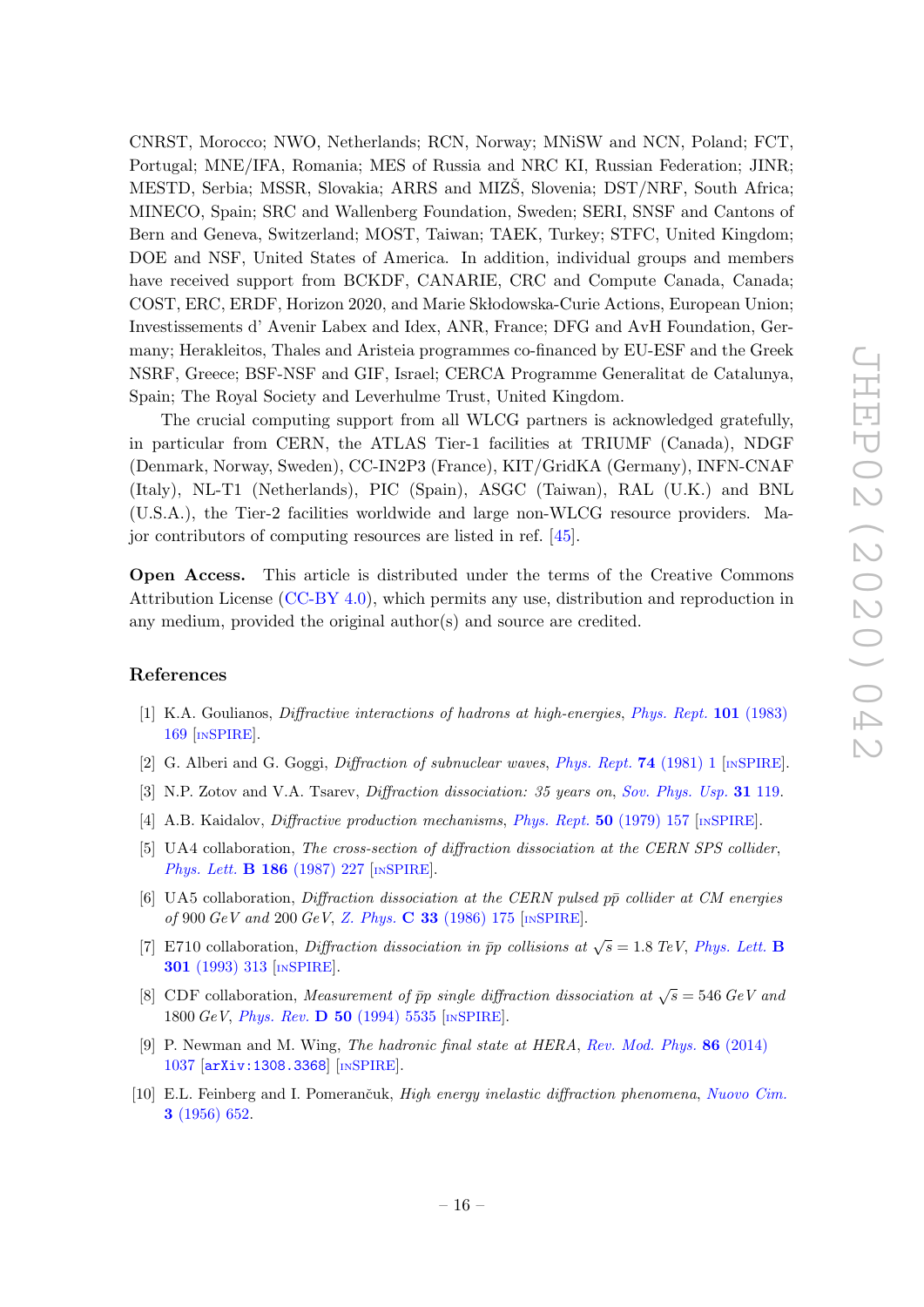- <span id="page-17-0"></span>[11] ATLAS collaboration, Measurement of the inelastic proton-proton cross-section at  $\sqrt{s}$  = 7 TeV with the ATLAS detector, [Nature Commun.](https://doi.org/10.1038/ncomms1472) 2 (2011) 463 [[arXiv:1104.0326](https://arxiv.org/abs/1104.0326)] [IN[SPIRE](https://inspirehep.net/search?p=find+EPRINT+arXiv:1104.0326)].
- <span id="page-17-1"></span>[12] S. Ostapchenko, LHC results and hadronic interaction models, in 25th European Cosmic Ray Symposium (ECRS 2016), Turin, Italy, 04–09 September 2016 (2016) [[arXiv:1612.09461](https://arxiv.org/abs/1612.09461)] [IN[SPIRE](https://inspirehep.net/search?p=find+EPRINT+arXiv:1612.09461)].
- <span id="page-17-2"></span>[13] R.C. Brower, J. Polchinski, M.J. Strassler and C.-I. Tan, The Pomeron and gauge/string duality, JHEP  $12$  [\(2007\) 005](https://doi.org/10.1088/1126-6708/2007/12/005) [[hep-th/0603115](https://arxiv.org/abs/hep-th/0603115)] [IN[SPIRE](https://inspirehep.net/search?p=find+EPRINT+hep-th/0603115)].
- <span id="page-17-3"></span>[14] ATLAS collaboration, Rapidity gap cross sections measured with the ATLAS detector in pp collisions at  $\sqrt{s} = 7$  TeV, [Eur. Phys. J.](https://doi.org/10.1140/epjc/s10052-012-1926-0) C 72 (2012) 1926 [[arXiv:1201.2808](https://arxiv.org/abs/1201.2808)] [IN[SPIRE](https://inspirehep.net/search?p=find+EPRINT+arXiv:1201.2808)].
- <span id="page-17-17"></span>[15] CMS collaboration, Measurement of diffraction dissociation cross sections in pp collisions at  $\sqrt{s}$  = 7 TeV, Phys. Rev. **D** 92 [\(2015\) 012003](https://doi.org/10.1103/PhysRevD.92.012003) [[arXiv:1503.08689](https://arxiv.org/abs/1503.08689)] [IN[SPIRE](https://inspirehep.net/search?p=find+EPRINT+arXiv:1503.08689)].
- <span id="page-17-4"></span>[16] ALICE collaboration, Measurement of inelastic, single- and double-diffraction cross sections in proton-proton collisions at the LHC with ALICE, [Eur. Phys. J.](https://doi.org/10.1140/epjc/s10052-013-2456-0)  $\bf{C}$  73 (2013) 2456 [[arXiv:1208.4968](https://arxiv.org/abs/1208.4968)] [IN[SPIRE](https://inspirehep.net/search?p=find+EPRINT+arXiv:1208.4968)].
- <span id="page-17-5"></span>[17] ATLAS collaboration, The ATLAS Experiment at the CERN Large Hadron Collider, [2008](https://doi.org/10.1088/1748-0221/3/08/S08003) JINST 3 [S08003](https://doi.org/10.1088/1748-0221/3/08/S08003) [IN[SPIRE](https://inspirehep.net/search?p=find+J+%22JINST,3,S08003%22)].
- <span id="page-17-6"></span>[18] S. Abdel Khalek et al., The ALFA Roman Pot Detectors of ATLAS, 2016 JINST 11 [P11013](https://doi.org/10.1088/1748-0221/11/11/P11013) [[arXiv:1609.00249](https://arxiv.org/abs/1609.00249)] [IN[SPIRE](https://inspirehep.net/search?p=find+EPRINT+arXiv:1609.00249)].
- <span id="page-17-7"></span>[19] ATLAS collaboration, Measurement of the total cross section from elastic scattering in pp collisions at  $\sqrt{s} = 8$  TeV with the ATLAS detector, [Phys. Lett.](https://doi.org/10.1016/j.physletb.2016.08.020) **B** 761 (2016) 158 [[arXiv:1607.06605](https://arxiv.org/abs/1607.06605)] [IN[SPIRE](https://inspirehep.net/search?p=find+EPRINT+arXiv:1607.06605)].
- <span id="page-17-8"></span>[20] S. Cavalier, P. Puzo, H. Burkhardt and P. Grafstrom,  $90 \text{ m } \beta^*$  Optics for ATLAS/ALFA, [CERN-ATS-2011-134](http://cds.cern.ch/record/1382028) (2011).
- <span id="page-17-9"></span>[21] T. Sjöstrand, S. Mrenna and P.Z. Skands, A brief introduction to PYTHIA 8.1, [Comput.](https://doi.org/10.1016/j.cpc.2008.01.036) [Phys. Commun.](https://doi.org/10.1016/j.cpc.2008.01.036) 178 (2008) 852 [[arXiv:0710.3820](https://arxiv.org/abs/0710.3820)] [IN[SPIRE](https://inspirehep.net/search?p=find+EPRINT+arXiv:0710.3820)].
- <span id="page-17-10"></span>[22] A.H. Mueller,  $O(2, 1)$  Analysis of Single Particle Spectra at High-energy, [Phys. Rev.](https://doi.org/10.1103/PhysRevD.2.2963)  $\bf{D}$  2 [\(1970\) 2963](https://doi.org/10.1103/PhysRevD.2.2963) [IN[SPIRE](https://inspirehep.net/search?p=find+J+%22Phys.Rev.,D2,2963%22)].
- <span id="page-17-11"></span>[23] G.A. Schuler and T. Sjöstrand, *Hadronic diffractive cross-sections and the rise of the total* cross-section, Phys. Rev. D 49 [\(1994\) 2257](https://doi.org/10.1103/PhysRevD.49.2257) [IN[SPIRE](https://inspirehep.net/search?p=find+J+%22Phys.Rev.,D49,2257%22)].
- <span id="page-17-12"></span>[24] ATLAS collaboration, he Pythia 8 A3 tune description of ATLAS minimum bias and inelastic measurements incorporating the Donnachie-Landshoff diffractive model, [ATL-PHYS-PUB-2016-017](http://cds.cern.ch/record/2206965) (2016).
- <span id="page-17-13"></span>[25] A. Donnachie and P.V. Landshoff, Total cross-sections, [Phys. Lett.](https://doi.org/10.1016/0370-2693(92)90832-O) B 296 (1992) 227 [[hep-ph/9209205](https://arxiv.org/abs/hep-ph/9209205)] [IN[SPIRE](https://inspirehep.net/search?p=find+EPRINT+hep-ph/9209205)].
- <span id="page-17-14"></span>[26] ATLAS collaboration, Summary of ATLAS PYTHIA 8 tunes, [ATL-PHYS-PUB-2012-003](http://cds.cern.ch/record/1474107) (2012).
- <span id="page-17-15"></span>[27] H1 collaboration, Measurement and QCD analysis of the diffractive deep-inelastic scattering  $cross-section at HERA, Eur. Phys. J. C 48 (2006) 715 [hep-ex/0606004] [NSPIRE].$  $cross-section at HERA, Eur. Phys. J. C 48 (2006) 715 [hep-ex/0606004] [NSPIRE].$  $cross-section at HERA, Eur. Phys. J. C 48 (2006) 715 [hep-ex/0606004] [NSPIRE].$  $cross-section at HERA, Eur. Phys. J. C 48 (2006) 715 [hep-ex/0606004] [NSPIRE].$  $cross-section at HERA, Eur. Phys. J. C 48 (2006) 715 [hep-ex/0606004] [NSPIRE].$  $cross-section at HERA, Eur. Phys. J. C 48 (2006) 715 [hep-ex/0606004] [NSPIRE].$  $cross-section at HERA, Eur. Phys. J. C 48 (2006) 715 [hep-ex/0606004] [NSPIRE].$
- <span id="page-17-16"></span>[28] R.D. Ball et al., Parton distributions with LHC data, [Nucl. Phys.](https://doi.org/10.1016/j.nuclphysb.2012.10.003) B 867 (2013) 244 [[arXiv:1207.1303](https://arxiv.org/abs/1207.1303)] [IN[SPIRE](https://inspirehep.net/search?p=find+EPRINT+arXiv:1207.1303)].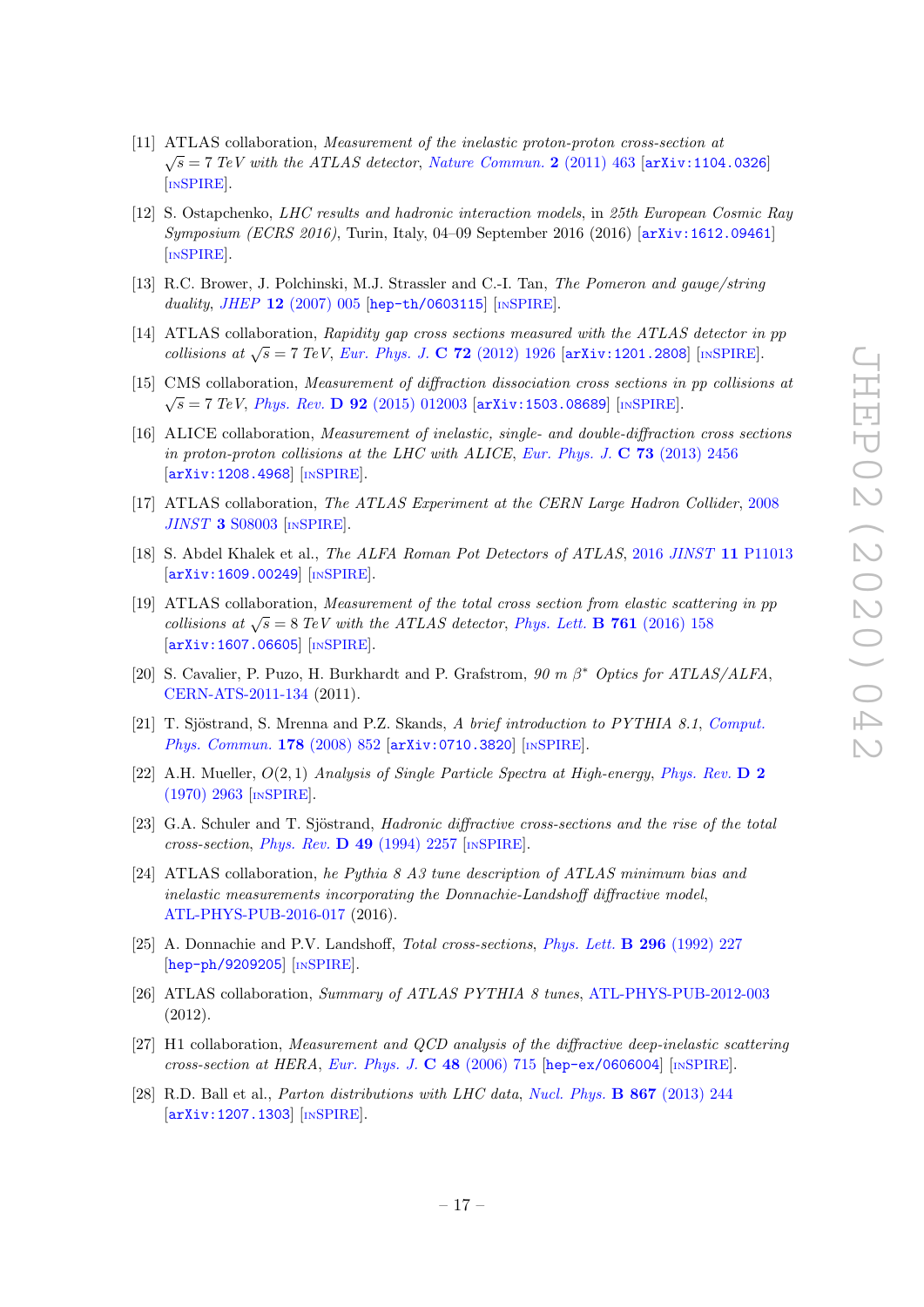- <span id="page-18-0"></span>[29] GEANT4 collaboration,  $Geant_4 - a$  simulation toolkit, [Nucl. Instrum. Meth.](https://doi.org/10.1016/S0168-9002(03)01368-8) A 506 (2003) [250](https://doi.org/10.1016/S0168-9002(03)01368-8) [IN[SPIRE](https://inspirehep.net/search?p=find+J+%22Nucl.Instrum.Meth.,A506,250%22)].
- <span id="page-18-1"></span>[30] ATLAS collaboration, The ATLAS Simulation Infrastructure, [Eur. Phys. J.](https://doi.org/10.1140/epjc/s10052-010-1429-9) C 70 (2010) [823](https://doi.org/10.1140/epjc/s10052-010-1429-9) [[arXiv:1005.4568](https://arxiv.org/abs/1005.4568)] [IN[SPIRE](https://inspirehep.net/search?p=find+EPRINT+arXiv:1005.4568)].
- <span id="page-18-2"></span>[31] M. Bahr et al.,  $HERWIG + \rho$  physics and Manual, [Eur. Phys. J.](https://doi.org/10.1140/epjc/s10052-008-0798-9) C 58 (2008) 639 [[arXiv:0803.0883](https://arxiv.org/abs/0803.0883)] [IN[SPIRE](https://inspirehep.net/search?p=find+EPRINT+arXiv:0803.0883)].
- <span id="page-18-3"></span>[32] J. Bellm et al.,  $HERWIG 7.0/HERWIG++ 3.0$  release note, [Eur. Phys. J.](https://doi.org/10.1140/epjc/s10052-016-4018-8) C 76 (2016) 196 [[arXiv:1512.01178](https://arxiv.org/abs/1512.01178)] [IN[SPIRE](https://inspirehep.net/search?p=find+EPRINT+arXiv:1512.01178)].
- <span id="page-18-4"></span>[33] S. Gieseke, F. Loshaj and P. Kirchgaeßer, Soft and diffractive scattering with the cluster model in HERWIG, [Eur. Phys. J.](https://doi.org/10.1140/epjc/s10052-017-4727-7) C 77 (2017) 156 [[arXiv:1612.04701](https://arxiv.org/abs/1612.04701)] [IN[SPIRE](https://inspirehep.net/search?p=find+EPRINT+arXiv:1612.04701)].
- <span id="page-18-5"></span>[34] D. Amati, A. Stanghellini and S. Fubini, Theory of high-energy scattering and multiple production, [Nuovo Cim.](https://doi.org/10.1007/BF02781901) 26 (1962) 896 [IN[SPIRE](https://inspirehep.net/search?p=find+J+%22NuovoCim.,26,896%22)].
- <span id="page-18-6"></span>[35] ATLAS collaboration, Luminosity determination in pp collisions at  $\sqrt{s} = 8 \text{ TeV}$  using the ATLAS detector at the LHC, [Eur. Phys. J.](https://doi.org/10.1140/epjc/s10052-016-4466-1) C  $76$  (2016) 653 [[arXiv:1608.03953](https://arxiv.org/abs/1608.03953)] [IN[SPIRE](https://inspirehep.net/search?p=find+EPRINT+arXiv:1608.03953)].
- <span id="page-18-7"></span>[36] ATLAS collaboration, Charged-particle multiplicities in pp interactions measured with the ATLAS detector at the LHC, New J. Phys. **13** [\(2011\) 053033](https://doi.org/10.1088/1367-2630/13/5/053033) [[arXiv:1012.5104](https://arxiv.org/abs/1012.5104)] [IN[SPIRE](https://inspirehep.net/search?p=find+EPRINT+arXiv:1012.5104)].
- <span id="page-18-8"></span>[37] ATLAS collaboration, *Charged-particle distributions in pp interactions at*  $\sqrt{s} = 8 \text{ TeV}$ measured with the ATLAS detector, [Eur. Phys. J.](https://doi.org/10.1140/epjc/s10052-016-4203-9) C  $76$  (2016) 403 [[arXiv:1603.02439](https://arxiv.org/abs/1603.02439)] [IN[SPIRE](https://inspirehep.net/search?p=find+EPRINT+arXiv:1603.02439)].
- <span id="page-18-9"></span>[38] ATLAS collaboration, *Measurement of the total cross section from elastic scattering in pp* collisions at  $\sqrt{s} = 7$  TeV with the ATLAS detector, [Nucl. Phys.](https://doi.org/10.1016/j.nuclphysb.2014.10.019) **B** 889 (2014) 486 [[arXiv:1408.5778](https://arxiv.org/abs/1408.5778)] [IN[SPIRE](https://inspirehep.net/search?p=find+EPRINT+arXiv:1408.5778)].
- <span id="page-18-10"></span>[39] ATLAS collaboration, Dijet production in  $\sqrt{s} = 7 \text{ TeV}$  pp collisions with large rapidity gaps at the ATLAS experiment, [Phys. Lett.](https://doi.org/10.1016/j.physletb.2016.01.028)  $\bf{B}$  754 (2016) 214  $\vert$ [arXiv:1511.00502](https://arxiv.org/abs/1511.00502) $\vert$  [IN[SPIRE](https://inspirehep.net/search?p=find+EPRINT+arXiv:1511.00502)].
- <span id="page-18-11"></span>[40] ATLAS collaboration, Studies of Diffractive Enhanced Minimum Bias Events in ATLAS, [ATLAS-CONF-2010-048](http://cds.cern.ch/record/1281302) (2010).
- <span id="page-18-12"></span>[41] G. D'Agostini, A multidimensional unfolding method based on Bayes' theorem, [Nucl.](https://doi.org/10.1016/0168-9002(95)00274-X) [Instrum. Meth.](https://doi.org/10.1016/0168-9002(95)00274-X) A 362 (1995) 487 [IN[SPIRE](https://inspirehep.net/search?p=find+J+%22Nucl.Instrum.Meth.,A362,487%22)].
- <span id="page-18-13"></span>[42] CDF collaboration, Double Diffraction Dissociation at the Fermilab Tevatron Collider, [Phys.](https://doi.org/10.1103/PhysRevLett.87.141802) Rev. Lett. 87 [\(2001\) 141802](https://doi.org/10.1103/PhysRevLett.87.141802) [[hep-ex/0107070](https://arxiv.org/abs/hep-ex/0107070)] [IN[SPIRE](https://inspirehep.net/search?p=find+EPRINT+hep-ex/0107070)].
- <span id="page-18-14"></span>[43] CDF collaboration, *Inclusive double Pomeron exchange at the Fermilab Tevatron*  $\bar{p}p$  *collider,* [Phys. Rev. Lett.](https://doi.org/10.1103/PhysRevLett.93.141601) 93 (2004) 141601 [[hep-ex/0311023](https://arxiv.org/abs/hep-ex/0311023)] [IN[SPIRE](https://inspirehep.net/search?p=find+EPRINT+hep-ex/0311023)].
- <span id="page-18-15"></span>[44] H1 collaboration, Diffraction dissociation in photoproduction at HERA, [Z. Phys.](https://doi.org/10.1007/s002880050385) C 74 [\(1997\) 221](https://doi.org/10.1007/s002880050385) [[hep-ex/9702003](https://arxiv.org/abs/hep-ex/9702003)] [IN[SPIRE](https://inspirehep.net/search?p=find+EPRINT+hep-ex/9702003)].
- <span id="page-18-16"></span>[45] ATLAS collaboration, ATLAS Computing Acknowledgements, [ATL-GEN-PUB-2016-002](http://cds.cern.ch/record/2202407) (2016).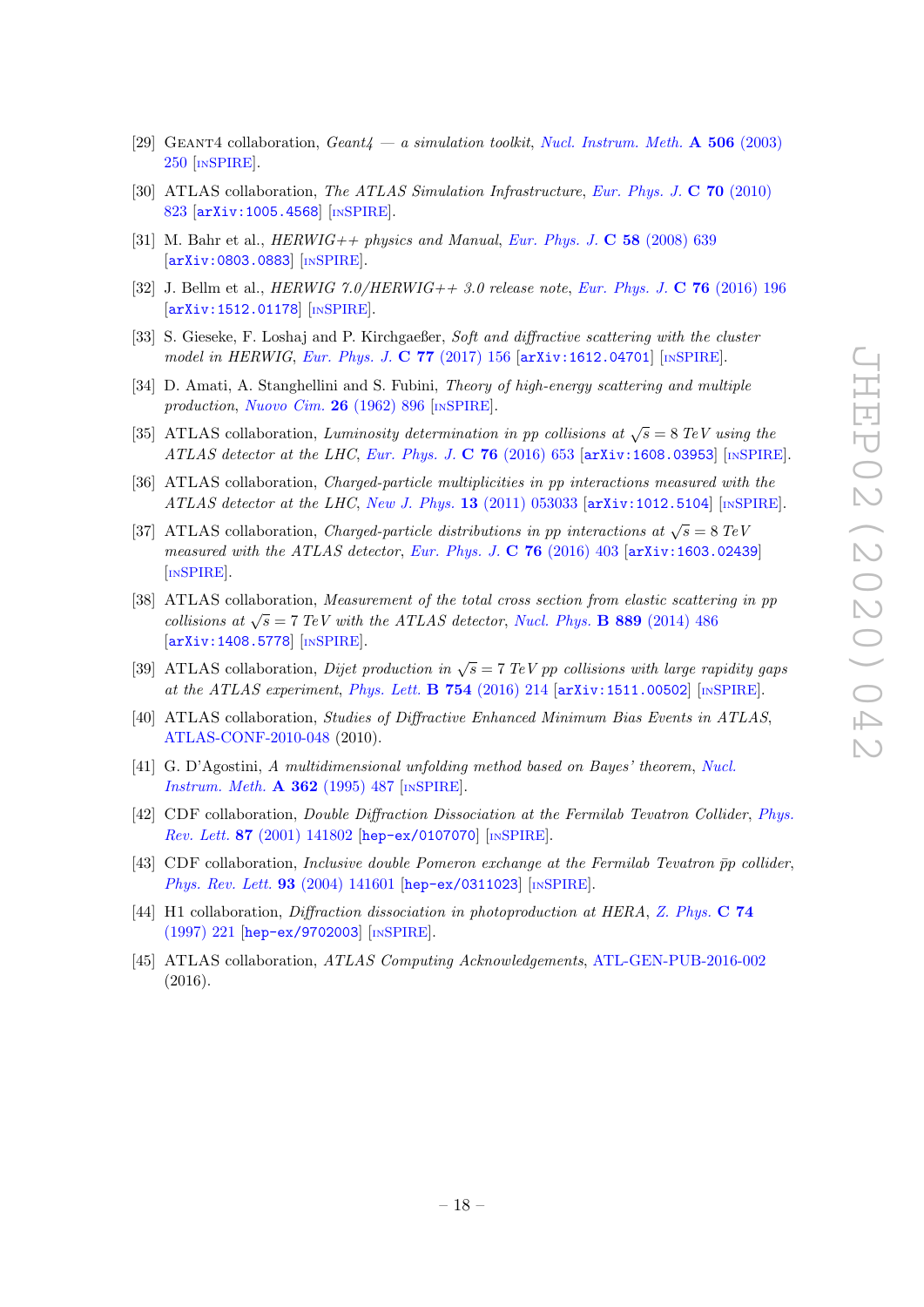# The ATLAS collaboration

<span id="page-19-0"></span>G. Aad<sup>101</sup>, B. Abbott<sup>128</sup>, D.C. Abbott<sup>102</sup>, O. Abdinov<sup>13,\*</sup>, A. Abed Abud<sup>70a,70b</sup>, K. Abeling<sup>53</sup>, D.K. Abhayasinghe<sup>93</sup>, S.H. Abidi<sup>167</sup>, O.S. AbouZeid<sup>40</sup>, N.L. Abraham<sup>156</sup>, H. Abramowicz<sup>161</sup>, H. Abreu<sup>160</sup>, Y. Abulaiti<sup>6</sup>, B.S. Acharya<sup>66a,66b,p</sup>, B. Achkar<sup>53</sup>, S. Adachi<sup>163</sup>, L. Adam<sup>99</sup>, C. Adam Bourdarios<sup>132</sup>, L. Adamczyk<sup>83a</sup>, L. Adamek<sup>167</sup>, J. Adelman<sup>120</sup>, M. Adersberger<sup>113</sup>, A. Adiguzel<sup>12c,al</sup>, S. Adorni<sup>54</sup>, T. Adye<sup>144</sup>, A.A. Affolder<sup>146</sup>, Y. Afik<sup>160</sup>, C. Agapopoulou<sup>132</sup>, M.N. Agaras<sup>38</sup>, A. Aggarwal<sup>118</sup>, C. Agheorghiesei<sup>27c</sup>, J.A. Aguilar-Saavedra<sup>140f,140a,ak</sup>, F. Ahmadov<sup>79</sup>, W.S. Ahmed<sup>103</sup>, X. Ai<sup>18</sup>, G. Aielli<sup>73a,73b</sup>, S. Akatsuka<sup>85</sup>, T.P.A. Åkesson<sup>96</sup>, E. Akilli<sup>54</sup>, A.V. Akimov<sup>110</sup>, K. Al Khoury<sup>132</sup>, G.L. Alberghi<sup>23b,23a</sup>, J. Albert<sup>176</sup>, M.J. Alconada Verzini<sup>161</sup>, S. Alderweireldt<sup>36</sup>, M. Aleksa<sup>36</sup>, I.N. Aleksandrov<sup>79</sup>, C. Alexa<sup>27b</sup>, D. Alexandre<sup>19</sup>, T. Alexopoulos<sup>10</sup>, A. Alfonsi<sup>119</sup>, M. Alhroob<sup>128</sup>, B. Ali<sup>142</sup>, G. Alimonti<sup>68a</sup>, J. Alison<sup>37</sup>, S.P. Alkire<sup>148</sup>, C. Allaire<sup>132</sup>, B.M.M. Allbrooke<sup>156</sup>, B.W. Allen<sup>131</sup>, P.P. Allport<sup>21</sup>, A. Aloisio<sup>69a,69b</sup>, A. Alonso<sup>40</sup>, F. Alonso<sup>88</sup>, C. Alpigiani<sup>148</sup>, A.A. Alshehri<sup>57</sup>, M. Alvarez Estevez<sup>98</sup>, D. Álvarez Piqueras<sup>174</sup>, M.G. Alviggi<sup>69a,69b</sup>, Y. Amaral Coutinho<sup>80b</sup>, A. Ambler<sup>103</sup>, L. Ambroz<sup>135</sup>, C. Amelung<sup>26</sup>, D. Amidei<sup>105</sup>, S.P. Amor Dos Santos<sup>140a</sup>, S. Amoroso<sup>46</sup>, C.S. Amrouche<sup>54</sup>, F. An<sup>78</sup>, C. Anastopoulos<sup>149</sup>, N. Andari<sup>145</sup>, T. Andeen<sup>11</sup>, C.F. Anders<sup>61b</sup>, J.K. Anders<sup>20</sup>, A. Andreazza<sup>68a, 68b</sup>, V. Andrei<sup>61a</sup>, C.R. Anelli<sup>176</sup>, S. Angelidakis<sup>38</sup>, A. Angerami<sup>39</sup>, A.V. Anisenkov<sup>121b,121a</sup>, A. Annovi<sup>71a</sup>, C. Antel<sup>61a</sup>, M.T. Anthony<sup>149</sup>, M. Antonelli<sup>51</sup>, D.J.A. Antrim<sup>171</sup>, F. Anulli<sup>72a</sup>, M. Aoki<sup>81</sup>, J.A. Aparisi Pozo<sup>174</sup>, L. Aperio Bella<sup>36</sup>, G. Arabidze<sup>106</sup>, J.P. Araque<sup>140a</sup>, V. Araujo Ferraz<sup>80b</sup>, R. Araujo Pereira<sup>80b</sup>, C. Arcangeletti<sup>51</sup>, A.T.H. Arce<sup>49</sup>, F.A. Arduh<sup>88</sup>, J-F. Arguin<sup>109</sup>, S. Argyropoulos<sup>77</sup>, J.-H. Arling<sup>46</sup>, A.J. Armbruster<sup>36</sup>, A. Armstrong<sup>171</sup>, O. Arnaez<sup>167</sup>, H. Arnold<sup>119</sup>, A. Artamonov<sup>123,\*</sup>, G. Artoni<sup>135</sup>, S. Artz<sup>99</sup>, S. Asai<sup>163</sup>, N. Asbah<sup>59</sup>, E.M. Asimakopoulou<sup>172</sup>, L. Asquith<sup>156</sup>, K. Assamagan<sup>29</sup>, R. Astalos<sup>28a</sup>, R.J. Atkin<sup>33a</sup>, M. Atkinson<sup>173</sup>, N.B. Atlay<sup>19</sup>, H. Atmani<sup>132</sup>, K. Augsten<sup>142</sup>, G. Avolio<sup>36</sup>, R. Avramidou<sup>60a</sup>, M.K. Ayoub<sup>15a</sup>, A.M. Azoulay<sup>168b</sup>, G. Azuelos<sup>109,ba</sup>, M.J. Baca<sup>21</sup>, H. Bachacou<sup>145</sup>, K. Bachas<sup>67a,67b</sup>, M. Backes<sup>135</sup>, F. Backman<sup>45a,45b</sup>, P. Bagnaia<sup>72a,72b</sup>, M. Bahmani<sup>84</sup>, H. Bahrasemani<sup>152</sup>, A.J. Bailey<sup>174</sup>, V.R. Bailey<sup>173</sup>, J.T. Baines<sup>144</sup>, M. Bajic<sup>40</sup>, C. Bakalis<sup>10</sup>, O.K. Baker<sup>183</sup>, P.J. Bakker<sup>119</sup>, D. Bakshi Gupta<sup>8</sup>, S. Balaji<sup>157</sup>, E.M. Baldin<sup>121b,121a</sup>, P. Balek<sup>180</sup>, F. Balli<sup>145</sup>, W.K. Balunas<sup>135</sup>, J. Balz<sup>99</sup>, E. Banas<sup>84</sup>, A. Bandyopadhyay<sup>24</sup>, Sw. Banerjee<sup>181,j</sup>, A.A.E. Bannoura<sup>182</sup>, L. Barak<sup>161</sup>, W.M. Barbe<sup>38</sup>, E.L. Barberio<sup>104</sup>, D. Barberis<sup>55b,55a</sup>, M. Barbero<sup>101</sup>, T. Barillari<sup>114</sup>, M-S. Barisits<sup>36</sup>, J. Barkeloo<sup>131</sup>, T. Barklow<sup>153</sup>, R. Barnea<sup>160</sup>, S.L. Barnes<sup>60c</sup>, B.M. Barnett<sup>144</sup>, R.M. Barnett<sup>18</sup>, Z. Barnovska-Blenessy<sup>60a</sup>, A. Baroncelli<sup>60a</sup>, G. Barone<sup>29</sup>, A.J. Barr<sup>135</sup>, L. Barranco Navarro<sup>45a,45b</sup>, F. Barreiro<sup>98</sup>, J. Barreiro Guimarães da Costa<sup>15a</sup>, S. Barsov<sup>138</sup>, R. Bartoldus<sup>153</sup>, G. Bartolini<sup>101</sup>, A.E. Barton<sup>89</sup>, P. Bartos<sup>28a</sup>, A. Basalaev<sup>46</sup>, A. Bassalat<sup>132,at</sup>, R.L. Bates<sup>57</sup>, S.J. Batista<sup>167</sup>, S. Batlamous<sup>35e</sup>, J.R. Batley<sup>32</sup>, B. Batool<sup>151</sup>, M. Battaglia<sup>146</sup>, M. Bauce<sup>72a,72b</sup>, F. Bauer<sup>145</sup>, K.T. Bauer<sup>171</sup>, H.S. Bawa<sup>31,n</sup>, J.B. Beacham<sup>49</sup>, T. Beau<sup>136</sup>, P.H. Beauchemin<sup>170</sup>, F. Becherer<sup>52</sup>, P. Bechtle<sup>24</sup>, H.C. Beck<sup>53</sup>, H.P. Beck<sup>20,t</sup>, K. Becker<sup>52</sup>, M. Becker<sup>99</sup>, C. Becot<sup>46</sup>, A. Beddall<sup>12d</sup>, A.J. Beddall<sup>12a</sup>, V.A. Bednyakov<sup>79</sup>, M. Bedognetti<sup>119</sup>, C.P. Bee<sup>155</sup>, T.A. Beermann<sup>76</sup>, M. Begalli<sup>80b</sup>, M. Begel<sup>29</sup>, A. Behera<sup>155</sup>, J.K. Behr<sup>46</sup>, F. Beisiegel<sup>24</sup>, A.S. Bell<sup>94</sup>, G. Bella<sup>161</sup>, L. Bellagamba<sup>23b</sup>, A. Bellerive<sup>34</sup>, P. Bellos<sup>9</sup>, K. Beloborodov<sup>121b,121a</sup>, K. Belotskiy<sup>111</sup>, N.L. Belyaev<sup>111</sup>, D. Benchekroun<sup>35a</sup>, N. Benekos<sup>10</sup>, Y. Benhammou<sup>161</sup>, D.P. Benjamin<sup>6</sup>, M. Benoit<sup>54</sup>, J.R. Bensinger<sup>26</sup>, S. Bentvelsen<sup>119</sup>, L. Beresford<sup>135</sup>, M. Beretta<sup>51</sup>, D. Berge<sup>46</sup>, E. Bergeaas Kuutmann<sup>172</sup>, N. Berger<sup>5</sup>, B. Bergmann<sup>142</sup>, L.J. Bergsten<sup>26</sup>, J. Beringer<sup>18</sup>, S. Berlendis<sup>7</sup>, N.R. Bernard<sup>102</sup>, G. Bernardi<sup>136</sup>, C. Bernius<sup>153</sup>, F.U. Bernlochner<sup>24</sup>, T. Berry<sup>93</sup>, P. Berta<sup>99</sup>, C. Bertella<sup>15a</sup>, I.A. Bertram<sup>89</sup>, G.J. Besjes<sup>40</sup>, O. Bessidskaia Bylund<sup>182</sup>, N. Besson<sup>145</sup>,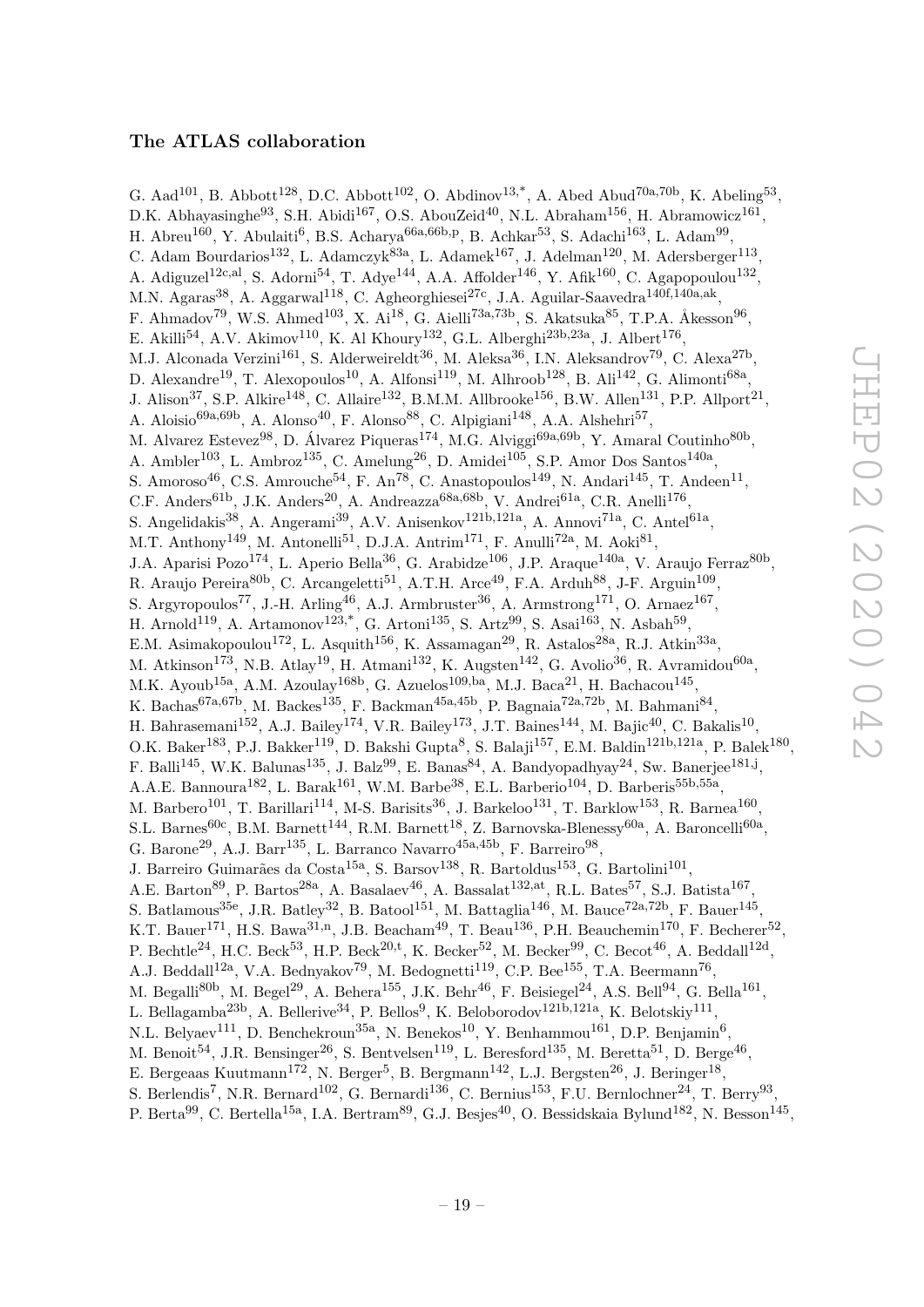A. Bethani<sup>100</sup>, S. Bethke<sup>114</sup>, A. Betti<sup>24</sup>, A.J. Bevan<sup>92</sup>, J. Beyer<sup>114</sup>, R. Bi<sup>139</sup>, R.M. Bianchi<sup>139</sup>, O. Biebel<sup>113</sup>, D. Biedermann<sup>19</sup>, R. Bielski<sup>36</sup>, K. Bierwagen<sup>99</sup>, N.V. Biesuz<sup>71a,71b</sup>, M. Biglietti<sup>74a</sup>, T.R.V. Billoud<sup>109</sup>, M. Bindi<sup>53</sup>, A. Bingul<sup>12d</sup>, C. Bini<sup>72a,72b</sup>, S. Biondi<sup>23b,23a</sup>, M. Birman<sup>180</sup>, T. Bisanz $^{53}$ , J.P. Biswal $^{161}$ , A. Bitadze $^{100}$ , C. Bittrich<sup>48</sup>, K. Bjørke $^{134}$ , K.M. Black $^{25}$ , T. Blazek<sup>28a</sup>, I. Bloch<sup>46</sup>, C. Blocker<sup>26</sup>, A. Blue<sup>57</sup>, U. Blumenschein<sup>92</sup>, G.J. Bobbink<sup>119</sup>, V.S. Bobrovnikov<sup>121b,121a</sup>, S.S. Bocchetta<sup>96</sup>, A. Bocci<sup>49</sup>, D. Boerner<sup>46</sup>, D. Bogavac<sup>14</sup>, A.G. Bogdanchikov<sup>121b,121a</sup>, C. Bohm<sup>45a</sup>, V. Boisvert<sup>93</sup>, P. Bokan<sup>53,172</sup>, T. Bold<sup>83a</sup>, A.S. Boldyrev<sup>112</sup>, A.E. Bolz<sup>61b</sup>, M. Bomben<sup>136</sup>, M. Bona<sup>92</sup>, J.S. Bonilla<sup>131</sup>, M. Boonekamp<sup>145</sup>, H.M. Borecka-Bielska $^{90}$ , A. Borisov<sup>122</sup>, G. Borissov<sup>89</sup>, J. Bortfeldt<sup>36</sup>, D. Bortoletto<sup>135</sup>, V. Bortolotto<sup>73a,73b</sup>, D. Boscherini<sup>23b</sup>, M. Bosman<sup>14</sup>, J.D. Bossio Sola<sup>103</sup>, K. Bouaouda<sup>35a</sup>, J. Boudreau<sup>139</sup>, E.V. Bouhova-Thacker<sup>89</sup>, D. Boumediene<sup>38</sup>, S.K. Boutle<sup>57</sup>, A. Boveia<sup>126</sup>, J. Boyd<sup>36</sup>, D. Boye<sup>33b,au</sup>, I.R. Boyko<sup>79</sup>, A.J. Bozson<sup>93</sup>, J. Bracinik<sup>21</sup>, N. Brahimi<sup>101</sup>, G. Brandt<sup>182</sup>, O. Brandt<sup>61a</sup>, F. Braren<sup>46</sup>, B. Brau<sup>102</sup>, J.E. Brau<sup>131</sup>, W.D. Breaden Madden<sup>57</sup>, K. Brendlinger<sup>46</sup>, L. Brenner<sup>46</sup>, R. Brenner<sup>172</sup>, S. Bressler<sup>180</sup>, B. Brickwedde<sup>99</sup>, D.L. Briglin<sup>21</sup>, D. Britton<sup>57</sup>, D. Britzger<sup>114</sup>, I. Brock<sup>24</sup>, R. Brock<sup>106</sup>, G. Brooijmans<sup>39</sup>, W.K. Brooks<sup>147c</sup>, E. Brost<sup>120</sup>, J.H Broughton<sup>21</sup>, P.A. Bruckman de Renstrom<sup>84</sup>, D. Bruncko<sup>28b</sup>, A. Bruni<sup>23b</sup>, G. Bruni<sup>23b</sup>, L.S. Bruni<sup>119</sup>, S. Bruno<sup>73a,73b</sup>, B.H. Brunt<sup>32</sup>, M. Bruschi<sup>23b</sup>, N. Bruscino<sup>139</sup>, P. Bryant<sup>37</sup>, L. Bryngemark<sup>96</sup>, T. Buanes<sup>17</sup>, Q. Buat<sup>36</sup>, P. Buchholz<sup>151</sup>, A.G. Buckley<sup>57</sup>, I.A. Budagov<sup>79</sup>, M.K. Bugge<sup>134</sup>, F. Bührer<sup>52</sup>, O. Bulekov<sup>111</sup>, T.J. Burch<sup>120</sup>, S. Burdin<sup>90</sup>, C.D. Burgard<sup>119</sup>, A.M. Burger<sup>129</sup>, B. Burghgrave<sup>8</sup>, J.T.P. Burr<sup>46</sup>, J.C. Burzynski<sup>102</sup>, V. Büscher<sup>99</sup>, E. Buschmann<sup>53</sup>, P.J. Bussey<sup>57</sup>, J.M. Butler<sup>25</sup>, C.M. Buttar<sup>57</sup>, J.M. Butterworth<sup>94</sup>, P. Butti<sup>36</sup>, W. Buttinger<sup>36</sup>, A. Buzatu<sup>158</sup>, A.R. Buzykaev<sup>121b,121a</sup>, G. Cabras<sup>23b,23a</sup>, S. Cabrera Urbán<sup>174</sup>, D. Caforio<sup>56</sup>, H. Cai<sup>173</sup>, V.M.M. Cairo<sup>153</sup>, O. Cakir<sup>4a</sup>, N. Calace<sup>36</sup>, P. Calafiura<sup>18</sup>, A. Calandri<sup>101</sup>, G. Calderini<sup>136</sup>, P. Calfayan<sup>65</sup>, G. Callea<sup>57</sup>, L.P. Caloba<sup>80b</sup>, S. Calvente Lopez<sup>98</sup>, D. Calvet<sup>38</sup>, S. Calvet<sup>38</sup>, T.P. Calvet<sup>155</sup>, M. Calvetti<sup>71a,71b</sup>, R. Camacho Toro<sup>136</sup>, S. Camarda<sup>36</sup>, D. Camarero Munoz<sup>98</sup>, P. Camarri<sup>73a,73b</sup>, D. Cameron<sup>134</sup>, R. Caminal Armadans<sup>102</sup>, C. Camincher<sup>36</sup>, S. Campana<sup>36</sup>, M. Campanelli<sup>94</sup>, A. Camplani<sup>40</sup>, A. Campoverde<sup>151</sup>, V. Canale<sup>69a, 69b</sup>, A. Canesse<sup>103</sup>, M. Cano Bret<sup>60c</sup>, J. Cantero<sup>129</sup>, T. Cao<sup>161</sup>, Y. Cao<sup>173</sup>, M.D.M. Capeans Garrido<sup>36</sup>, M. Capua<sup>41b,41a</sup>, R. Cardarelli<sup>73a</sup>, F. Cardillo<sup>149</sup>, G. Carducci<sup>41b,41a</sup>, I. Carli<sup>143</sup>, T. Carli<sup>36</sup>, G. Carlino<sup>69a</sup>, B.T. Carlson<sup>139</sup>, L. Carminati<sup>68a,68b</sup>, R.M.D. Carney<sup>45a,45b</sup>, S. Caron<sup>118</sup>, E. Carquin<sup>147c</sup>, S. Carrá<sup>46</sup>, J.W.S. Carter<sup>167</sup>, M.P. Casado<sup>14,e</sup>, A.F. Casha<sup>167</sup>, D.W. Casper<sup>171</sup>, R. Castelijn<sup>119</sup>, F.L. Castillo<sup>174</sup>, V. Castillo Gimenez<sup>174</sup>, N.F. Castro<sup>140a,140e</sup>, A. Catinaccio<sup>36</sup>, J.R. Catmore<sup>134</sup>, A. Cattai<sup>36</sup>, J. Caudron<sup>24</sup>, V. Cavaliere<sup>29</sup>, E. Cavallaro<sup>14</sup>, M. Cavalli-Sforza<sup>14</sup>, V. Cavasinni<sup>71a,71b</sup>, E. Celebi<sup>12b</sup>, F. Ceradini<sup>74a,74b</sup>, L. Cerda Alberich<sup>174</sup>, K. Cerny<sup>130</sup>, A.S. Cerqueira<sup>80a</sup>, A. Cerri<sup>156</sup>, L. Cerrito<sup>73a,73b</sup>, F. Cerutti<sup>18</sup>, A. Cervelli<sup>23b,23a</sup>, S.A. Cetin<sup>12b</sup>, Z. Chadi<sup>35a</sup>, D. Chakraborty<sup>120</sup>, S.K. Chan<sup>59</sup>, W.S. Chan<sup>119</sup>, W.Y. Chan<sup>90</sup>, J.D. Chapman<sup>32</sup>, B. Chargeishvili<sup>159b</sup>, D.G. Charlton<sup>21</sup>, T.P. Charman<sup>92</sup>, C.C. Chau<sup>34</sup>, S. Che<sup>126</sup>, A. Chegwidden<sup>106</sup>, S. Chekanov<sup>6</sup>, S.V. Chekulaev<sup>168a</sup>, G.A. Chelkov<sup>79,az</sup>, M.A. Chelstowska<sup>36</sup>, B. Chen<sup>78</sup>, C. Chen<sup>60a</sup>, C.H. Chen<sup>78</sup>, H. Chen<sup>29</sup>, J. Chen<sup>60a</sup>, J. Chen<sup>39</sup>, S. Chen<sup>137</sup>, S.J. Chen<sup>15c</sup>, X. Chen<sup>15b,ay</sup>, Y. Chen<sup>82</sup>, Y-H. Chen<sup>46</sup>, H.C. Cheng<sup>63a</sup>, H.J. Cheng<sup>15a</sup>, A. Cheplakov<sup>79</sup>, E. Cheremushkina<sup>122</sup>, R. Cherkaoui El Moursli<sup>35e</sup>, E. Cheu<sup>7</sup>, K. Cheung<sup>64</sup>, T.J.A. Chevalérias<sup>145</sup>, L. Chevalier<sup>145</sup>, V. Chiarella<sup>51</sup>, G. Chiarelli<sup>71a</sup>, G. Chiodini<sup>67a</sup>, A.S. Chisholm<sup>36,21</sup>, A. Chitan<sup>27b</sup>, I. Chiu<sup>163</sup>, Y.H. Chiu<sup>176</sup>, M.V. Chizhov<sup>79</sup>, K. Choi<sup>65</sup>, A.R. Chomont<sup>72a,72b</sup>, S. Chouridou<sup>162</sup>, Y.S. Chow<sup>119</sup>, M.C. Chu<sup>63a</sup>, X. Chu<sup>15a,15d</sup>, J. Chudoba<sup>141</sup>, A.J. Chuinard<sup>103</sup>, J.J. Chwastowski<sup>84</sup>, L. Chytka<sup>130</sup>, K.M. Ciesla<sup>84</sup>, D. Cinca<sup>47</sup>, V. Cindro<sup>91</sup>, I.A. Cioară<sup>27b</sup>,

A. Ciocio<sup>18</sup>, F. Cirotto<sup>69a, 69b</sup>, Z.H. Citron<sup>180, 1</sup>, M. Citterio<sup>68a</sup>, D.A. Ciubotaru<sup>27b</sup>,

B.M. Ciungu<sup>167</sup>, A. Clark<sup>54</sup>, M.R. Clark<sup>39</sup>, P.J. Clark<sup>50</sup>, C. Clement<sup>45a,45b</sup>, Y. Coadou<sup>101</sup>,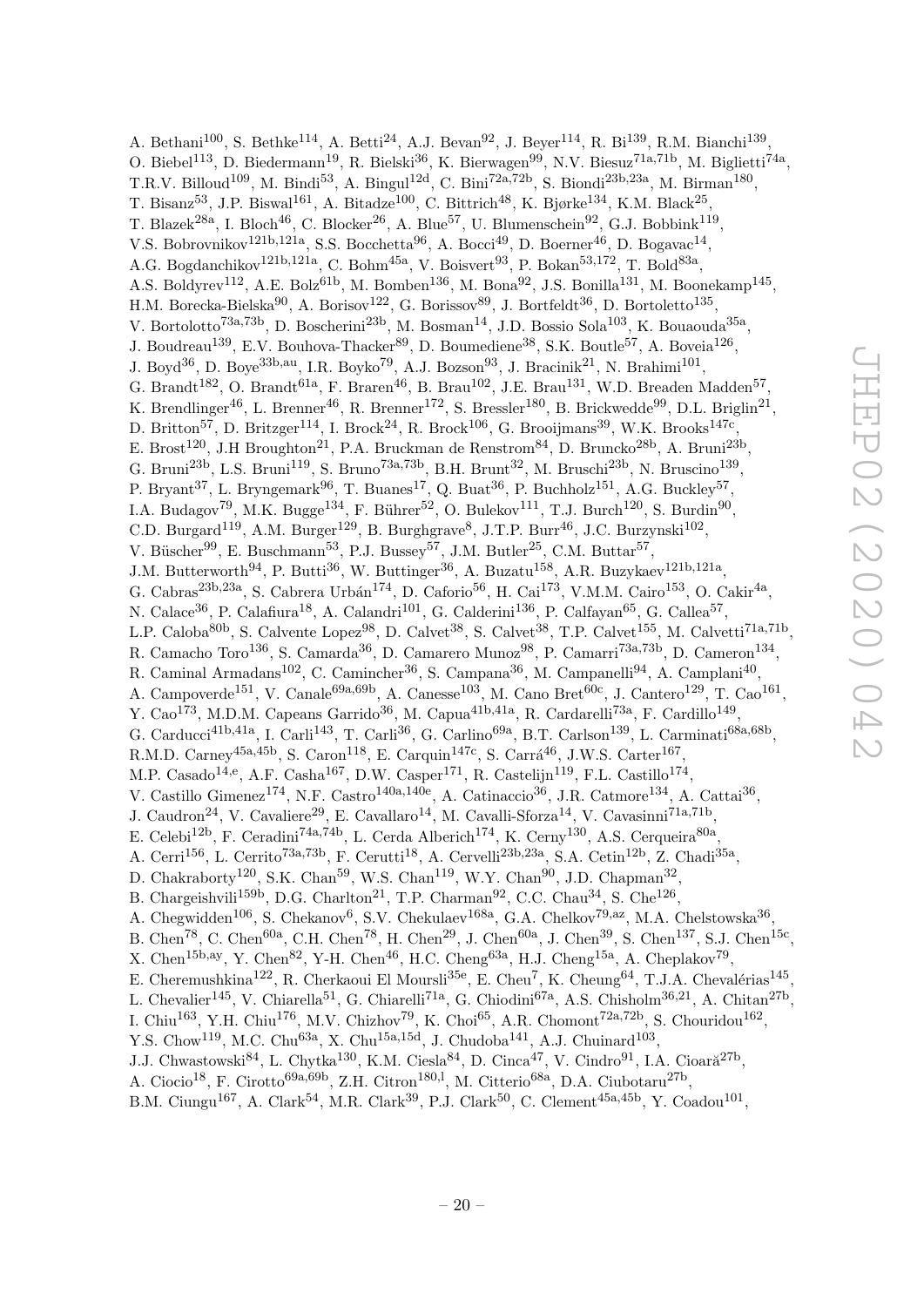M. Cobal<sup>66a,66c</sup>, A. Coccaro<sup>55b</sup>, J. Cochran<sup>78</sup>, H. Cohen<sup>161</sup>, A.E.C. Coimbra<sup>36</sup>, L. Colasurdo<sup>118</sup>, B. Cole<sup>39</sup>, A.P. Colijn<sup>119</sup>, J. Collot<sup>58</sup>, P. Conde Muiño<sup>140a,f</sup>, E. Coniavitis<sup>52</sup>, S.H. Connell<sup>33b</sup>, I.A. Connelly<sup>57</sup>, S. Constantinescu<sup>27b</sup>, F. Conventi<sup>69a,bb</sup>, A.M. Cooper-Sarkar<sup>135</sup>, F. Cormier<sup>175</sup>, K.J.R. Cormier<sup>167</sup>, L.D. Corpe<sup>94</sup>, M. Corradi<sup>72a,72b</sup>, E.E. Corrigan<sup>96</sup>, F. Corriveau<sup>103,ag</sup>, A. Cortes-Gonzalez<sup>36</sup>, M.J. Costa<sup>174</sup>, F. Costanza<sup>5</sup>, D. Costanzo<sup>149</sup>, G. Cowan<sup>93</sup>, J.W. Cowley<sup>32</sup>, J. Crane<sup>100</sup>, K. Cranmer<sup>124</sup>, S.J. Crawley<sup>57</sup>, R.A. Creager<sup>137</sup>, S. Crépé-Renaudin<sup>58</sup>, F. Crescioli<sup>136</sup>, M. Cristinziani<sup>24</sup>, V. Croft<sup>119</sup>, G. Crosetti<sup>41b,41a</sup>, A. Cueto<sup>5</sup>, T. Cuhadar Donszelmann<sup>149</sup>, A.R. Cukierman<sup>153</sup>, S. Czekierda<sup>84</sup>, P. Czodrowski<sup>36</sup>, M.J. Da Cunha Sargedas De Sousa<sup>60b</sup>, J.V. Da Fonseca Pinto<sup>80b</sup>, C. Da Via<sup>100</sup>, W. Dabrowski<sup>83a</sup>, T. Dado<sup>28a</sup>, S. Dahbi<sup>35e</sup>, T. Dai<sup>105</sup>, C. Dallapiccola<sup>102</sup>, M. Dam<sup>40</sup>, G. D'amen<sup>23b,23a</sup>, V. D'Amico<sup>74a,74b</sup>, J. Damp<sup>99</sup>, J.R. Dandoy<sup>137</sup>, M.F. Daneri<sup>30</sup>, N.P. Dang<sup>181,j</sup>, N.S. Dann<sup>100</sup>, M. Danninger<sup>175</sup>, V. Dao<sup>36</sup>, G. Darbo<sup>55b</sup>, O. Dartsi<sup>5</sup>, A. Dattagupta<sup>131</sup>, T. Daubney<sup>46</sup>, S. D'Auria<sup>68a,68b</sup>, W. Davey<sup>24</sup>, C. David<sup>46</sup>, T. Davidek<sup>143</sup>, D.R. Davis<sup>49</sup>, I. Dawson<sup>149</sup>, K. De<sup>8</sup>, R. De Asmundis<sup>69a</sup>, M. De Beurs<sup>119</sup>, S. De Castro<sup>23b,23a</sup>, S. De Cecco<sup>72a,72b</sup>, N. De Groot<sup>118</sup>, P. de Jong<sup>119</sup>, H. De la Torre<sup>106</sup>, A. De Maria<sup>15c</sup>, D. De Pedis<sup>72a</sup>, A. De Salvo<sup>72a</sup>, U. De Sanctis<sup>73a,73b</sup>, M. De Santis<sup>73a,73b</sup>, A. De Santo<sup>156</sup>, K. De Vasconcelos Corga<sup>101</sup>, J.B. De Vivie De Regie<sup>132</sup>, C. Debenedetti<sup>146</sup>, D.V. Dedovich<sup>79</sup>, A.M. Deiana<sup>42</sup>, M. Del Gaudio<sup>41b,41a</sup>, J. Del Peso<sup>98</sup>, Y. Delabat Diaz<sup>46</sup>, D. Delgove<sup>132</sup>, F. Deliot<sup>145,s</sup>, C.M. Delitzsch<sup>7</sup>, M. Della Pietra<sup>69a,69b</sup>, D. Della Volpe<sup>54</sup>, A. Dell'Acqua<sup>36</sup>, L. Dell'Asta<sup>73a,73b</sup>, M. Delmastro<sup>5</sup>, C. Delporte<sup>132</sup>, P.A. Delsart<sup>58</sup>, D.A. DeMarco<sup>167</sup>, S. Demers<sup>183</sup>, M. Demichev<sup>79</sup>, G. Demontigny<sup>109</sup>, S.P. Denisov<sup>122</sup>, D. Denysiuk<sup>119</sup>, L. D'Eramo<sup>136</sup>, D. Derendarz<sup>84</sup>, J.E. Derkaoui<sup>35d</sup>, F. Derue<sup>136</sup>, P. Dervan<sup>90</sup>, K. Desch<sup>24</sup>, C. Deterre<sup>46</sup>, K. Dette<sup>167</sup>, C. Deutsch<sup>24</sup>, M.R. Devesa<sup>30</sup>, P.O. Deviveiros<sup>36</sup>, A. Dewhurst<sup>144</sup>, S. Dhaliwal<sup>26</sup>, F.A. Di Bello<sup>54</sup>, A. Di Ciaccio<sup>73a,73b</sup>, L. Di Ciaccio<sup>5</sup>, W.K. Di Clemente<sup>137</sup>, C. Di Donato<sup>69a,69b</sup>, A. Di Girolamo<sup>36</sup>, G. Di Gregorio<sup>71a,71b</sup>, B. Di Micco<sup>74a,74b</sup>, R. Di Nardo<sup>102</sup>, K.F. Di Petrillo<sup>59</sup>, R. Di Sipio $^{167}$ , D. Di Valentino $^{34}$ , C. Diaconu $^{101}$ , F.A. Dias $^{40}$ , T. Dias Do Vale $^{140a}$ , M.A. Diaz<sup>147a</sup>, J. Dickinson<sup>18</sup>, E.B. Diehl<sup>105</sup>, J. Dietrich<sup>19</sup>, S. Díez Cornell<sup>46</sup>, A. Dimitrievska<sup>18</sup>, W. Ding<sup>15b</sup>, J. Dingfelder<sup>24</sup>, F. Dittus<sup>36</sup>, F. Djama<sup>101</sup>, T. Djobava<sup>159b</sup>, J.I. Djuvsland<sup>17</sup>, M.A.B. Do Vale<sup>80c</sup>, M. Dobre<sup>27b</sup>, D. Dodsworth<sup>26</sup>, C. Doglioni<sup>96</sup>, J. Dolejsi<sup>143</sup>, Z. Dolezal<sup>143</sup>, M. Donadelli<sup>80d</sup>, B. Dong<sup>60c</sup>, J. Donini<sup>38</sup>, A. D'onofrio<sup>92</sup>, M. D'Onofrio<sup>90</sup>, J. Dopke<sup>144</sup>, A. Doria<sup>69a</sup>, M.T. Dova<sup>88</sup>, A.T. Doyle<sup>57</sup>, E. Drechsler<sup>152</sup>, E. Dreyer<sup>152</sup>, T. Dreyer<sup>53</sup>, A.S. Drobac<sup>170</sup>, Y. Duan<sup>60b</sup>, F. Dubinin<sup>110</sup>, M. Dubovsky<sup>28a</sup>, A. Dubreuil<sup>54</sup>, E. Duchovni<sup>180</sup>, G. Duckeck<sup>113</sup>, A. Ducourthial<sup>136</sup>, O.A. Ducu<sup>109</sup>, D. Duda<sup>114</sup>, A. Dudarev<sup>36</sup>, A.C. Dudder<sup>99</sup>, E.M. Duffield<sup>18</sup>, L. Duflot<sup>132</sup>, M. Dührssen<sup>36</sup>, C. Dülsen<sup>182</sup>, M. Dumancic<sup>180</sup>, A.E. Dumitriu<sup>27b</sup>, A.K. Duncan<sup>57</sup>, M. Dunford<sup>61a</sup>, A. Duperrin<sup>101</sup>, H. Duran Yildiz<sup>4a</sup>, M. Düren<sup>56</sup>, A. Durglishvili<sup>159b</sup>, D. Duschinger<sup>48</sup>, B. Dutta<sup>46</sup>, D. Duvnjak<sup>1</sup>, G.I. Dyckes<sup>137</sup>, M. Dyndal<sup>36</sup>, S. Dysch<sup>100</sup>, B.S. Dziedzic<sup>84</sup>, K.M. Ecker<sup>114</sup>, R.C. Edgar<sup>105</sup>, M.G. Eggleston<sup>49</sup>, T. Eifert<sup>36</sup>, G. Eigen<sup>17</sup>, K. Einsweiler<sup>18</sup>, T. Ekelof<sup>172</sup>, H. El Jarrari<sup>35e</sup>, M. El Kacimi<sup>35c</sup>, R. El Kosseifi<sup>101</sup>, V. Ellajosyula<sup>172</sup>, M. Ellert<sup>172</sup>, F. Ellinghaus<sup>182</sup>, A.A. Elliot<sup>92</sup>, N. Ellis<sup>36</sup>, J. Elmsheuser<sup>29</sup>, M. Elsing<sup>36</sup>, D. Emeliyanov<sup>144</sup>, A. Emerman<sup>39</sup>, Y. Enari<sup>163</sup>, M.B. Epland<sup>49</sup>, J. Erdmann<sup>47</sup>, A. Ereditato<sup>20</sup>, M. Errenst<sup>36</sup>, M. Escalier<sup>132</sup>, C. Escobar<sup>174</sup>, O. Estrada Pastor<sup>174</sup>, E. Etzion<sup>161</sup>, H. Evans<sup>65</sup>, A. Ezhilov<sup>138</sup>, F. Fabbri<sup>57</sup>, L. Fabbri<sup>23b,23a</sup>, V. Fabiani<sup>118</sup>, G. Facini<sup>94</sup>, R.M. Faisca Rodrigues Pereira<sup>140a</sup>, R.M. Fakhrutdinov<sup>122</sup>, S. Falciano<sup>72a</sup>, P.J. Falke<sup>5</sup>, S. Falke<sup>5</sup>, J. Faltova<sup>143</sup>, Y. Fang<sup>15a</sup>, Y. Fang<sup>15a</sup>, G. Fanourakis<sup>44</sup>, M. Fanti<sup>68a,68b</sup>, M. Faraj<sup>66a,66c,v</sup>, A. Farbin<sup>8</sup>, A. Farilla<sup>74a</sup>, E.M. Farina<sup>70a,70b</sup>, T. Farooque<sup>106</sup>, S. Farrell<sup>18</sup>, S.M. Farrington<sup>50</sup>, P. Farthouat<sup>36</sup>, F. Fassi<sup>35e</sup>, P. Fassnacht<sup>36</sup>, D. Fassouliotis<sup>9</sup>, M. Faucci Giannelli<sup>50</sup>, W.J. Fawcett<sup>32</sup>, L. Fayard<sup>132</sup>, O.L. Fedin<sup>138,q</sup>, W. Fedorko<sup>175</sup>, M. Feickert<sup>42</sup>, S. Feigl<sup>134</sup>,

L. Feligioni<sup>101</sup>, A. Fell<sup>149</sup>, C. Feng<sup>60b</sup>, E.J. Feng<sup>36</sup>, M. Feng<sup>49</sup>, M.J. Fenton<sup>57</sup>, A.B. Fenyuk<sup>122</sup>,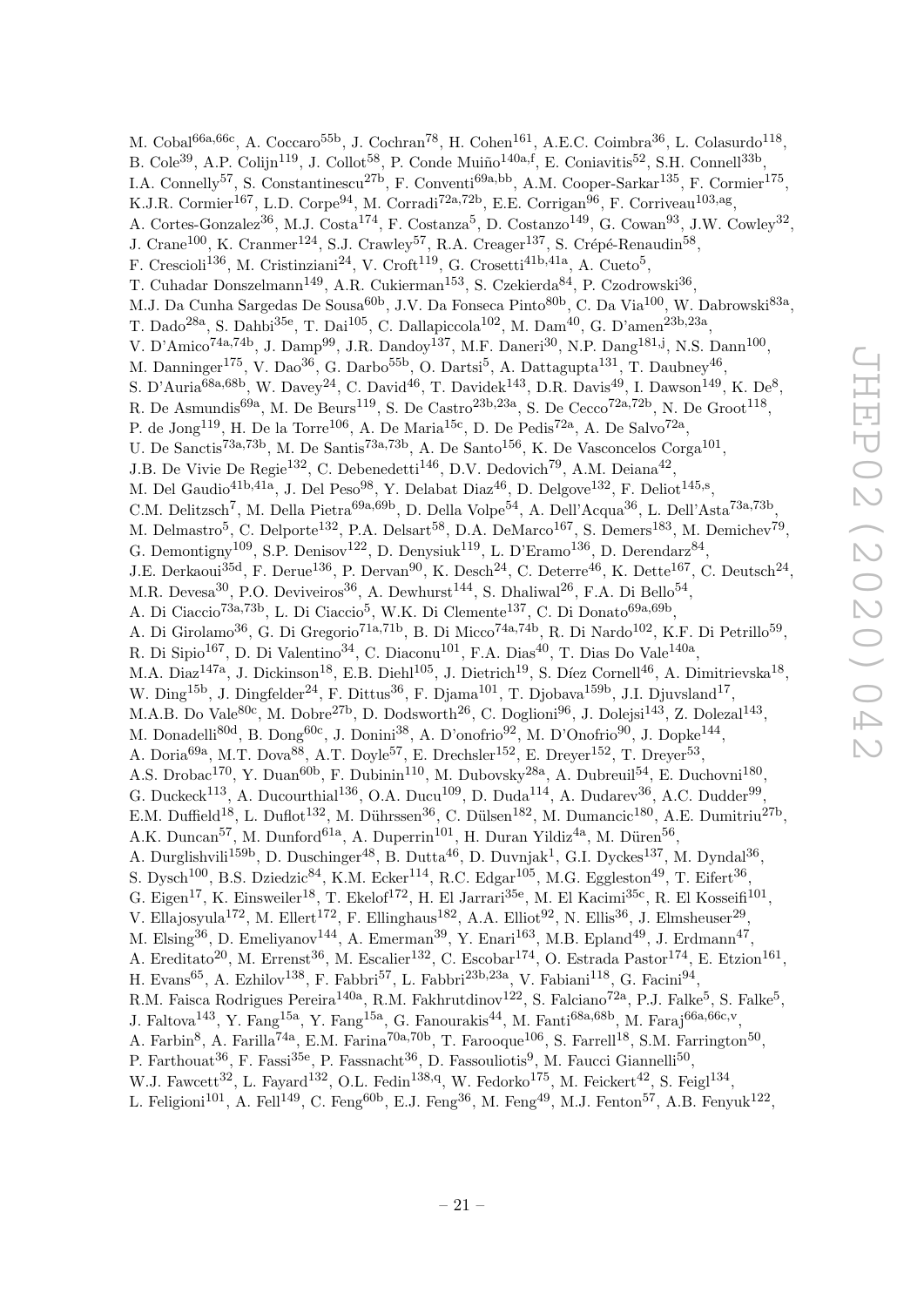J. Ferrando<sup>46</sup>, A. Ferrante<sup>173</sup>, A. Ferrari<sup>172</sup>, P. Ferrari<sup>119</sup>, R. Ferrari<sup>70a</sup>, D.E. Ferreira de Lima<sup>61b</sup>, A. Ferrer<sup>174</sup>, D. Ferrere<sup>54</sup>, C. Ferretti<sup>105</sup>, F. Fiedler<sup>99</sup>, A. Filipčič<sup>91</sup>, F. Filthaut<sup>118</sup>, K.D. Finelli<sup>25</sup>, M.C.N. Fiolhais<sup>140a,140c,a</sup>, L. Fiorini<sup>174</sup>, F. Fischer<sup>113</sup>, W.C. Fisher<sup>106</sup>, I. Fleck<sup>151</sup>, P. Fleischmann<sup>105</sup>, R.R.M. Fletcher<sup>137</sup>, T. Flick<sup>182</sup>, B.M. Flierl<sup>113</sup>, L. Flores<sup>137</sup>, L.R. Flores Castillo<sup>63a</sup>, F.M. Follega<sup>75a,75b</sup>, N. Fomin<sup>17</sup>, J.H. Foo<sup>167</sup>, G.T. Forcolin<sup>75a,75b</sup>, A. Formica<sup>145</sup>, F.A. Förster<sup>14</sup>, A.C. Forti<sup>100</sup>, A.G. Foster<sup>21</sup>, M.G. Foti<sup>135</sup>, D. Fournier<sup>132</sup>, H. Fox<sup>89</sup>, P. Francavilla<sup>71a,71b</sup>, S. Francescato<sup>72a,72b</sup>, M. Franchini<sup>23b,23a</sup>, S. Franchino<sup>61a</sup>, D. Francis<sup>36</sup>, L. Franconi<sup>20</sup>, M. Franklin<sup>59</sup>, A.N. Fray<sup>92</sup>, B. Freund<sup>109</sup>, W.S. Freund<sup>80b</sup>, E.M. Freundlich<sup>47</sup>, D.C. Frizzell<sup>128</sup>, D. Froidevaux<sup>36</sup>, J.A. Frost<sup>135</sup>, C. Fukunaga<sup>164</sup>, E. Fullana Torregrosa<sup>174</sup>, E. Fumagalli<sup>55b,55a</sup>, T. Fusayasu<sup>115</sup>, J. Fuster<sup>174</sup>, A. Gabrielli<sup>23b,23a</sup>, A. Gabrielli<sup>18</sup>, G.P. Gach<sup>83a</sup>, S. Gadatsch<sup>54</sup>, P. Gadow<sup>114</sup>, G. Gagliardi<sup>55b,55a</sup>, L.G. Gagnon<sup>109</sup>, C. Galea<sup>27b</sup>, B. Galhardo<sup>140a</sup>, G.E. Gallardo<sup>135</sup>, E.J. Gallas<sup>135</sup>, B.J. Gallop<sup>144</sup>, G. Galster<sup>40</sup>, R. Gamboa Goni<sup>92</sup>, K.K. Gan<sup>126</sup>, S. Ganguly<sup>180</sup>, J. Gao<sup>60a</sup>, Y. Gao<sup>50</sup>, Y.S. Gao<sup>31,n</sup>, C. García<sup>174</sup>, J.E. García Navarro<sup>174</sup>, J.A. García Pascual<sup>15a</sup>, C. Garcia-Argos<sup>52</sup>, M. Garcia-Sciveres<sup>18</sup>, R.W. Gardner<sup>37</sup>, N. Garelli<sup>153</sup>, S. Gargiulo<sup>52</sup>, V. Garonne<sup>134</sup>, A. Gaudiello<sup>55b,55a</sup>, G. Gaudio<sup>70a</sup>, I.L. Gavrilenko<sup>110</sup>, A. Gavrilyuk<sup>123</sup>, C. Gay<sup>175</sup>, G. Gaycken<sup>46</sup>, E.N. Gazis<sup>10</sup>, A.A. Geanta<sup>27b</sup>, C.N.P. Gee<sup>144</sup>, J. Geisen<sup>53</sup>, M. Geisen<sup>99</sup>, M.P. Geisler<sup>61a</sup>, C. Gemme<sup>55b</sup>, M.H. Genest<sup>58</sup>, C. Geng<sup>105</sup>, S. Gentile<sup>72a,72b</sup>, S. George<sup>93</sup>, T. Geralis<sup>44</sup>, L.O. Gerlach<sup>53</sup>, P. Gessinger-Befurt<sup>99</sup>, G. Gessner<sup>47</sup>, S. Ghasemi<sup>151</sup>, M. Ghasemi Bostanabad<sup>176</sup>, A. Ghosh<sup>132</sup>, A. Ghosh<sup>77</sup>, B. Giacobbe<sup>23b</sup>, S. Giagu<sup>72a,72b</sup>, N. Giangiacomi<sup>23b,23a</sup>, P. Giannetti<sup>71a</sup>, A. Giannini<sup>69a,69b</sup>, S.M. Gibson<sup>93</sup>, M. Gignac<sup>146</sup>, D. Gillberg<sup>34</sup>, G. Gilles<sup>182</sup>, D.M. Gingrich<sup>3,ba</sup>, M.P. Giordani<sup>66a,66c</sup>, F.M. Giorgi<sup>23b</sup>, P.F. Giraud<sup>145</sup>, G. Giugliarelli<sup>66a,66c</sup>, D. Giugni<sup>68a</sup>, F. Giuli<sup>73a,73b</sup>, S. Gkaitatzis<sup>162</sup>, I. Gkialas<sup>9,h</sup>, E.L. Gkougkousis<sup>14</sup>, P. Gkountoumis<sup>10</sup>, L.K. Gladilin<sup>112</sup>, C. Glasman<sup>98</sup>, J. Glatzer<sup>14</sup>, P.C.F. Glaysher<sup>46</sup>, A. Glazov<sup>46</sup>, M. Goblirsch-Kolb<sup>26</sup>, S. Goldfarb<sup>104</sup>, T. Golling<sup>54</sup>, D. Golubkov<sup>122</sup>, A. Gomes<sup>140a,140b</sup>, R. Goncalves Gama<sup>53</sup>, R. Gonçalo<sup>140a,140b</sup>, G. Gonella<sup>52</sup>, L. Gonella<sup>21</sup>, A. Gongadze<sup>79</sup>, F. Gonnella<sup>21</sup>, J.L. Gonski<sup>59</sup>, S. González de la Hoz<sup>174</sup>, S. Gonzalez-Sevilla<sup>54</sup>, G.R. Gonzalvo Rodriguez<sup>174</sup>, L. Goossens<sup>36</sup>, P.A. Gorbounov<sup>123</sup>, H.A. Gordon<sup>29</sup>, B. Gorini<sup>36</sup>, E. Gorini<sup>67a,67b</sup>, A. Gorišek<sup>91</sup>, A.T. Goshaw<sup>49</sup>, M.I. Gostkin<sup>79</sup>, C.A. Gottardo<sup>118</sup>, M. Gouighri<sup>35b</sup>, D. Goujdami<sup>35c</sup>, A.G. Goussiou<sup>148</sup>, N. Govender<sup>33b</sup>, C. Goy<sup>5</sup>, E. Gozani<sup>160</sup>, I. Grabowska-Bold<sup>83a</sup>, E.C. Graham<sup>90</sup>, J. Gramling<sup>171</sup>, E. Gramstad<sup>134</sup>, S. Grancagnolo<sup>19</sup>, M. Grandi<sup>156</sup>, V. Gratchev<sup>138</sup>, P.M. Gravila<sup>27f</sup>, F.G. Gravili<sup>67a,67b</sup>, C. Gray<sup>57</sup>, H.M. Gray<sup>18</sup>, C. Grefe<sup>24</sup>, K. Gregersen<sup>96</sup>, I.M. Gregor<sup>46</sup>, P. Grenier<sup>153</sup>, K. Grevtsov<sup>46</sup>, C. Grieco<sup>14</sup>, N.A. Grieser<sup>128</sup>, J. Griffiths<sup>8</sup>, A.A. Grillo<sup>146</sup>, K. Grimm<sup>31,m</sup>, S. Grinstein<sup>14,aa</sup>, J.-F. Grivaz<sup>132</sup>, S. Groh<sup>99</sup>, E. Gross<sup>180</sup>, J. Grosse-Knetter<sup>53</sup>, Z.J. Grout<sup>94</sup>, C. Grud<sup>105</sup>, A. Grummer<sup>117</sup>, L. Guan<sup>105</sup>, W. Guan<sup>181</sup>, J. Guenther<sup>36</sup>, A. Guerguichon<sup>132</sup>, J.G.R. Guerrero Rojas<sup>174</sup>, F. Guescini<sup>114</sup>, D. Guest<sup>171</sup>, R. Gugel<sup>99</sup>, T. Guillemin<sup>5</sup>, S. Guindon<sup>36</sup>, U. Gul<sup>57</sup>, J. Guo<sup>60c</sup>, W. Guo<sup>105</sup>, Y. Guo<sup>60a,u</sup>, Z. Guo<sup>101</sup>, R. Gupta<sup>46</sup>, S. Gurbuz<sup>12c</sup>, G. Gustavino<sup>128</sup>, P. Gutierrez<sup>128</sup>, C. Gutschow<sup>94</sup>, C. Guyot<sup>145</sup>, C. Gwenlan<sup>135</sup>, C.B. Gwilliam<sup>90</sup>, A. Haas<sup>124</sup>, C. Haber<sup>18</sup>, H.K. Hadavand<sup>8</sup>, N. Haddad<sup>35e</sup>, A. Hadef<sup>60a</sup>, S. Hageböck<sup>36</sup>, M. Hagihara<sup>169</sup>, M. Haleem<sup>177</sup>, J. Haley<sup>129</sup>, G. Halladjian<sup>106</sup>, G.D. Hallewell<sup>101</sup>, K. Hamacher<sup>182</sup>, P. Hamal<sup>130</sup>, K. Hamano<sup>176</sup>, H. Hamdaoui<sup>35e</sup>, G.N. Hamity<sup>149</sup>, K. Han<sup>60a, an</sup>, L. Han<sup>60a</sup>, S. Han<sup>15a</sup>, K. Hanagaki<sup>81,y</sup>, M. Hance<sup>146</sup>, D.M. Handl<sup>113</sup>, B. Haney<sup>137</sup>, R. Hankache<sup>136</sup>, E. Hansen<sup>96</sup>, J.B. Hansen<sup>40</sup>, J.D. Hansen<sup>40</sup>, M.C. Hansen<sup>24</sup>, P.H. Hansen<sup>40</sup>, E.C. Hanson<sup>100</sup>, K. Hara<sup>169</sup>, A.S. Hard<sup>181</sup>, T. Harenberg<sup>182</sup>, S. Harkusha<sup>107</sup>, P.F. Harrison<sup>178</sup>, N.M. Hartmann<sup>113</sup>, Y. Hasegawa<sup>150</sup>, A. Hasib<sup>50</sup>, S. Hassani<sup>145</sup>, S. Haug<sup>20</sup>, R. Hauser<sup>106</sup>, L.B. Havener<sup>39</sup>, M. Havranek<sup>142</sup>, C.M. Hawkes<sup>21</sup>, R.J. Hawkings<sup>36</sup>, D. Hayden<sup>106</sup>, C. Hayes<sup>155</sup>, R.L. Hayes<sup>175</sup>, C.P. Hays<sup>135</sup>,

J.M. Hays<sup>92</sup>, H.S. Hayward<sup>90</sup>, S.J. Haywood<sup>144</sup>, F. He<sup>60a</sup>, M.P. Heath<sup>50</sup>, V. Hedberg<sup>96</sup>,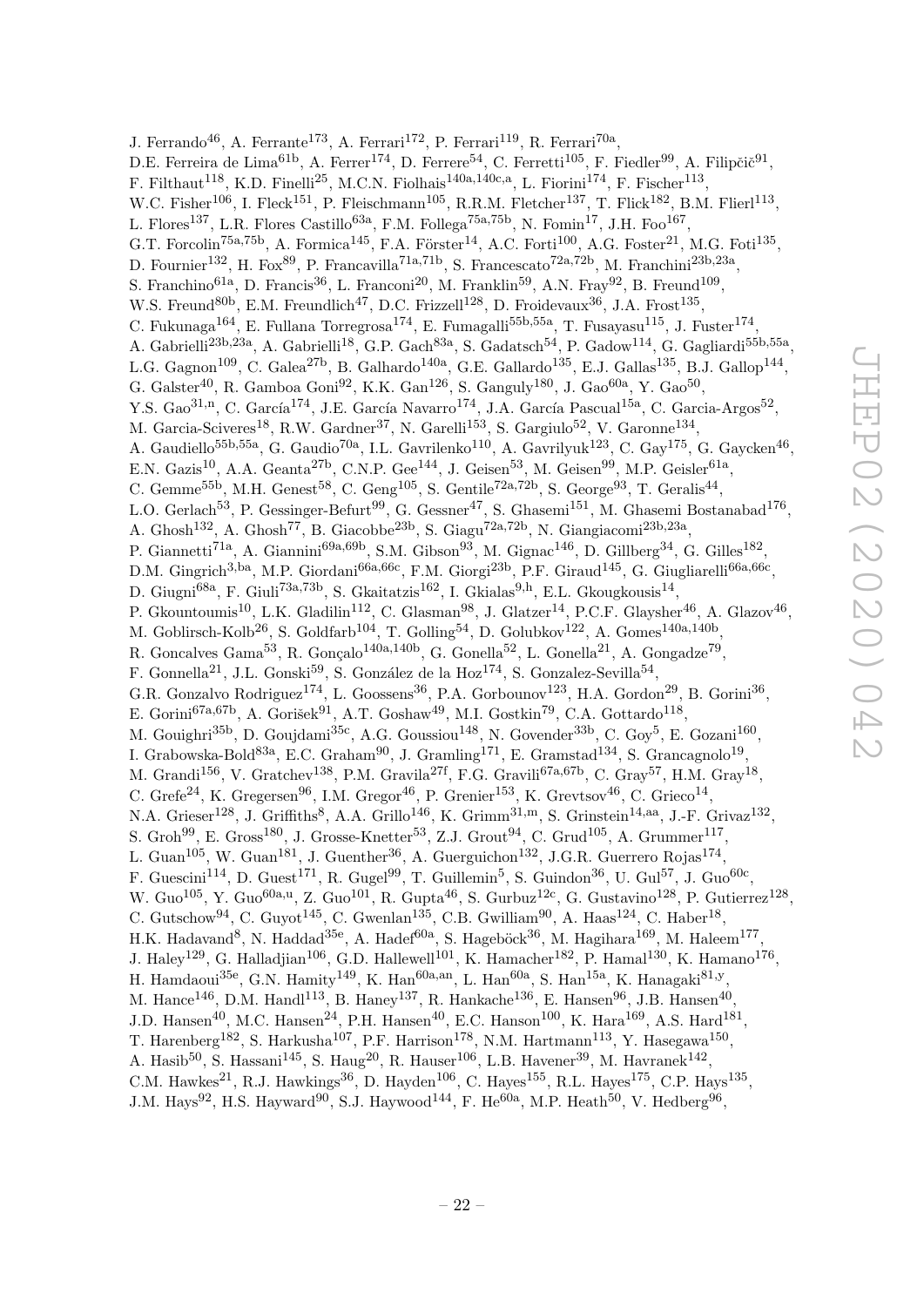L. Heelan<sup>8</sup>, S. Heer<sup>24</sup>, K.K. Heidegger<sup>52</sup>, W.D. Heidorn<sup>78</sup>, J. Heilman<sup>34</sup>, S. Heim<sup>46</sup>, T. Heim<sup>18</sup>, B. Heinemann<sup>46,av</sup>, J.J. Heinrich<sup>131</sup>, L. Heinrich<sup>36</sup>, C. Heinz<sup>56</sup>, J. Hejbal<sup>141</sup>, L. Helary<sup>61b</sup>, A. Held<sup>175</sup>, S. Hellesund<sup>134</sup>, C.M. Helling<sup>146</sup>, S. Hellman<sup>45a,45b</sup>, C. Helsens<sup>36</sup>, R.C.W. Henderson<sup>89</sup>, Y. Heng<sup>181</sup>, S. Henkelmann<sup>175</sup>, A.M. Henriques Correia<sup>36</sup>, G.H. Herbert<sup>19</sup>, H. Herde<sup>26</sup>, V. Herget<sup>177</sup>, Y. Hernández Jiménez<sup>33d</sup>, H. Herr<sup>99</sup>, M.G. Herrmann<sup>113</sup>, T. Herrmann<sup>48</sup>, G. Herten<sup>52</sup>, R. Hertenberger<sup>113</sup>, L. Hervas<sup>36</sup>, T.C. Herwig<sup>137</sup>, G.G. Hesketh<sup>94</sup>, N.P. Hessey<sup>168a</sup>, A. Higashida<sup>163</sup>, S. Higashino<sup>81</sup>, E. Higón-Rodriguez<sup>174</sup>, K. Hildebrand<sup>37</sup>, E. Hill<sup>176</sup>, J.C. Hill<sup>32</sup>, K.K. Hill<sup>29</sup>, K.H. Hiller<sup>46</sup>, S.J. Hillier<sup>21</sup>, M. Hils<sup>48</sup>, I. Hinchliffe<sup>18</sup>, F. Hinterkeuser<sup>24</sup>, M. Hirose<sup>133</sup>, S. Hirose<sup>52</sup>, D. Hirschbuehl<sup>182</sup>, B. Hiti<sup>91</sup>, O. Hladik<sup>141</sup>, D.R. Hlaluku<sup>33d</sup>, X. Hoad<sup>50</sup>, J. Hobbs<sup>155</sup>, N. Hod<sup>180</sup>, M.C. Hodgkinson<sup>149</sup>, A. Hoecker<sup>36</sup>, F. Hoenig<sup>113</sup>, D. Hohn<sup>52</sup>, D. Hohov<sup>132</sup>, T.R. Holmes<sup>37</sup>, M. Holzbock<sup>113</sup>, L.B.A.H. Hommels<sup>32</sup>, S. Honda<sup>169</sup>, T. Honda<sup>81</sup>, T.M. Hong<sup>139</sup>, A. Hönle<sup>114</sup>, B.H. Hooberman<sup>173</sup>, W.H. Hopkins<sup>6</sup>, Y. Horii<sup>116</sup>, P. Horn<sup>48</sup>, L.A. Horyn<sup>37</sup>, A. Hostiuc<sup>148</sup>, S. Hou<sup>158</sup>, A. Hoummada<sup>35a</sup>, J. Howarth<sup>100</sup>, J. Hoya<sup>88</sup>, M. Hrabovsky<sup>130</sup>, J. Hrdinka<sup>76</sup>, I. Hristova<sup>19</sup>, J. Hrivnac<sup>132</sup>, A. Hrynevich<sup>108</sup>, T. Hryn'ova<sup>5</sup>, P.J. Hsu<sup>64</sup>, S.-C. Hsu<sup>148</sup>, Q. Hu<sup>29</sup>, S. Hu<sup>60c</sup>, Y. Huang<sup>15a</sup>, Z. Hubacek<sup>142</sup>, F. Hubaut<sup>101</sup>, M. Huebner<sup>24</sup>, F. Huegging<sup>24</sup>, T.B. Huffman<sup>135</sup>, M. Huhtinen<sup>36</sup>, R.F.H. Hunter<sup>34</sup>, P. Huo<sup>155</sup>, A.M. Hupe<sup>34</sup>, N. Huseynov<sup>79,ai</sup>, J. Huston<sup>106</sup>, J. Huth<sup>59</sup>, R. Hyneman<sup>105</sup>, S. Hyrych<sup>28a</sup>, G. Iacobucci<sup>54</sup>, G. Iakovidis<sup>29</sup>, I. Ibragimov<sup>151</sup>, L. Iconomidou-Fayard<sup>132</sup>, Z. Idrissi<sup>35e</sup>, P. Iengo<sup>36</sup>, R. Ignazzi<sup>40</sup>, O. Igonkina<sup>119,ac,\*</sup>, R. Iguchi<sup>163</sup>, T. Iizawa<sup>54</sup>, Y. Ikegami<sup>81</sup>, M. Ikeno<sup>81</sup>, D. Iliadis<sup>162</sup>, N. Ilic<sup>118,167,ag</sup>, F. Iltzsche<sup>48</sup>, G. Introzzi<sup>70a,70b</sup>, M. Iodice<sup>74a</sup>, K. Iordanidou<sup>168a</sup>, V. Ippolito<sup>72a,72b</sup>, M.F. Isacson<sup>172</sup>, M. Ishino<sup>163</sup>, M. Ishitsuka<sup>165</sup>, W. Islam<sup>129</sup>, C. Issever<sup>135</sup>, S. Istin<sup>160</sup>, F. Ito<sup>169</sup>, J.M. Iturbe Ponce<sup>63a</sup>, R. Iuppa<sup>75a,75b</sup>, A. Ivina<sup>180</sup>, H. Iwasaki<sup>81</sup>, J.M. Izen<sup>43</sup>, V. Izzo<sup>69a</sup>, P. Jacka<sup>141</sup>, P. Jackson<sup>1</sup>, R.M. Jacobs<sup>24</sup>, B.P. Jaeger<sup>152</sup>, V. Jain<sup>2</sup>, G. Jäkel<sup>182</sup>, K.B. Jakobi<sup>99</sup>, K. Jakobs<sup>52</sup>, S. Jakobsen<sup>76</sup>, T. Jakoubek<sup>141</sup>, J. Jamieson<sup>57</sup>, K.W. Janas<sup>83a</sup>, R. Jansky<sup>54</sup>, J. Janssen<sup>24</sup>, M. Janus<sup>53</sup>, P.A. Janus<sup>83a</sup>, G. Jarlskog<sup>96</sup>, N. Javadov<sup>79,ai</sup>, T. Javůrek<sup>36</sup>, M. Javurkova<sup>52</sup>, F. Jeanneau<sup>145</sup>, L. Jeanty<sup>131</sup>, J. Jejelava<sup>159a,aj</sup>, A. Jelinskas<sup>178</sup>, P. Jenni<sup>52,b</sup>, J. Jeong<sup>46</sup>, N. Jeong<sup>46</sup>, S. Jézéquel<sup>5</sup>, H. Ji<sup>181</sup>, J. Jia<sup>155</sup>, H. Jiang<sup>78</sup>, Y. Jiang<sup>60a</sup>, Z. Jiang<sup>153,r</sup>, S. Jiggins<sup>52</sup>, F.A. Jimenez Morales<sup>38</sup>, J. Jimenez Pena<sup>114</sup>, S. Jin<sup>15c</sup>, A. Jinaru<sup>27b</sup>, O. Jinnouchi<sup>165</sup>, H. Jivan<sup>33d</sup>, P. Johansson<sup>149</sup>, K.A. Johns<sup>7</sup>, C.A. Johnson<sup>65</sup>, K. Jon-And<sup>45a,45b</sup>, R.W.L. Jones<sup>89</sup>, S.D. Jones<sup>156</sup>, S. Jones<sup>7</sup>, T.J. Jones<sup>90</sup>, J. Jongmanns<sup>61a</sup>, P.M. Jorge<sup>140a</sup>, J. Jovicevic<sup>36</sup>, X. Ju<sup>18</sup>, J.J. Junggeburth<sup>114</sup>, A. Juste Rozas<sup>14,aa</sup>, A. Kaczmarska<sup>84</sup>, M. Kado<sup>72a,72b</sup>, H. Kagan<sup>126</sup>, M. Kagan<sup>153</sup>, C. Kahra<sup>99</sup>, T. Kaji $^{179}$ , E. Kajomovitz<sup>160</sup>, C.W. Kalderon<sup>96</sup>, A. Kaluza<sup>99</sup>, A. Kamenshchikov<sup>122</sup>, L. Kanjir<sup>91</sup>, Y. Kano<sup>163</sup>, V.A. Kantserov<sup>111</sup>, J. Kanzaki<sup>81</sup>, L.S. Kaplan<sup>181</sup>, D. Kar<sup>33d</sup>, M.J. Kareem<sup>168b</sup>, S.N. Karpov<sup>79</sup>, Z.M. Karpova<sup>79</sup>, V. Kartvelishvili<sup>89</sup>, A.N. Karyukhin<sup>122</sup>, L. Kashif<sup>181</sup>, R.D. Kass<sup>126</sup>, A. Kastanas<sup>45a,45b</sup>, Y. Kataoka<sup>163</sup>, C. Kato<sup>60d,60c</sup>, J. Katzy<sup>46</sup>, K. Kawade<sup>82</sup>, K. Kawagoe $^{87}$ , T. Kawaguchi $^{116}$ , T. Kawamoto $^{163}$ , G. Kawamura $^{53}$ , E.F. Kay $^{176}$ , V.F. Kazanin<sup>121b,121a</sup>, R. Keeler<sup>176</sup>, R. Kehoe<sup>42</sup>, J.S. Keller<sup>34</sup>, E. Kellermann<sup>96</sup>, D. Kelsey<sup>156</sup>, J.J. Kempster<sup>21</sup>, J. Kendrick<sup>21</sup>, O. Kepka<sup>141</sup>, S. Kersten<sup>182</sup>, B.P. Kerševan<sup>91</sup>, S. Ketabchi Haghighat<sup>167</sup>, M. Khader<sup>173</sup>, F. Khalil-Zada<sup>13</sup>, M. Khandoga<sup>145</sup>, A. Khanov<sup>129</sup>, A.G. Kharlamov<sup>121b,121a</sup>, T. Kharlamova<sup>121b,121a</sup>, E.E. Khoda<sup>175</sup>, A. Khodinov<sup>166</sup>, T.J. Khoo<sup>54</sup>, E. Khramov<sup>79</sup>, J. Khubua<sup>159b</sup>, S. Kido<sup>82</sup>, M. Kiehn<sup>54</sup>, C.R. Kilby<sup>93</sup>, Y.K. Kim<sup>37</sup>, N. Kimura<sup>94</sup>, O.M. Kind<sup>19</sup>, B.T. King<sup>90,\*</sup>, D. Kirchmeier<sup>48</sup>, J. Kirk<sup>144</sup>, A.E. Kiryunin<sup>114</sup>, T. Kishimoto<sup>163</sup>, D.P. Kisliuk<sup>167</sup>, V. Kitali<sup>46</sup>, O. Kivernyk<sup>5</sup>, E. Kladiva<sup>28b,\*</sup>, T. Klapdor-Kleingrothaus<sup>52</sup>, M. Klassen<sup>61a</sup>, M.H. Klein<sup>105</sup>, M. Klein<sup>90</sup>, U. Klein<sup>90</sup>, K. Kleinknecht<sup>99</sup>, P. Klimek<sup>120</sup>, A. Klimentov<sup>29</sup>, T. Klingl<sup>24</sup>, T. Klioutchnikova<sup>36</sup>, F.F. Klitzner<sup>113</sup>, P. Kluit<sup>119</sup>, S. Kluth<sup>114</sup>, E. Kneringer<sup>76</sup>, E.B.F.G. Knoops<sup>101</sup>, A. Knue<sup>52</sup>, D. Kobayashi<sup>87</sup>, T. Kobayashi<sup>163</sup>, M. Kobel<sup>48</sup>,

M. Kocian<sup>153</sup>, P. Kodys<sup>143</sup>, P.T. Koenig<sup>24</sup>, T. Koffas<sup>34</sup>, N.M. Köhler<sup>36</sup>, T. Koi<sup>153</sup>, M. Kolb<sup>61b</sup>,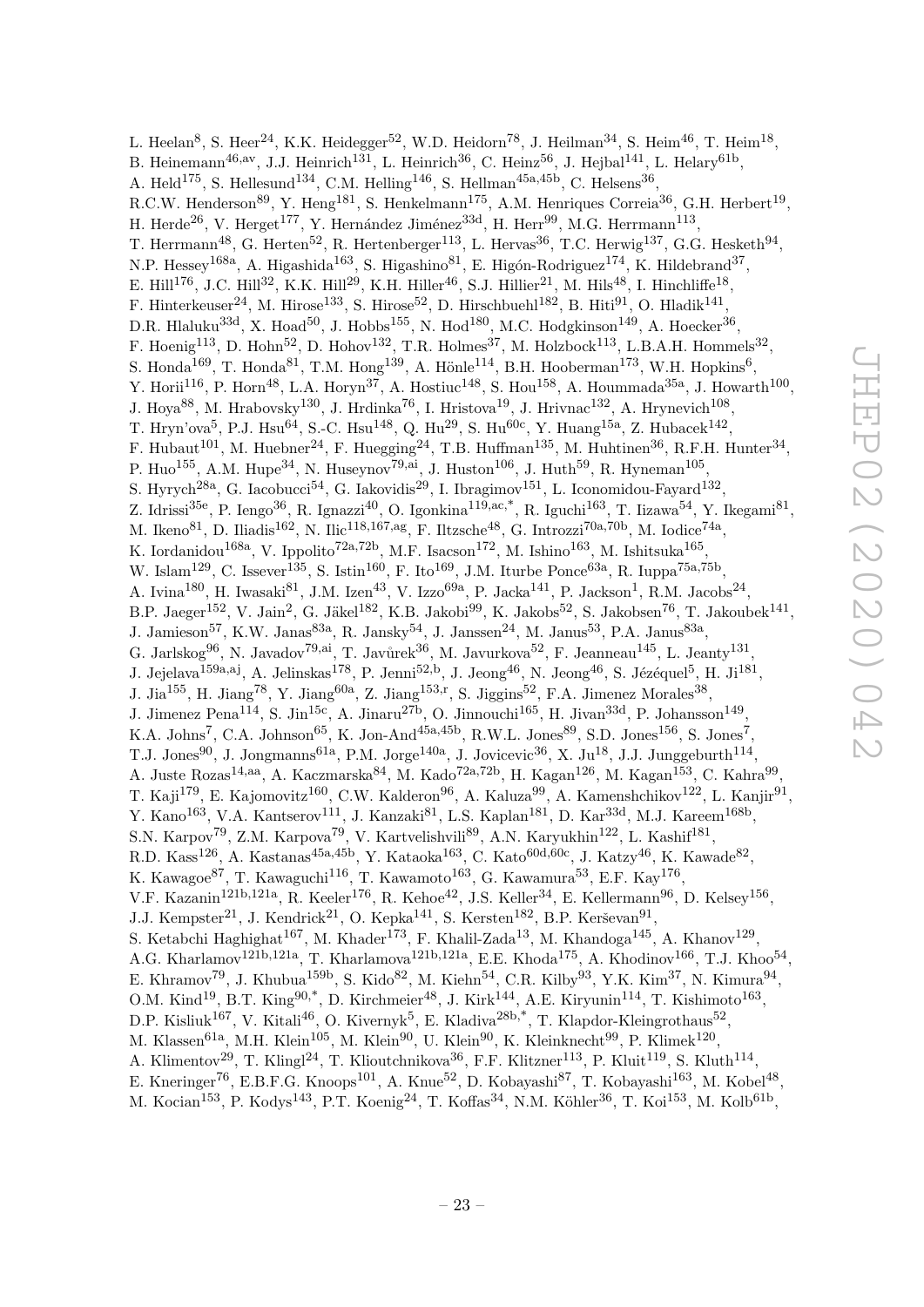I. Koletsou<sup>5</sup>, T. Komarek<sup>130</sup>, T. Kondo<sup>81</sup>, N. Kondrashova<sup>60c</sup>, K. Köneke<sup>52</sup>, A.C. König<sup>118</sup>, T. Kono $^{125}$ , R. Konoplich<sup>124,aq</sup>, V. Konstantinides<sup>94</sup>, N. Konstantinidis<sup>94</sup>, B. Konya<sup>96</sup>, R. Kopeliansky $^{65}$ , S. Koperny $^{83a}$ , K. Korcyl $^{84}$ , K. Kordas $^{162}$ , G. Koren $^{161}$ , A. Korn $^{94}$ , I. Korolkov $^{14}$ , E.V. Korolkova $^{149}$ , N. Korotkova $^{112}$ , O. Kortner $^{114}$ , S. Kortner $^{114}$ , T. Kosek $^{143}$ , V.V. Kostyukhin<sup>24</sup>, A. Kotwal<sup>49</sup>, A. Koulouris<sup>10</sup>, A. Kourkoumeli-Charalampidi<sup>70a,70b</sup>, C. Kourkoumelis<sup>9</sup>, E. Kourlitis<sup>149</sup>, V. Kouskoura<sup>29</sup>, A.B. Kowalewska<sup>84</sup>, R. Kowalewski<sup>176</sup>, C. Kozakai<sup>163</sup>, W. Kozanecki<sup>145</sup>, A.S. Kozhin<sup>122</sup>, V.A. Kramarenko<sup>112</sup>, G. Kramberger<sup>91</sup>, D. Krasnopevtsev $^{60a}$ , M.W. Krasny $^{136}$ , A. Krasznahorkay $^{36}$ , D. Krauss $^{114}$ , J.A. Kremer $^{83a}$ , J. Kretzschmar<sup>90</sup>, P. Krieger<sup>167</sup>, F. Krieter<sup>113</sup>, A. Krishnan<sup>61b</sup>, K. Krizka<sup>18</sup>, K. Kroeninger<sup>47</sup>, H. Kroha $^{114}$ , J. Kroll $^{141}$ , J. Kroll $^{137}$ , J. Krstic $^{16}$ , U. Kruchonak $^{79}$ , H. Krüger $^{24}$ , N. Krumnack $^{78}$ , M.C. Kruse<sup>49</sup>, J.A. Krzysiak<sup>84</sup>, T. Kubota<sup>104</sup>, O. Kuchinskaia<sup>166</sup>, S. Kuday<sup>4b</sup>, J.T. Kuechler<sup>46</sup>, S. Kuehn<sup>36</sup>, A. Kugel<sup>61a</sup>, T. Kuhl<sup>46</sup>, V. Kukhtin<sup>79</sup>, R. Kukla<sup>101</sup>, Y. Kulchitsky<sup>107,am</sup>, S. Kuleshov<sup>147c</sup>, Y.P. Kulinich<sup>173</sup>, M. Kuna<sup>58</sup>, T. Kunigo<sup>85</sup>, A. Kupco<sup>141</sup>, T. Kupfer<sup>47</sup>, O. Kuprash<sup>52</sup>, H. Kurashige<sup>82</sup>, L.L. Kurchaninov<sup>168a</sup>, Y.A. Kurochkin<sup>107</sup>, A. Kurova<sup>111</sup>, M.G. Kurth<sup>15a,15d</sup>, E.S. Kuwertz<sup>36</sup>, M. Kuze<sup>165</sup>, A.K. Kvam<sup>148</sup>, J. Kvita<sup>130</sup>, T. Kwan<sup>103</sup>, A. La Rosa<sup>114</sup>, L. La Rotonda<sup>41b,41a</sup>, F. La Ruffa<sup>41b,41a</sup>, C. Lacasta<sup>174</sup>, F. Lacava<sup>72a,72b</sup>, D.P.J. Lack<sup>100</sup>, H. Lacker<sup>19</sup>, D. Lacour<sup>136</sup>, E. Ladygin<sup>79</sup>, R. Lafaye<sup>5</sup>, B. Laforge<sup>136</sup>, T. Lagouri<sup>33d</sup>, S. Lai<sup>53</sup>, S. Lammers<sup>65</sup>, W. Lampl<sup>7</sup>, C. Lampoudis<sup>162</sup>, E. Lançon<sup>29</sup>, U. Landgraf<sup>52</sup>, M.P.J. Landon<sup>92</sup>, M.C. Lanfermann<sup>54</sup>, V.S. Lang<sup>46</sup>, J.C. Lange<sup>53</sup>, R.J. Langenberg<sup>36</sup>, A.J. Lankford<sup>171</sup>, F. Lanni<sup>29</sup>, K. Lantzsch<sup>24</sup>, A. Lanza<sup>70a</sup>, A. Lapertosa<sup>55b,55a</sup>, S. Laplace<sup>136</sup>, J.F. Laporte<sup>145</sup>, T. Lari<sup>68a</sup>, F. Lasagni Manghi<sup>23b,23a</sup>, M. Lassnig<sup>36</sup>, T.S. Lau<sup>63a</sup>, A. Laudrain<sup>132</sup>, A. Laurier<sup>34</sup>, M. Lavorgna<sup>69a,69b</sup>, M. Lazzaroni<sup>68a,68b</sup>, B. Le<sup>104</sup>, E. Le Guirriec<sup>101</sup>, M. LeBlanc<sup>7</sup>, T. LeCompte<sup>6</sup>, F. Ledroit-Guillon<sup>58</sup>, C.A. Lee<sup>29</sup>, G.R. Lee<sup>17</sup>, L. Lee<sup>59</sup>, S.C. Lee<sup>158</sup>, S.J. Lee<sup>34</sup>, B. Lefebvre<sup>168a</sup>, M. Lefebvre<sup>176</sup>, F. Legger<sup>113</sup>, C. Leggett<sup>18</sup>, K. Lehmann<sup>152</sup>, N. Lehmann<sup>182</sup>, G. Lehmann Miotto<sup>36</sup>, W.A. Leight<sup>46</sup>, A. Leisos<sup>162,z</sup>, M.A.L. Leite<sup>80d</sup>, C.E. Leitgeb<sup>113</sup>, R. Leitner<sup>143</sup>, D. Lellouch<sup>180,\*</sup>, K.J.C. Leney<sup>42</sup>, T. Lenz<sup>24</sup>, B. Lenzi<sup>36</sup>, R. Leone<sup>7</sup>, S. Leone<sup>71a</sup>, C. Leonidopoulos<sup>50</sup>, A. Leopold<sup>136</sup>, G. Lerner<sup>156</sup>, C. Leroy<sup>109</sup>, R. Les<sup>167</sup>, C.G. Lester<sup>32</sup>, M. Levchenko<sup>138</sup>, J. Levêque<sup>5</sup>, D. Levin<sup>105</sup>, L.J. Levinson<sup>180</sup>, D.J. Lewis<sup>21</sup>, B. Li<sup>15b</sup>, B. Li<sup>105</sup>, C-Q. Li<sup>60a</sup>, F. Li<sup>60c</sup>, H. Li<sup>60a</sup>, H. Li<sup>60b</sup>, J. Li $^{60c}$ , K. Li $^{153}$ , L. Li $^{60c}$ , M. Li $^{15a,15d}$ , Q. Li $^{15a,15d}$ , Q.Y. Li $^{60a}$ , S. Li $^{60d,60c}$ , X. Li $^{46}$ , Y. Li $^{46}$ , Z. Li<sup>60b</sup>, Z. Liang<sup>15a</sup>, B. Liberti<sup>73a</sup>, A. Liblong<sup>167</sup>, K. Lie<sup>63c</sup>, S. Liem<sup>119</sup>, C.Y. Lin<sup>32</sup>, K. Lin<sup>106</sup>, T.H. Lin<sup>99</sup>, R.A. Linck<sup>65</sup>, J.H. Lindon<sup>21</sup>, A.L. Lionti<sup>54</sup>, E. Lipeles<sup>137</sup>, A. Lipniacka<sup>17</sup>, M. Lisovyi $^{61b}$ , T.M. Liss $^{173,ax}$ , A. Lister $^{175}$ , A.M. Litke $^{146}$ , J.D. Little $^8$ , B. Liu $^{78,af}$ , B.L. Liu $^6$ , H.B. Liu<sup>29</sup>, H. Liu<sup>105</sup>, J.B. Liu<sup>60a</sup>, J.K.K. Liu<sup>135</sup>, K. Liu<sup>136</sup>, M. Liu<sup>60a</sup>, P. Liu<sup>18</sup>, Y. Liu<sup>15a,15d</sup>, Y.L. Liu<sup>105</sup>, Y.W. Liu<sup>60a</sup>, M. Livan<sup>70a,70b</sup>, A. Lleres<sup>58</sup>, J. Llorente Merino<sup>15a</sup>, S.L. Lloyd<sup>92</sup>, C.Y. Lo<sup>63b</sup>, F. Lo Sterzo<sup>42</sup>, E.M. Lobodzinska<sup>46</sup>, P. Loch<sup>7</sup>, S. Loffredo<sup>73a,73b</sup>, T. Lohse<sup>19</sup>, K. Lohwasser<sup>149</sup>, M. Lokajicek<sup>141</sup>, J.D. Long<sup>173</sup>, R.E. Long<sup>89</sup>, L. Longo<sup>36</sup>, K.A. Looper<sup>126</sup>, J.A. Lopez<sup>147c</sup>, I. Lopez Paz<sup>100</sup>, A. Lopez Solis<sup>149</sup>, J. Lorenz<sup>113</sup>, N. Lorenzo Martinez<sup>5</sup>, M. Losada<sup>22</sup>, P.J. Lösel<sup>113</sup>, A. Lösle<sup>52</sup>, X. Lou<sup>46</sup>, X. Lou<sup>15a</sup>, A. Lounis<sup>132</sup>, J. Love<sup>6</sup>, P.A. Love<sup>89</sup>, J.J. Lozano Bahilo<sup>174</sup>, M. Lu<sup>60a</sup>, Y.J. Lu<sup>64</sup>, H.J. Lubatti<sup>148</sup>, C. Luci<sup>72a,72b</sup>, A. Lucotte<sup>58</sup>, C. Luedtke<sup>52</sup>, F. Luehring<sup>65</sup>, I. Luise<sup>136</sup>, L. Luminari<sup>72a</sup>, B. Lund-Jensen<sup>154</sup>, M.S. Lutz<sup>102</sup>, D. Lynn<sup>29</sup>, R. Lysak<sup>141</sup>, E. Lytken<sup>96</sup>, F. Lyu<sup>15a</sup>, V. Lyubushkin<sup>79</sup>, T. Lyubushkina<sup>79</sup>, H. Ma<sup>29</sup>, L.L. Ma $^{60b}$ , Y. Ma $^{60b}$ , G. Maccarrone<sup>51</sup>, A. Macchiolo<sup>114</sup>, C.M. Macdonald<sup>149</sup>, J. Machado Miguens<sup>137</sup>, D. Madaffari<sup>174</sup>, R. Madar<sup>38</sup>, W.F. Mader<sup>48</sup>, N. Madysa<sup>48</sup>, J. Maeda<sup>82</sup>, K. Maekawa<sup>163</sup>, S. Maeland<sup>17</sup>, T. Maeno<sup>29</sup>, M. Maerker<sup>48</sup>, A.S. Maevskiy<sup>112</sup>, V. Magerl<sup>52</sup>, N. Magini<sup>78</sup>, D.J. Mahon<sup>39</sup>, C. Maidantchik<sup>80b</sup>, T. Maier<sup>113</sup>, A. Maio<sup>140a,140b,140d</sup>, K. Maj<sup>84</sup>, O. Majersky<sup>28a</sup>, S. Majewski<sup>131</sup>, Y. Makida<sup>81</sup>, N. Makovec<sup>132</sup>, B. Malaescu<sup>136</sup>, Pa. Malecki<sup>84</sup>,

V.P. Maleev<sup>138</sup>, F. Malek<sup>58</sup>, U. Mallik<sup>77</sup>, D. Malon<sup>6</sup>, C. Malone<sup>32</sup>, S. Maltezos<sup>10</sup>, S. Malyukov<sup>79</sup>,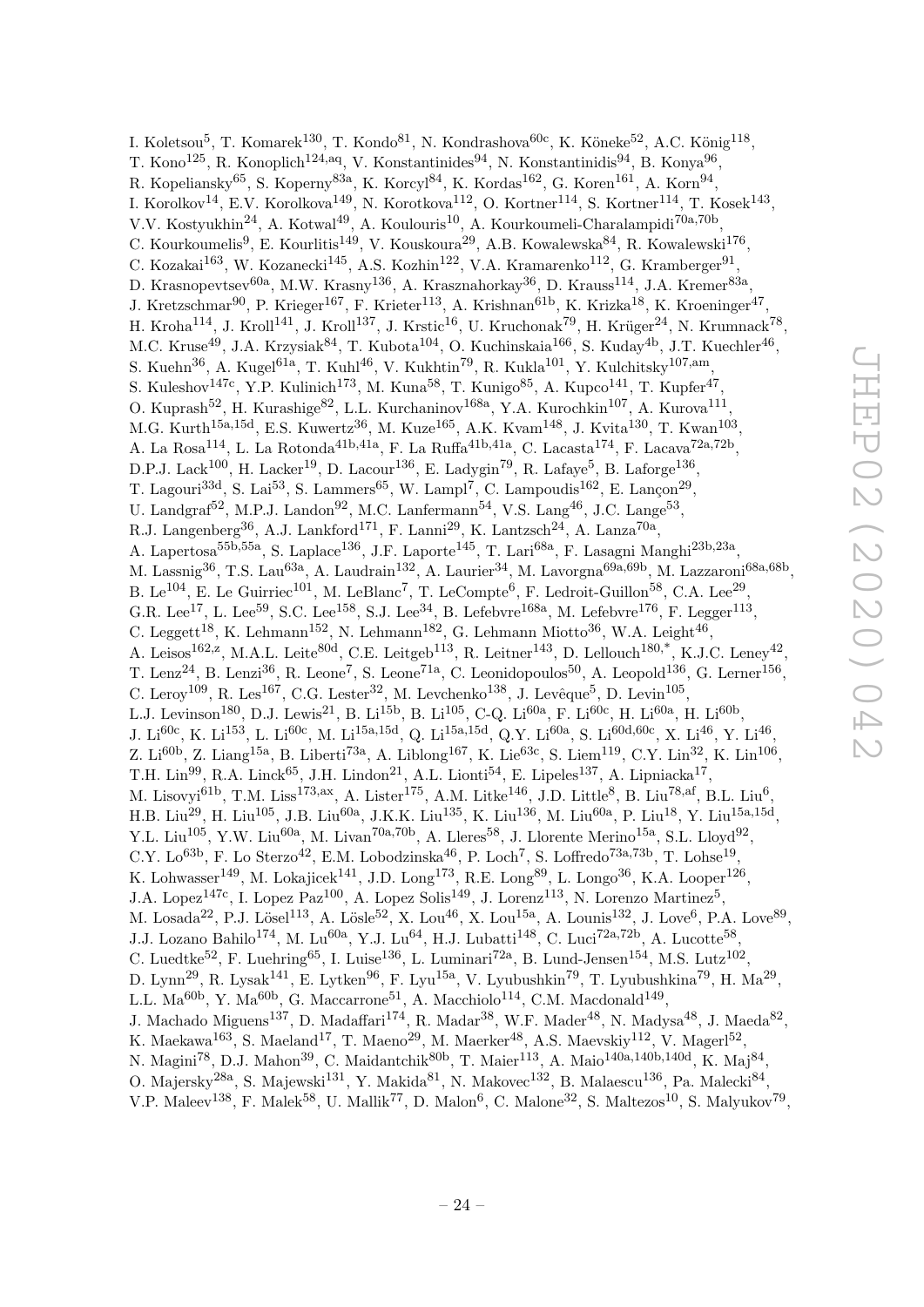J. Mamuzic<sup>174</sup>, G. Mancini<sup>51</sup>, I. Mandić<sup>91</sup>, L. Manhaes de Andrade Filho<sup>80a</sup>, I.M. Maniatis<sup>162</sup>, J. Manjarres Ramos<sup>48</sup>, K.H. Mankinen<sup>96</sup>, A. Mann<sup>113</sup>, A. Manousos<sup>76</sup>, B. Mansoulie<sup>145</sup>, I. Manthos<sup>162</sup>, S. Manzoni<sup>119</sup>, A. Marantis<sup>162</sup>, G. Marceca<sup>30</sup>, L. Marchese<sup>135</sup>, G. Marchiori<sup>136</sup>, M. Marcisovsky<sup>141</sup>, C. Marcon<sup>96</sup>, C.A. Marin Tobon<sup>36</sup>, M. Marjanovic<sup>38</sup>, Z. Marshall<sup>18</sup>, M.U.F. Martensson<sup>172</sup>, S. Marti-Garcia<sup>174</sup>, C.B. Martin<sup>126</sup>, T.A. Martin<sup>178</sup>, V.J. Martin<sup>50</sup>, B. Martin dit Latour<sup>17</sup>, L. Martinelli<sup>74a,74b</sup>, M. Martinez<sup>14,aa</sup>, V.I. Martinez Outschoorn<sup>102</sup>, S. Martin-Haugh<sup>144</sup>, V.S. Martoiu<sup>27b</sup>, A.C. Martyniuk<sup>94</sup>, A. Marzin<sup>36</sup>, S.R. Maschek<sup>114</sup>, L. Masetti $^{99}$ , T. Mashimo<sup>163</sup>, R. Mashinistov<sup>110</sup>, J. Masik<sup>100</sup>, A.L. Maslennikov<sup>121b,121a</sup>, L.H. Mason<sup>104</sup>, L. Massa<sup>73a,73b</sup>, P. Massarotti<sup>69a,69b</sup>, P. Mastrandrea<sup>71a,71b</sup>, A. Mastroberardino<sup>41b,41a</sup>, T. Masubuchi<sup>163</sup>, D. Matakias<sup>10</sup>, A. Matic<sup>113</sup>, P. Mättig<sup>24</sup>, J. Maurer<sup>27b</sup>, B. Maček $^{91}$ , D.A. Maximov $^{121b,121a}$ , R. Mazini $^{158}$ , I. Maznas $^{162}$ , S.M. Mazza $^{146}$ , S.P. Mc Kee<sup>105</sup>, T.G. McCarthy<sup>114</sup>, L.I. McClymont<sup>94</sup>, W.P. McCormack<sup>18</sup>, E.F. McDonald<sup>104</sup>, J.A. Mcfayden<sup>36</sup>, M.A. McKay<sup>42</sup>, K.D. McLean<sup>176</sup>, S.J. McMahon<sup>144</sup>, P.C. McNamara<sup>104</sup>, C.J. McNicol<sup>178</sup>, R.A. McPherson<sup>176,ag</sup>, J.E. Mdhluli<sup>33d</sup>, Z.A. Meadows<sup>102</sup>, S. Meehan<sup>148</sup>, T. Megy<sup>52</sup>, S. Mehlhase<sup>113</sup>, A. Mehta<sup>90</sup>, T. Meideck<sup>58</sup>, B. Meirose<sup>43</sup>, D. Melini<sup>174</sup>, B.R. Mellado Garcia<sup>33d</sup>, J.D. Mellenthin<sup>53</sup>, M. Melo<sup>28a</sup>, F. Meloni<sup>46</sup>, A. Melzer<sup>24</sup>, S.B. Menary<sup>100</sup>, E.D. Mendes Gouveia<sup>140a,140e</sup>, L. Meng<sup>36</sup>, X.T. Meng<sup>105</sup>, S. Menke<sup>114</sup>, E. Meoni<sup>41b,41a</sup>, S. Mergelmeyer<sup>19</sup>, S.A.M. Merkt<sup>139</sup>, C. Merlassino<sup>20</sup>, P. Mermod<sup>54</sup>, L. Merola<sup>69a,69b</sup>, C. Meroni<sup>68a</sup>, O. Meshkov<sup>112,110</sup>, J.K.R. Meshreki<sup>151</sup>, A. Messina<sup>72a,72b</sup>, J. Metcalfe<sup>6</sup>, A.S. Mete<sup>171</sup>, C. Meyer<sup>65</sup>, J. Meyer<sup>160</sup>, J-P. Meyer<sup>145</sup>, H. Meyer Zu Theenhausen<sup>61a</sup>, F. Miano<sup>156</sup>, M. Michetti<sup>19</sup>, R.P. Middleton<sup>144</sup>, L. Mijović<sup>50</sup>, G. Mikenberg<sup>180</sup>, M. Mikestikova<sup>141</sup>, M. Mikuž<sup>91</sup>, H. Mildner<sup>149</sup>, M. Milesi<sup>104</sup>, A. Milic<sup>167</sup>, D.A. Millar<sup>92</sup>, D.W. Miller<sup>37</sup>, A. Milov<sup>180</sup>, D.A. Milstead<sup>45a,45b</sup>, R.A. Mina<sup>153,r</sup>, A.A. Minaenko<sup>122</sup>, M. Miñano Moya<sup>174</sup>, I.A. Minashvili<sup>159b</sup>, A.I. Mincer<sup>124</sup>, B. Mindur<sup>83a</sup>, M. Mineev<sup>79</sup>, Y. Minegishi<sup>163</sup>, Y. Ming<sup>181</sup>, L.M. Mir<sup>14</sup>, A. Mirto<sup>67a,67b</sup>, K.P. Mistry<sup>137</sup>, T. Mitani<sup>179</sup>, J. Mitrevski<sup>113</sup>, V.A. Mitsou<sup>174</sup>, M. Mittal<sup>60c</sup>, O. Miu<sup>167</sup>, A. Miucci<sup>20</sup>, P.S. Miyagawa<sup>149</sup>, A. Mizukami<sup>81</sup>, J.U. Mjörnmark<sup>96</sup>, T. Mkrtchyan<sup>184</sup>, M. Mlynarikova<sup>143</sup>, T. Moa $^{45a,45b}$ , K. Mochizuki $^{109}$ , P. Mogg<sup>52</sup>, S. Mohapatra<sup>39</sup>, R. Moles-Valls<sup>24</sup>, M.C. Mondragon<sup>106</sup>, K. Mönig<sup>46</sup>, J. Monk<sup>40</sup>, E. Monnier<sup>101</sup>, A. Montalbano<sup>152</sup>, J. Montejo Berlingen<sup>36</sup>, M. Montella<sup>94</sup>, F. Monticelli<sup>88</sup>, S. Monzani<sup>68a</sup>, N. Morange<sup>132</sup>, D. Moreno<sup>22</sup>, M. Moreno Llácer<sup>36</sup>, C. Moreno Martinez<sup>14</sup>, P. Morettini<sup>55b</sup>, M. Morgenstern<sup>119</sup>, S. Morgenstern<sup>48</sup>, D. Mori<sup>152</sup>, M. Morii<sup>59</sup>, M. Morinaga<sup>179</sup>, V. Morisbak<sup>134</sup>, A.K. Morley<sup>36</sup>, G. Mornacchi<sup>36</sup>, A.P. Morris<sup>94</sup>, L. Morvaj<sup>155</sup>, P. Moschovakos<sup>36</sup>, B. Moser<sup>119</sup>, M. Mosidze<sup>159b</sup>, T. Moskalets<sup>145</sup>, H.J. Moss<sup>149</sup>, J. Moss<sup>31,o</sup>, K. Motohashi<sup>165</sup>, E. Mountricha<sup>36</sup>, E.J.W. Moyse<sup>102</sup>, S. Muanza<sup>101</sup>, J. Mueller<sup>139</sup>, R.S.P. Mueller<sup>113</sup>, D. Muenstermann<sup>89</sup>, G.A. Mullier<sup>96</sup>, J.L. Munoz Martinez<sup>14</sup>, F.J. Munoz Sanchez<sup>100</sup>, P. Murin<sup>28b</sup>, W.J. Murray<sup>178,144</sup>, A. Murrone<sup>68a,68b</sup>, M. Muškinja<sup>18</sup>, C. Mwewa<sup>33a</sup>, A.G. Myagkov<sup>122,ar</sup>, J. Myers<sup>131</sup>, M. Myska<sup>142</sup>, B.P. Nachman<sup>18</sup>, O. Nackenhorst<sup>47</sup>, A.Nag Nag<sup>48</sup>, K. Nagai<sup>135</sup>, K. Nagano<sup>81</sup>, Y. Nagasaka<sup>62</sup>, M. Nagel $^{52}$ , E. Nagy $^{101}$ , A.M. Nairz $^{36}$ , Y. Nakahama $^{116}$ , K. Nakamura $^{81}$ , T. Nakamura $^{163}$ , I. Nakano $^{127}$ , H. Nanjo $^{133}$ , F. Napolitano $^{61a}$ , R.F. Naranjo Garcia $^{46}$ , R. Narayan $^{42}$ , I. Naryshkin<sup>138</sup>, T. Naumann<sup>46</sup>, G. Navarro<sup>22</sup>, H.A. Neal<sup>105,\*</sup>, P.Y. Nechaeva<sup>110</sup>, F. Nechansky<sup>46</sup>, T.J. Neep<sup>21</sup>, A. Negri<sup>70a,70b</sup>, M. Negrini<sup>23b</sup>, C. Nellist<sup>53</sup>, M.E. Nelson<sup>135</sup>, S. Nemecek<sup>141</sup>, P. Nemethy<sup>124</sup>, M. Nessi<sup>36,d</sup>, M.S. Neubauer<sup>173</sup>, M. Neumann<sup>182</sup>, P.R. Newman<sup>21</sup>, Y.S. Ng<sup>19</sup>, Y.W.Y. Ng<sup>171</sup>, H.D.N. Nguyen<sup>101</sup>, T. Nguyen Manh<sup>109</sup>, E. Nibigira<sup>38</sup>, R.B. Nickerson<sup>135</sup>, R. Nicolaidou $^{145}$ , D.S. Nielsen $^{40}$ , J. Nielsen $^{146}$ , N. Nikiforou $^{11}$ , V. Nikolaenko $^{122,ar}$ , I. Nikolic-Audit<sup>136</sup>, K. Nikolopoulos<sup>21</sup>, P. Nilsson<sup>29</sup>, H.R. Nindhito<sup>54</sup>, Y. Ninomiya<sup>81</sup>, A. Nisati<sup>72a</sup>, N. Nishu<sup>60c</sup>, R. Nisius<sup>114</sup>, I. Nitsche<sup>47</sup>, T. Nitta<sup>179</sup>, T. Nobe<sup>163</sup>, Y. Noguchi<sup>85</sup>,

I. Nomidis<sup>136</sup>, M.A. Nomura<sup>29</sup>, M. Nordberg<sup>36</sup>, N. Norjoharuddeen<sup>135</sup>, T. Novak<sup>91</sup>,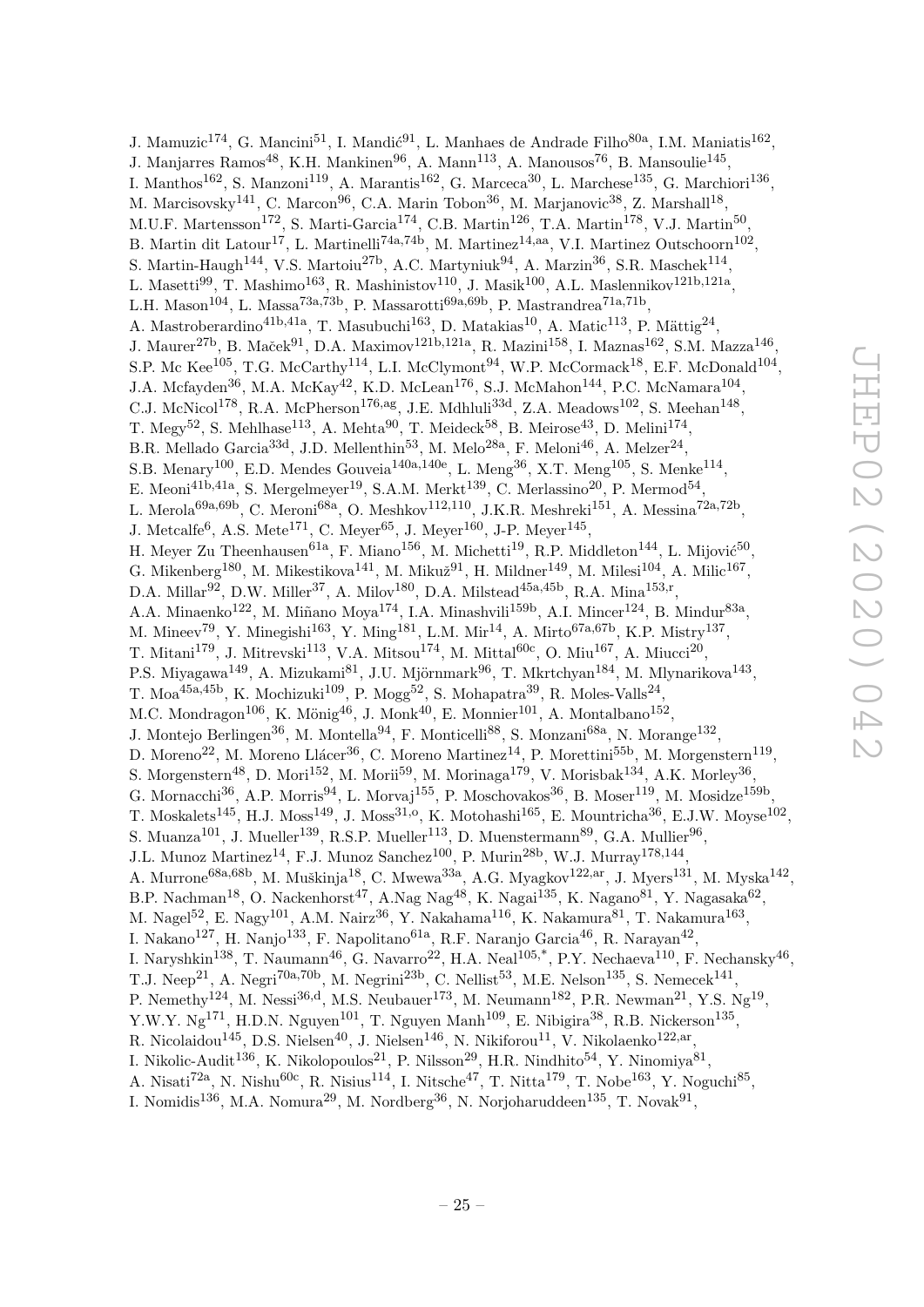O. Novgorodova<sup>48</sup>, R. Novotny<sup>142</sup>, L. Nozka<sup>130</sup>, K. Ntekas<sup>171</sup>, E. Nurse<sup>94</sup>, F.G. Oakham<sup>34,ba</sup>, H. Oberlack<sup>114</sup>, J. Ocariz<sup>136</sup>, A. Ochi<sup>82</sup>, I. Ochoa<sup>39</sup>, J.P. Ochoa-Ricoux<sup>147a</sup>, K. O'Connor<sup>26</sup>, S. Oda ${}^{87}$ , S. Odaka ${}^{81}$ , S. Oerdek ${}^{53}$ , A. Ogrodnik ${}^{83a}$ , A. Oh ${}^{100}$ , S.H. Oh ${}^{49}$ , C.C. Ohm ${}^{154}$ , H. Oide<sup>55b,55a</sup>, M.L. Ojeda<sup>167</sup>, H. Okawa<sup>169</sup>, Y. Okazaki<sup>85</sup>, Y. Okumura<sup>163</sup>, T. Okuyama<sup>81</sup>, A. Olariu<sup>27b</sup>, L.F. Oleiro Seabra<sup>140a</sup>, S.A. Olivares Pino<sup>147a</sup>, D. Oliveira Damazio<sup>29</sup>, J.L. Oliver<sup>1</sup>, M.J.R. Olsson<sup>171</sup>, A. Olszewski<sup>84</sup>, J. Olszowska<sup>84</sup>, D.C. O'Neil<sup>152</sup>, A. Onofre<sup>140a,140e</sup>, K. Onogi<sup>116</sup>, P.U.E. Onyisi<sup>11</sup>, H. Oppen<sup>134</sup>, M.J. Oreglia<sup>37</sup>, G.E. Orellana<sup>88</sup>, D. Orestano<sup>74a,74b</sup>, N. Orlando<sup>14</sup>, R.S. Orr<sup>167</sup>, V. O'Shea<sup>57</sup>, R. Ospanov<sup>60a</sup>, G. Otero y Garzon<sup>30</sup>, H. Otono<sup>87</sup>, P.S. Ott<sup>61a</sup>, M. Ouchrif<sup>35d</sup>, J. Ouellette<sup>29</sup>, F. Ould-Saada<sup>134</sup>, A. Ouraou<sup>145</sup>, Q. Ouyang<sup>15a</sup>, M. Owen<sup>57</sup>, R.E. Owen<sup>21</sup>, V.E. Ozcan<sup>12c</sup>, N. Ozturk<sup>8</sup>, J. Pacalt<sup>130</sup>, H.A. Pacey<sup>32</sup>, K. Pachal<sup>49</sup>, A. Pacheco Pages<sup>14</sup>, C. Padilla Aranda<sup>14</sup>, S. Pagan Griso<sup>18</sup>, M. Paganini<sup>183</sup>, G. Palacino<sup>65</sup>, S. Palazzo<sup>50</sup>, S. Palestini<sup>36</sup>, M. Palka<sup>83b</sup>, D. Pallin<sup>38</sup>, I. Panagoulias<sup>10</sup>, C.E. Pandini<sup>36</sup>, J.G. Panduro Vazquez<sup>93</sup>, P. Pani<sup>46</sup>, G. Panizzo<sup>66a, 66c</sup>, L. Paolozzi<sup>54</sup>, C. Papadatos<sup>109</sup>, K. Papageorgiou<sup>9,h</sup>, A. Paramonov<sup>6</sup>, D. Paredes Hernandez<sup>63b</sup>, S.R. Paredes Saenz<sup>135</sup>, B. Parida<sup>166</sup>, T.H. Park<sup>167</sup>, A.J. Parker<sup>89</sup>, M.A. Parker<sup>32</sup>, F. Parodi<sup>55b,55a</sup>, E.W. Parrish<sup>120</sup>, J.A. Parsons<sup>39</sup>, U. Parzefall<sup>52</sup>, L. Pascual Dominguez<sup>136</sup>, V.R. Pascuzzi<sup>167</sup>, J.M.P. Pasner<sup>146</sup>, E. Pasqualucci<sup>72a</sup>, S. Passaggio<sup>55b</sup>, F. Pastore<sup>93</sup>, P. Pasuwan<sup>45a,45b</sup>, S. Pataraia<sup>99</sup>, J.R. Pater<sup>100</sup>, A. Pathak<sup>181</sup>, T. Pauly<sup>36</sup>, B. Pearson<sup>114</sup>, M. Pedersen<sup>134</sup>, L. Pedraza Diaz<sup>118</sup>, R. Pedro<sup>140a</sup>, T. Peiffer<sup>53</sup>, S.V. Peleganchuk<sup>121b,121a</sup>, O. Penc<sup>141</sup>, H. Peng<sup>60a</sup>, B.S. Peralva<sup>80a</sup>, M.M. Perego<sup>132</sup>, A.P. Pereira Peixoto<sup>140a</sup>, D.V. Perepelitsa<sup>29</sup>, F. Peri<sup>19</sup>, L. Perini<sup>68a,68b</sup>, H. Pernegger<sup>36</sup>, S. Perrella<sup>69a,69b</sup>, K. Peters<sup>46</sup>, R.F.Y. Peters<sup>100</sup>, B.A. Petersen<sup>36</sup>, T.C. Petersen<sup>40</sup>, E. Petit<sup>101</sup>, A. Petridis<sup>1</sup>, C. Petridou<sup>162</sup>, P. Petroff<sup>132</sup>, M. Petrov<sup>135</sup>, F. Petrucci<sup>74a,74b</sup>, M. Pettee<sup>183</sup>, N.E. Pettersson<sup>102</sup>, K. Petukhova<sup>143</sup>, A. Peyaud<sup>145</sup>, R. Pezoa<sup>147c</sup>, L. Pezzotti<sup>70a,70b</sup>, T. Pham<sup>104</sup>, F.H. Phillips<sup>106</sup>, P.W. Phillips<sup>144</sup>, M.W. Phipps<sup>173</sup>, G. Piacquadio<sup>155</sup>, E. Pianori<sup>18</sup>, A. Picazio<sup>102</sup>, R.H. Pickles<sup>100</sup>, R. Piegaia<sup>30</sup>, D. Pietreanu<sup>27b</sup>, J.E. Pilcher<sup>37</sup>, A.D. Pilkington<sup>100</sup>, M. Pinamonti<sup>73a,73b</sup>, J.L. Pinfold<sup>3</sup>, M. Pitt<sup>180</sup>, L. Pizzimento<sup>73a,73b</sup>, M.-A. Pleier<sup>29</sup>, V. Pleskot<sup>143</sup>, E. Plotnikova<sup>79</sup>, P. Podberezko<sup>121b,121a</sup>, R. Poettgen<sup>96</sup>, R. Poggi<sup>54</sup>, L. Poggioli<sup>132</sup>, I. Pogrebnyak<sup>106</sup>, D. Pohl<sup>24</sup>, I. Pokharel<sup>53</sup>, G. Polesello<sup>70a</sup>, A. Poley<sup>18</sup>, A. Policicchio<sup>72a,72b</sup>, R. Polifka<sup>143</sup>, A. Polini<sup>23b</sup>, C.S. Pollard<sup>46</sup>, V. Polychronakos<sup>29</sup>, D. Ponomarenko<sup>111</sup>, L. Pontecorvo<sup>36</sup>, S. Popa<sup>27a</sup>, G.A. Popeneciu<sup>27d</sup>, D.M. Portillo Quintero<sup>58</sup>, S. Pospisil<sup>142</sup>, K. Potamianos<sup>46</sup>, I.N. Potrap<sup>79</sup>, C.J. Potter<sup>32</sup>, H. Potti<sup>11</sup>, T. Poulsen<sup>96</sup>, J. Poveda<sup>36</sup>, T.D. Powell<sup>149</sup>, G. Pownall<sup>46</sup>, M.E. Pozo Astigarraga<sup>36</sup>, P. Pralavorio<sup>101</sup>, S. Prell<sup>78</sup>, D. Price<sup>100</sup>, M. Primavera<sup>67a</sup>, S. Prince<sup>103</sup>, M.L. Proffitt<sup>148</sup>, N. Proklova<sup>111</sup>, K. Prokofiev<sup>63c</sup>, F. Prokoshin<sup>79</sup>, S. Protopopescu<sup>29</sup>, J. Proudfoot<sup>6</sup>, M. Przybycien<sup>83a</sup>, D. Pudzha<sup>138</sup>, A. Puri<sup>173</sup>, P. Puzo<sup>132</sup>, J. Qian<sup>105</sup>, Y. Qin<sup>100</sup>, A. Quadt<sup>53</sup>, M. Queitsch-Maitland<sup>46</sup>, A. Qureshi<sup>1</sup>, P. Rados<sup>104</sup>, F. Ragusa<sup>68a,68b</sup>, G. Rahal<sup>97</sup>, J.A. Raine<sup>54</sup>, S. Rajagopalan<sup>29</sup>, A. Ramirez Morales<sup>92</sup>, K. Ran<sup>15a,15d</sup>, T. Rashid<sup>132</sup>, S. Raspopov<sup>5</sup>, D.M. Rauch<sup>46</sup>, F. Rauscher<sup>113</sup>, S. Rave<sup>99</sup>, B. Ravina<sup>149</sup>, I. Ravinovich<sup>180</sup>, J.H. Rawling<sup>100</sup>, M. Raymond<sup>36</sup>, A.L. Read<sup>134</sup>, N.P. Readioff<sup>58</sup>, M. Reale<sup>67a,67b</sup>, D.M. Rebuzzi<sup>70a,70b</sup>, A. Redelbach<sup>177</sup>, G. Redlinger<sup>29</sup>, K. Reeves<sup>43</sup>, L. Rehnisch<sup>19</sup>, J. Reichert<sup>137</sup>, D. Reikher<sup>161</sup>, A. Reiss<sup>99</sup>, A. Rej<sup>151</sup>, C. Rembser<sup>36</sup>, M. Renda<sup>27b</sup>, M. Rescigno<sup>72a</sup>, S. Resconi<sup>68a</sup>, E.D. Resseguie<sup>137</sup>, S. Rettie<sup>175</sup>, E. Reynolds<sup>21</sup>, O.L. Rezanova<sup>121b,121a</sup>, P. Reznicek<sup>143</sup>, E. Ricci<sup>75a,75b</sup>, R. Richter<sup>114</sup>, S. Richter<sup>46</sup>, E. Richter-Was $^{83b}$ , O. Ricken $^{24}$ , M. Ridel $^{136}$ , P. Rieck $^{114}$ , C.J. Riegel $^{182}$ , O. Rifki $^{46}$ , M. Rijssenbeek $^{155}$ , A. Rimoldi<sup>70a,70b</sup>, M. Rimoldi<sup>46</sup>, L. Rinaldi<sup>23b</sup>, G. Ripellino<sup>154</sup>, B. Ristić<sup>89</sup>, I. Riu<sup>14</sup>, J.C. Rivera Vergara<sup>176</sup>, F. Rizatdinova<sup>129</sup>, E. Rizvi<sup>92</sup>, C. Rizzi<sup>36</sup>, R.T. Roberts<sup>100</sup>, S.H. Robertson<sup>103,ag</sup>, M. Robin<sup>46</sup>, D. Robinson<sup>32</sup>, J.E.M. Robinson<sup>46</sup>, C.M. Robles Gajardo<sup>147c</sup>, A. Robson<sup>57</sup>, E. Rocco<sup>99</sup>, C. Roda<sup>71a,71b</sup>, S. Rodriguez Bosca<sup>174</sup>, A. Rodriguez Perez<sup>14</sup>,

D. Rodriguez Rodriguez<sup>174</sup>, A.M. Rodríguez Vera<sup>168b</sup>, S. Roe<sup>36</sup>, O. Røhne<sup>134</sup>, R. Röhrig<sup>114</sup>,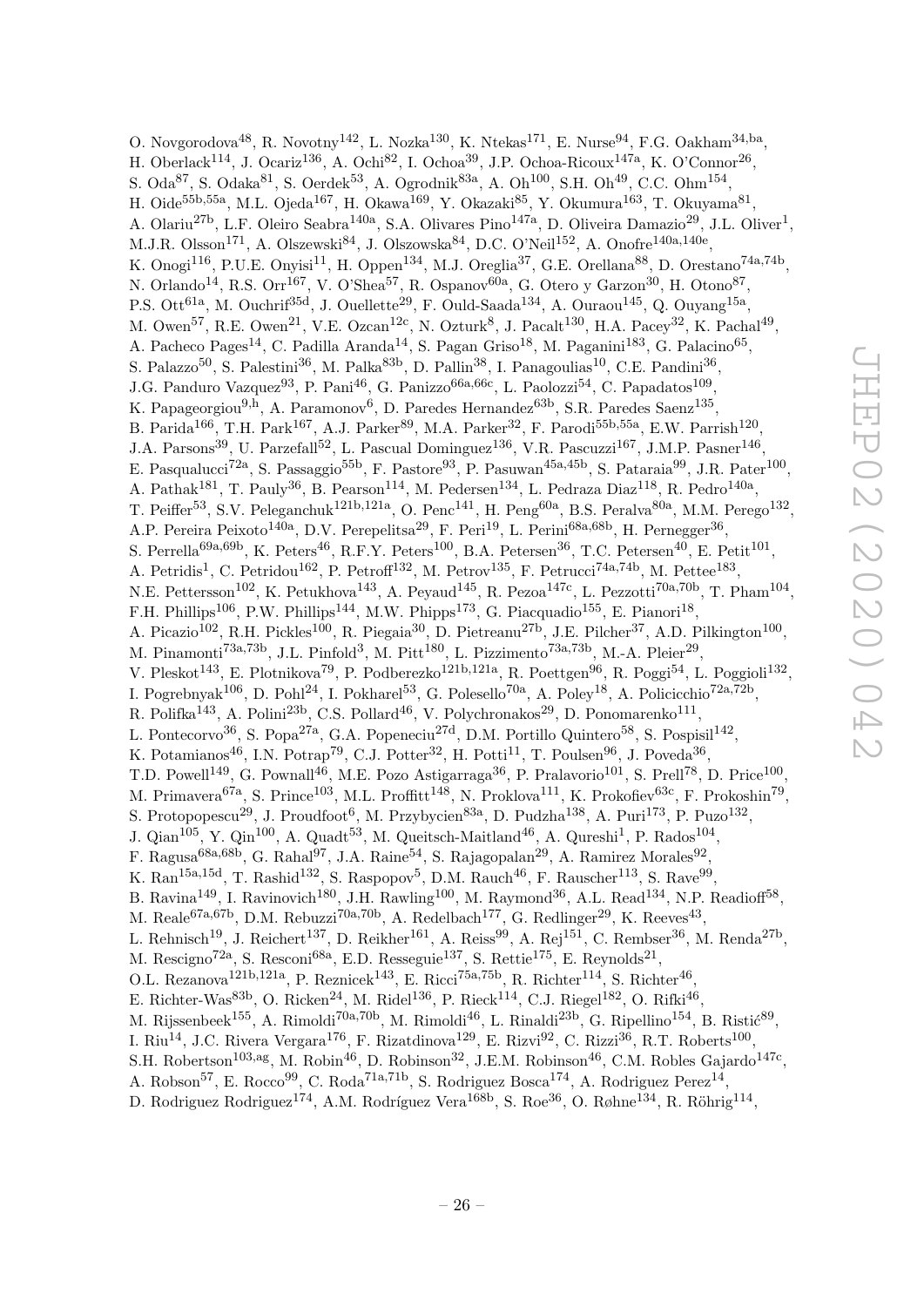C.P.A. Roland<sup>65</sup>, J. Roloff<sup>59</sup>, A. Romaniouk<sup>111</sup>, M. Romano<sup>23b,23a</sup>, N. Rompotis<sup>90</sup>, M. Ronzani<sup>124</sup>, L. Roos<sup>136</sup>, S. Rosati<sup>72a</sup>, K. Rosbach<sup>52</sup>, G. Rosin<sup>102</sup>, B.J. Rosser<sup>137</sup>, E. Rossi<sup>46</sup>, E. Rossi<sup>74a,74b</sup>, E. Rossi<sup>69a,69b</sup>, L.P. Rossi<sup>55b</sup>, L. Rossini<sup>68a,68b</sup>, R. Rosten<sup>14</sup>, M. Rotaru<sup>27b</sup>, J. Rothberg<sup>148</sup>, D. Rousseau<sup>132</sup>, G. Rovelli<sup>70a,70b</sup>, A. Roy<sup>11</sup>, D. Roy<sup>33d</sup>, A. Rozanov<sup>101</sup>, Y. Rozen<sup>160</sup>, X. Ruan<sup>33d</sup>, F. Rubbo<sup>153</sup>, F. Rühr<sup>52</sup>, A. Ruiz-Martinez<sup>174</sup>, A. Rummler<sup>36</sup>, Z. Rurikova<sup>52</sup>, N.A. Rusakovich<sup>79</sup>, H.L. Russell<sup>103</sup>, L. Rustige<sup>38,47</sup>, J.P. Rutherfoord<sup>7</sup>, E.M. Rüttinger<sup>46,k</sup>, M. Rybar<sup>39</sup>, G. Rybkin<sup>132</sup>, E.B. Rye<sup>134</sup>, A. Ryzhov<sup>122</sup>, G.F. Rzehorz<sup>53</sup>, P. Sabatini<sup>53</sup>, G. Sabato<sup>119</sup>, S. Sacerdoti<sup>132</sup>, H.F-W. Sadrozinski<sup>146</sup>, R. Sadykov<sup>79</sup>, F. Safai Tehrani<sup>72a</sup>, B. Safarzadeh Samani<sup>156</sup>, P. Saha<sup>120</sup>, S. Saha<sup>103</sup>, M. Sahinsoy<sup>61a</sup>, A. Sahu<sup>182</sup>, M. Saimpert<sup>46</sup>, M. Saito<sup>163</sup>, T. Saito<sup>163</sup>, H. Sakamoto<sup>163</sup>, A. Sakharov<sup>124,aq</sup>, D. Salamani<sup>54</sup>, G. Salamanna<sup>74a,74b</sup>, J.E. Salazar Loyola<sup>147c</sup>, P.H. Sales De Bruin<sup>172</sup>, A. Salnikov<sup>153</sup>, J. Salt<sup>174</sup>, D. Salvatore<sup>41b,41a</sup>, F. Salvatore<sup>156</sup>, A. Salvucci<sup>63a,63b,63c</sup>, A. Salzburger<sup>36</sup>, J. Samarati<sup>36</sup>, D. Sammel<sup>52</sup>, D. Sampsonidis<sup>162</sup>, D. Sampsonidou<sup>162</sup>, J. Sánchez<sup>174</sup>, A. Sanchez Pineda<sup>66a,66c</sup>, H. Sandaker<sup>134</sup>, C.O. Sander<sup>46</sup>, I.G. Sanderswood<sup>89</sup>, M. Sandhoff<sup>182</sup>, C. Sandoval<sup>22</sup>, D.P.C. Sankey<sup>144</sup>, M. Sannino<sup>55b,55a</sup>, Y. Sano<sup>116</sup>, A. Sansoni<sup>51</sup>, C. Santoni<sup>38</sup>, H. Santos<sup>140a,140b</sup>, S.N. Santpur<sup>18</sup>, A. Santra<sup>174</sup>, A. Sapronov<sup>79</sup>, J.G. Saraiva<sup>140a,140d</sup>, O. Sasaki<sup>81</sup>, K. Sato<sup>169</sup>, E. Sauvan<sup>5</sup>, P. Savard<sup>167,ba</sup>, N. Savic<sup>114</sup>, R. Sawada<sup>163</sup>, C. Sawyer<sup>144</sup>, L. Sawyer<sup>95,ao</sup>, C. Sbarra<sup>23b</sup>, A. Sbrizzi<sup>23a</sup>, T. Scanlon<sup>94</sup>, J. Schaarschmidt<sup>148</sup>, P. Schacht<sup>114</sup>, B.M. Schachtner<sup>113</sup>, D. Schaefer<sup>37</sup>, L. Schaefer<sup>137</sup>, J. Schaeffer<sup>99</sup>, S. Schaepe<sup>36</sup>, U. Schäfer<sup>99</sup>, A.C. Schaffer<sup>132</sup>, D. Schaile<sup>113</sup>, R.D. Schamberger<sup>155</sup>, N. Scharmberg<sup>100</sup>, V.A. Schegelsky<sup>138</sup>, D. Scheirich<sup>143</sup>, F. Schenck<sup>19</sup>, M. Schernau<sup>171</sup>, C. Schiavi<sup>55b,55a</sup>, S. Schier<sup>146</sup>, L.K. Schildgen<sup>24</sup>, Z.M. Schillaci<sup>26</sup>, E.J. Schioppa<sup>36</sup>, M. Schioppa<sup>41b,41a</sup>, K.E. Schleicher<sup>52</sup>, S. Schlenker<sup>36</sup>, K.R. Schmidt-Sommerfeld<sup>114</sup>, K. Schmieden<sup>36</sup>, C. Schmitt<sup>99</sup>, S. Schmitt<sup>46</sup>, S. Schmitz<sup>99</sup>, J.C. Schmoeckel<sup>46</sup>, U. Schnoor<sup>52</sup>, L. Schoeffel<sup>145</sup>, A. Schoening<sup>61b</sup>, P.G. Scholer<sup>52</sup>, E. Schopf<sup>135</sup>, M. Schott<sup>99</sup>, J.F.P. Schouwenberg<sup>118</sup>, J. Schovancova<sup>36</sup>, S. Schramm<sup>54</sup>, F. Schroeder<sup>182</sup>, A. Schulte<sup>99</sup>, H-C. Schultz-Coulon<sup>61a</sup>, M. Schumacher<sup>52</sup>, B.A. Schumm<sup>146</sup>, Ph. Schune<sup>145</sup>, A. Schwartzman<sup>153</sup>, T.A. Schwarz<sup>105</sup>, Ph. Schwemling<sup>145</sup>, R. Schwienhorst<sup>106</sup>, A. Sciandra<sup>146</sup>, G. Sciolla<sup>26</sup>, M. Scodeggio<sup>46</sup>, M. Scornajenghi<sup>41b,41a</sup>, F. Scuri<sup>71a</sup>, F. Scutti<sup>104</sup>, L.M. Scyboz<sup>114</sup>, C.D. Sebastiani<sup>72a,72b</sup>, P. Seema<sup>19</sup>, S.C. Seidel<sup>117</sup>, A. Seiden<sup>146</sup>, T. Seiss<sup>37</sup>, J.M. Seixas<sup>80b</sup>, G. Sekhniaidze<sup>69a</sup>, K. Sekhon<sup>105</sup>, S.J. Sekula<sup>42</sup>, N. Semprini-Cesari<sup>23b,23a</sup>, S. Sen<sup>49</sup>, S. Senkin<sup>38</sup>, C. Serfon<sup>76</sup>, L. Serin<sup>132</sup>, L. Serkin<sup>66a,66b</sup>, M. Sessa<sup>60a</sup>, H. Severini<sup>128</sup>, T. Šfiligoj<sup>91</sup>, F. Sforza<sup>170</sup>, A. Sfyrla<sup>54</sup>, E. Shabalina<sup>53</sup>, J.D. Shahinian<sup>146</sup>, N.W. Shaikh<sup>45a,45b</sup>, D. Shaked Renous<sup>180</sup>, L.Y. Shan<sup>15a</sup>, R. Shang<sup>173</sup>, J.T. Shank<sup>25</sup>, M. Shapiro<sup>18</sup>, A. Sharma<sup>135</sup>, A.S. Sharma<sup>1</sup>, P.B. Shatalov<sup>123</sup>, K. Shaw<sup>156</sup>, S.M. Shaw<sup>100</sup>, A. Shcherbakova<sup>138</sup>, Y. Shen<sup>128</sup>, N. Sherafati<sup>34</sup>, A.D. Sherman<sup>25</sup>, P. Sherwood<sup>94</sup>, L. Shi<sup>158,aw</sup>, S. Shimizu<sup>81</sup>, C.O. Shimmin<sup>183</sup>, Y. Shimogama<sup>179</sup>, M. Shimojima<sup>115</sup>, I.P.J. Shipsey<sup>135</sup>, S. Shirabe<sup>87</sup>, M. Shiyakova<sup>79,ad</sup>, J. Shlomi<sup>180</sup>, A. Shmeleva<sup>110</sup>, M.J. Shochet<sup>37</sup>, J. Shojaii<sup>104</sup>, D.R. Shope<sup>128</sup>, S. Shrestha<sup>126</sup>, E.M. Shrif<sup>33d</sup>, E. Shulga<sup>180</sup>, P. Sicho<sup>141</sup>, A.M. Sickles<sup>173</sup>, P.E. Sidebo<sup>154</sup>, E. Sideras Haddad<sup>33d</sup>, O. Sidiropoulou<sup>36</sup>, A. Sidoti<sup>23b,23a</sup>, F. Siegert<sup>48</sup>, Dj. Sijacki<sup>16</sup>, M.Jr. Silva<sup>181</sup>, M.V. Silva Oliveira<sup>80a</sup>, S.B. Silverstein<sup>45a</sup>, S. Simion<sup>132</sup>, E. Simioni<sup>99</sup>, R. Simoniello<sup>99</sup>, S. Simsek<sup>12b</sup>, P. Sinervo<sup>167</sup>, V. Sinetckii<sup>112,110</sup>, N.B. Sinev<sup>131</sup>, M. Sioli<sup>23b,23a</sup>, I. Siral<sup>105</sup>, S.Yu. Sivoklokov<sup>112</sup>, J. Sjölin<sup>45a,45b</sup>, E. Skorda<sup>96</sup>, P. Skubic<sup>128</sup>, M. Slawinska<sup>84</sup>, K. Sliwa<sup>170</sup>, R. Slovak<sup>143</sup>, V. Smakhtin<sup>180</sup>, B.H. Smart<sup>144</sup>, J. Smiesko<sup>28a</sup>, N. Smirnov<sup>111</sup>, S.Yu. Smirnov<sup>111</sup>, Y. Smirnov<sup>111</sup>, L.N. Smirnova<sup>112,w</sup>, O. Smirnova<sup>96</sup>, J.W. Smith<sup>53</sup>, M. Smizanska<sup>89</sup>, K. Smolek<sup>142</sup>, A. Smykiewicz<sup>84</sup>, A.A. Snesarev<sup>110</sup>, H.L. Snoek<sup>119</sup>, I.M. Snyder<sup>131</sup>, S. Snyder<sup>29</sup>, R. Sobie<sup>176,ag</sup>, A.M. Soffa<sup>171</sup>, A. Soffer<sup>161</sup>, A. Søgaard<sup>50</sup>, F. Sohns<sup>53</sup>, C.A. Solans Sanchez<sup>36</sup>, E.Yu. Soldatov<sup>111</sup>, U. Soldevila<sup>174</sup>, A.A. Solodkov<sup>122</sup>, A. Soloshenko<sup>79</sup>, O.V. Solovyanov<sup>122</sup>,

V. Solovyev<sup>138</sup>, P. Sommer<sup>149</sup>, H. Son<sup>170</sup>, W. Song<sup>144</sup>, W.Y. Song<sup>168b</sup>, A. Sopczak<sup>142</sup>,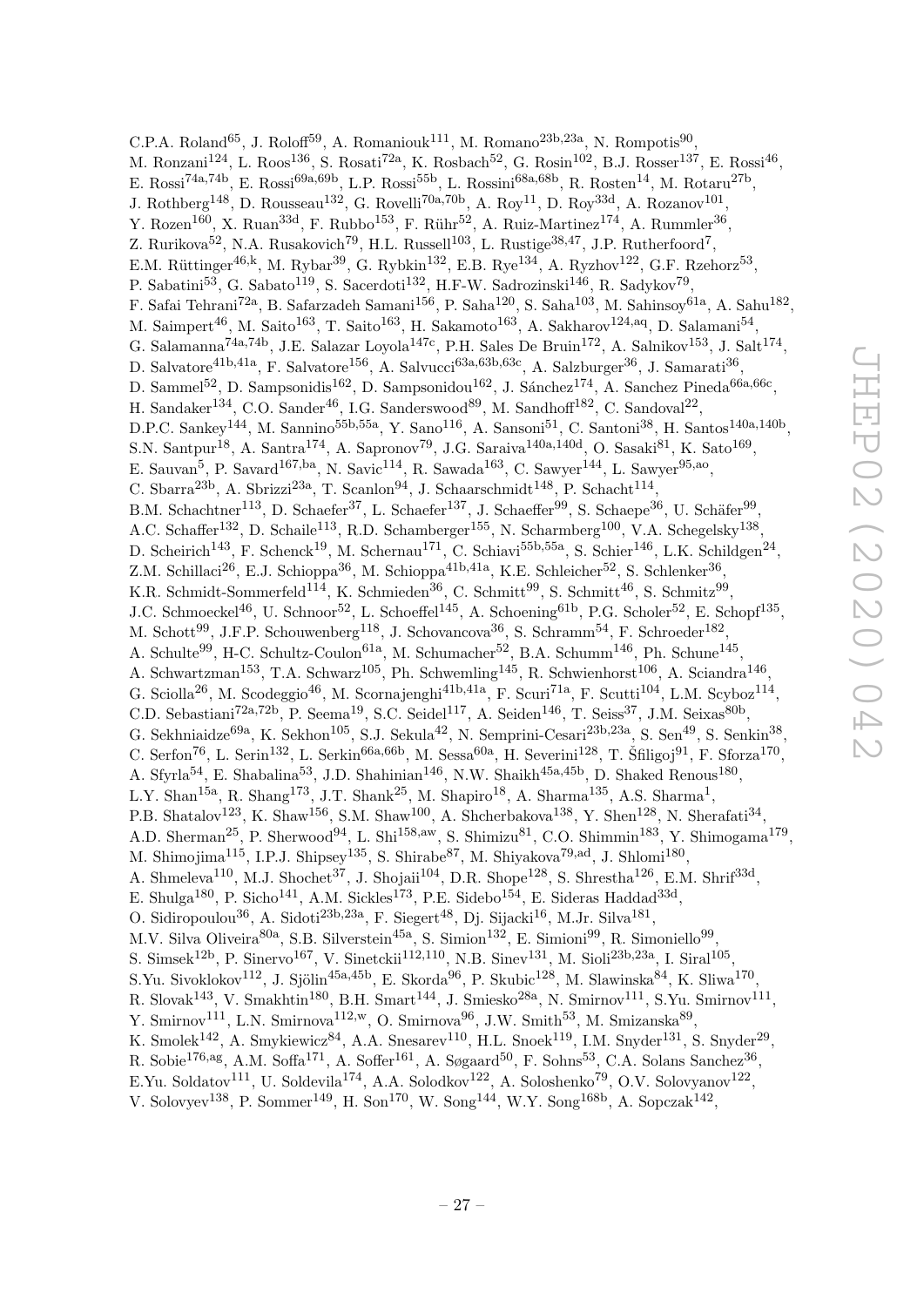F. Sopkova<sup>28b</sup>, C.L. Sotiropoulou<sup>71a,71b</sup>, S. Sottocornola<sup>70a,70b</sup>, R. Soualah<sup>66a,66c,g</sup>, A.M. Soukharev<sup>121b,121a</sup>, D. South<sup>46</sup>, S. Spagnolo<sup>67a,67b</sup>, M. Spalla<sup>114</sup>, M. Spangenberg<sup>178</sup>, F. Spanò<sup>93</sup>, D. Sperlich<sup>52</sup>, T.M. Spieker<sup>61a</sup>, R. Spighi<sup>23b</sup>, G. Spigo<sup>36</sup>, M. Spina<sup>156</sup>, D.P. Spiteri<sup>57</sup>, M. Spousta<sup>143</sup>, A. Stabile<sup>68a,68b</sup>, B.L. Stamas<sup>120</sup>, R. Stamen<sup>61a</sup>, M. Stamenkovic<sup>119</sup>, E. Stanecka<sup>84</sup>, R.W. Stanek<sup>6</sup>, B. Stanislaus<sup>135</sup>, M.M. Stanitzki<sup>46</sup>, M. Stankaityte<sup>135</sup>, B. Stapf<sup>119</sup>, E.A. Starchenko<sup>122</sup>, G.H. Stark<sup>146</sup>, J. Stark<sup>58</sup>, S.H. Stark<sup>40</sup>, P. Staroba<sup>141</sup>, P. Starovoitov<sup>61a</sup>, S. Stärz<sup>103</sup>, R. Staszewski<sup>84</sup>, G. Stavropoulos<sup>44</sup>, M. Stegler<sup>46</sup>, P. Steinberg<sup>29</sup>, A.L. Steinhebel<sup>131</sup>, B. Stelzer<sup>152</sup>, H.J. Stelzer<sup>139</sup>, O. Stelzer-Chilton<sup>168a</sup>, H. Stenzel<sup>56</sup>, T.J. Stevenson<sup>156</sup>, G.A. Stewart<sup>36</sup>, M.C. Stockton<sup>36</sup>, G. Stoicea<sup>27b</sup>, M. Stolarski<sup>140a</sup>, P. Stolte<sup>53</sup>, S. Stonjek<sup>114</sup>, A. Straessner<sup>48</sup>, J. Strandberg<sup>154</sup>, S. Strandberg<sup>45a,45b</sup>, M. Strauss<sup>128</sup>, P. Strizenec<sup>28b</sup>, R. Ströhmer<sup>177</sup>, D.M. Strom<sup>131</sup>, R. Stroynowski<sup>42</sup>, A. Strubig<sup>50</sup>, S.A. Stucci<sup>29</sup>, B. Stugu<sup>17</sup>, J. Stupak<sup>128</sup>, N.A. Styles<sup>46</sup>, D. Su<sup>153</sup>, S. Suchek<sup>61a</sup>, V.V. Sulin<sup>110</sup>, M.J. Sullivan<sup>90</sup>, D.M.S. Sultan<sup>54</sup>, S. Sultansoy<sup>4c</sup>, T. Sumida<sup>85</sup>, S. Sun<sup>105</sup>, X. Sun<sup>3</sup>, K. Suruliz<sup>156</sup>, C.J.E. Suster<sup>157</sup>, M.R. Sutton<sup>156</sup>, S. Suzuki<sup>81</sup>, M. Svatos<sup>141</sup>, M. Swiatlowski<sup>37</sup>, S.P. Swift<sup>2</sup>, T. Swirski $^{177}$ , A. Sydorenko $^{99}$ , I. Sykora $^{28a}$ , M. Sykora $^{143}$ , T. Sykora $^{143}$ , D. Ta $^{99}$ , K. Tackmann<sup>46,ab</sup>, J. Taenzer<sup>161</sup>, A. Taffard<sup>171</sup>, R. Tafirout<sup>168a</sup>, H. Takai<sup>29</sup>, R. Takashima<sup>86</sup>, K. Takeda<sup>82</sup>, T. Takeshita<sup>150</sup>, E.P. Takeva<sup>50</sup>, Y. Takubo<sup>81</sup>, M. Talby<sup>101</sup>, A.A. Talyshev<sup>121b,121a</sup>, N.M. Tamir<sup>161</sup>, J. Tanaka<sup>163</sup>, M. Tanaka<sup>165</sup>, R. Tanaka<sup>132</sup>, S. Tapia Araya<sup>173</sup>, S. Tapprogge<sup>99</sup>, A. Tarek Abouelfadl Mohamed<sup>136</sup>, S. Tarem<sup>160</sup>, G. Tarna<sup>27b,c</sup>, G.F. Tartarelli<sup>68a</sup>, P. Tas<sup>143</sup>, M. Tasevsky<sup>141</sup>, T. Tashiro<sup>85</sup>, E. Tassi<sup>41b,41a</sup>, A. Tavares Delgado<sup>140a,140b</sup>, Y. Tayalati<sup>35e</sup>, A.J. Taylor<sup>50</sup>, G.N. Taylor<sup>104</sup>, W. Taylor<sup>168b</sup>, A.S. Tee<sup>89</sup>, R. Teixeira De Lima<sup>153</sup>, P. Teixeira-Dias<sup>93</sup>, H. Ten Kate<sup>36</sup>, J.J. Teoh<sup>119</sup>, S. Terada<sup>81</sup>, K. Terashi<sup>163</sup>, J. Terron<sup>98</sup>, S. Terzo<sup>14</sup>, M. Testa<sup>51</sup>, R.J. Teuscher<sup>167,ag</sup>, S.J. Thais<sup>183</sup>, T. Theveneaux-Pelzer<sup>46</sup>, F. Thiele<sup>40</sup>, D.W. Thomas<sup>93</sup>, J.O. Thomas<sup>42</sup>, J.P. Thomas<sup>21</sup>, A.S. Thompson<sup>57</sup>, P.D. Thompson<sup>21</sup>, L.A. Thomsen<sup>183</sup>, E. Thomson<sup>137</sup>, E.J. Thorpe<sup>92</sup>, Y. Tian<sup>39</sup>, R.E. Ticse Torres<sup>53</sup>, V.O. Tikhomirov<sup>110,as</sup>, Yu.A. Tikhonov<sup>121b,121a</sup>, S. Timoshenko<sup>111</sup>, P. Tipton<sup>183</sup>, S. Tisserant<sup>101</sup>, K. Todome<sup>23b,23a</sup>, S. Todorova-Nova<sup>5</sup>, S. Tod $t^{48}$ , J. Tojo<sup>87</sup>, S. Tokár<sup>28a</sup>, K. Tokushuku<sup>81</sup>, E. Tolley<sup>126</sup>, K.G. Tomiwa<sup>33d</sup>, M. Tomoto<sup>116</sup>, L. Tompkins<sup>153,r</sup>, B. Tong<sup>59</sup>, P. Tornambe<sup>102</sup>, E. Torrence<sup>131</sup>, H. Torres<sup>48</sup>, E. Torró Pastor<sup>148</sup>, C. Tosciri<sup>135</sup>, J. Toth<sup>101,ae</sup>, D.R. Tovey<sup>149</sup>, A. Traeet<sup>17</sup>, C.J. Treado<sup>124</sup>, T. Trefzger<sup>177</sup>, F. Tresoldi<sup>156</sup>, A. Tricoli<sup>29</sup>, I.M. Trigger<sup>168a</sup>, S. Trincaz-Duvoid<sup>136</sup>, W. Trischuk<sup>167</sup>, B. Trocmé<sup>58</sup>, A. Trofymov<sup>145</sup>, C. Troncon<sup>68a</sup>, M. Trovatelli<sup>176</sup>, F. Trovato<sup>156</sup>, L. Truong<sup>33b</sup>, M. Trzebinski<sup>84</sup>, A. Trzupek<sup>84</sup>, F. Tsai<sup>46</sup>, J.C-L. Tseng<sup>135</sup>, P.V. Tsiareshka<sup>107,am</sup>, A. Tsirigotis<sup>162</sup>, N. Tsirintanis<sup>9</sup>, V. Tsiskaridze<sup>155</sup>, E.G. Tskhadadze<sup>159a</sup>, M. Tsopoulou<sup>162</sup>, I.I. Tsukerman<sup>123</sup>, V. Tsulaia<sup>18</sup>, S. Tsuno<sup>81</sup>, D. Tsybychev<sup>155</sup>, Y. Tu<sup>63b</sup>, A. Tudorache<sup>27b</sup>, V. Tudorache<sup>27b</sup>, T.T. Tulbure<sup>27a</sup>, A.N. Tuna<sup>59</sup>, S. Turchikhin<sup>79</sup>, D. Turgeman<sup>180</sup>, I. Turk Cakir<sup>4b,x</sup>, R.J. Turner<sup>21</sup>, R.T. Turra<sup>68a</sup>, P.M. Tuts<sup>39</sup>, S. Tzamarias<sup>162</sup>, E. Tzovara<sup>99</sup>, G. Ucchielli<sup>47</sup>, K. Uchida<sup>163</sup>, I. Ueda<sup>81</sup>, M. Ughetto<sup>45a,45b</sup>, F. Ukegawa<sup>169</sup>, G. Unal<sup>36</sup>, A. Undrus<sup>29</sup>, G. Unel<sup>171</sup>, F.C. Ungaro<sup>104</sup>, Y. Unno<sup>81</sup>, K. Uno<sup>163</sup>, J. Urban<sup>28b</sup>, P. Urquijo<sup>104</sup>, G. Usai<sup>8</sup>, J. Usui<sup>81</sup>, Z. Uysal<sup>12d</sup>, L. Vacavant<sup>101</sup>, V. Vacek<sup>142</sup>, B. Vachon<sup>103</sup>, K.O.H. Vadla<sup>134</sup>, A. Vaidya<sup>94</sup>, C. Valderanis<sup>113</sup>, E. Valdes Santurio<sup>45a,45b</sup>, M. Valente<sup>54</sup>, S. Valentinetti<sup>23b,23a</sup>, A. Valero<sup>174</sup>, L. Valéry<sup>46</sup>, R.A. Vallance<sup>21</sup>, A. Vallier<sup>36</sup>, J.A. Valls Ferrer<sup>174</sup>, T.R. Van Daalen<sup>14</sup>, P. Van Gemmeren<sup>6</sup>, I. Van Vulpen<sup>119</sup>, M. Vanadia<sup>73a,73b</sup>, W. Vandelli<sup>36</sup>, A. Vaniachine<sup>166</sup>, D. Vannicola<sup>72a,72b</sup>, R. Vari<sup>72a</sup>, E.W. Varnes<sup>7</sup>, C. Varni<sup>55b,55a</sup>, T. Varol<sup>42</sup>, D. Varouchas<sup>132</sup>, K.E. Varvell<sup>157</sup>, M.E. Vasile<sup>27b</sup>, G.A. Vasquez<sup>176</sup>, J.G. Vasquez<sup>183</sup>, F. Vazeille<sup>38</sup>, D. Vazquez Furelos<sup>14</sup>, T. Vazquez Schroeder<sup>36</sup>, J. Veatch<sup>53</sup>, V. Vecchio<sup>74a,74b</sup>, M.J. Veen<sup>119</sup>, L.M. Veloce<sup>167</sup>, F. Veloso<sup>140a,140c</sup>, S. Veneziano<sup>72a</sup>, A. Ventura<sup>67a,67b</sup>, N. Venturi<sup>36</sup>, A. Verbytskyi<sup>114</sup>, V. Vercesi<sup>70a</sup>, M. Verducci<sup>71a,71b</sup>,

C.M. Vergel Infante<sup>78</sup>, C. Vergis<sup>24</sup>, W. Verkerke<sup>119</sup>, A.T. Vermeulen<sup>119</sup>, J.C. Vermeulen<sup>119</sup>,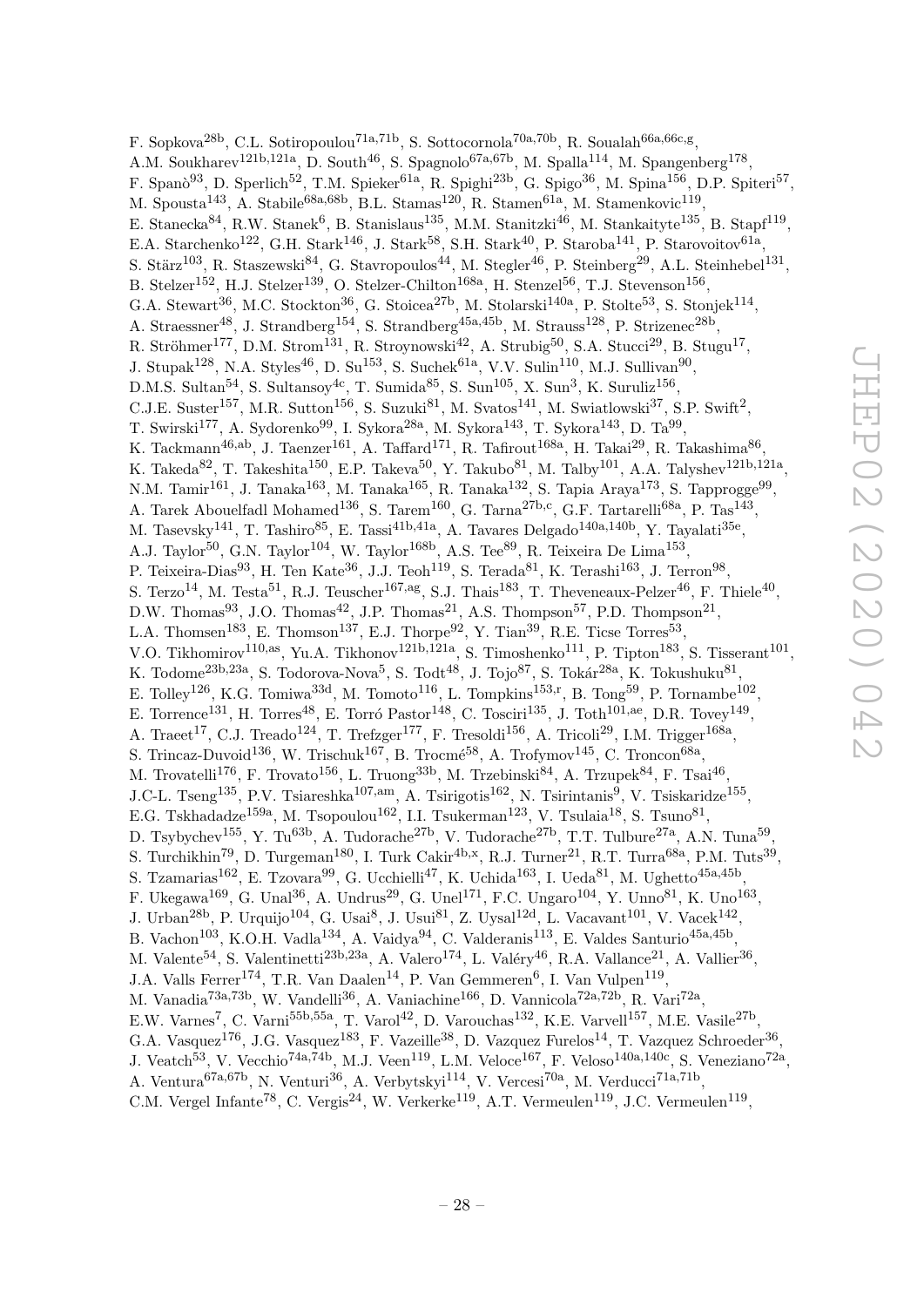M.C. Vetterli<sup>152,ba</sup>, N. Viaux Maira<sup>147c</sup>, M. Vicente Barreto Pinto<sup>54</sup>, T. Vickey<sup>149</sup>, O.E. Vickey Boeriu<sup>149</sup>, G.H.A. Viehhauser<sup>135</sup>, L. Vigani<sup>61b</sup>, M. Villa<sup>23b,23a</sup>, M. Villaplana Perez<sup>68a,68b</sup>, E. Vilucchi<sup>51</sup>, M.G. Vincter<sup>34</sup>, V.B. Vinogradov<sup>79</sup>, A. Vishwakarma<sup>46</sup>, C. Vittori<sup>23b,23a</sup>, I. Vivarelli<sup>156</sup>, M. Vogel<sup>182</sup>, P. Vokac<sup>142</sup>, S.E. von Buddenbrock<sup>33d</sup>, E. Von Toerne<sup>24</sup>, V. Vorobel<sup>143</sup>, K. Vorobev<sup>111</sup>, M. Vos<sup>174</sup>, J.H. Vossebeld<sup>90</sup>, M. Vozak<sup>100</sup>, N. Vranjes $^{16}$ , M. Vranjes Milosavljevic $^{16}$ , V. Vrba $^{142}$ , M. Vreeswijk $^{119}$ , R. Vuillermet $^{36}$ , I. Vukotic<sup>37</sup>, P. Wagner<sup>24</sup>, W. Wagner<sup>182</sup>, J. Wagner-Kuhr<sup>113</sup>, S. Wahdan<sup>182</sup>, H. Wahlberg<sup>88</sup>, K. Wakamiya<sup>82</sup>, V.M. Walbrecht<sup>114</sup>, J. Walder<sup>89</sup>, R. Walker<sup>113</sup>, S.D. Walker<sup>93</sup>, W. Walkowiak<sup>151</sup>, V. Wallangen<sup>45a,45b</sup>, A.M. Wang<sup>59</sup>, C. Wang<sup>60c</sup>, C. Wang<sup>60b</sup>, F. Wang<sup>181</sup>, H. Wang<sup>18</sup>, H. Wang<sup>3</sup>, J. Wang<sup>157</sup>, J. Wang<sup>61b</sup>, P. Wang<sup>42</sup>, Q. Wang<sup>128</sup>, R.-J. Wang<sup>99</sup>, R. Wang<sup>60a</sup>, R. Wang<sup>6</sup>, S.M. Wang<sup>158</sup>, W.T. Wang<sup>60a</sup>, W. Wang<sup>15c,ah</sup>, W.X. Wang<sup>60a,ah</sup>, Y. Wang<sup>60a,ap</sup>, Z. Wang<sup>60c</sup>, C. Wanotayaroj<sup>46</sup>, A. Warburton<sup>103</sup>, C.P. Ward<sup>32</sup>, D.R. Wardrope<sup>94</sup>, N. Warrack<sup>57</sup>, A. Washbrook<sup>50</sup>, A.T. Watson<sup>21</sup>, M.F. Watson<sup>21</sup>, G. Watts<sup>148</sup>, B.M. Waugh<sup>94</sup>, A.F. Webb<sup>11</sup>, S. Webb<sup>99</sup>, C. Weber<sup>183</sup>, M.S. Weber<sup>20</sup>, S.A. Weber<sup>34</sup>, S.M. Weber<sup>61a</sup>, A.R. Weidberg<sup>135</sup>, J. Weingarten<sup>47</sup>, M. Weirich<sup>99</sup>, C. Weiser<sup>52</sup>, P.S. Wells<sup>36</sup>, T. Wenaus<sup>29</sup>, T. Wengler<sup>36</sup>, S. Wenig<sup>36</sup>, N. Wermes<sup>24</sup>, M.D. Werner<sup>78</sup>, M. Wessels<sup>61a</sup>, T.D. Weston<sup>20</sup>, K. Whalen<sup>131</sup>, N.L. Whallon<sup>148</sup>, A.M. Wharton<sup>89</sup>, A.S. White<sup>105</sup>, A. White<sup>8</sup>, M.J. White<sup>1</sup>, D. Whiteson<sup>171</sup>, B.W. Whitmore<sup>89</sup>, W. Wiedenmann<sup>181</sup>, M. Wielers<sup>144</sup>, N. Wieseotte<sup>99</sup>, C. Wiglesworth<sup>40</sup>, L.A.M. Wiik-Fuchs<sup>52</sup>, F. Wilk<sup>100</sup>, H.G. Wilkens<sup>36</sup>, L.J. Wilkins<sup>93</sup>, H.H. Williams<sup>137</sup>, S. Williams<sup>32</sup>, C. Willis<sup>106</sup>, S. Willocq<sup>102</sup>, J.A. Wilson<sup>21</sup>, I. Wingerter-Seez<sup>5</sup>, E. Winkels<sup>156</sup>, F. Winklmeier<sup>131</sup>, O.J. Winston<sup>156</sup>, B.T. Winter<sup>52</sup>, M. Wittgen<sup>153</sup>, M. Wobisch<sup>95</sup>, A. Wolf<sup>99</sup>, T.M.H. Wolf<sup>119</sup>, R. Wolff $^{101}$ , R.W. Wölker $^{135}$ , J. Wollrath $^{52}$ , M.W. Wolter $^{84}$ , H. Wolters $^{140a,140c}$ , V.W.S. Wong<sup>175</sup>, N.L. Woods<sup>146</sup>, S.D. Worm<sup>21</sup>, B.K. Wosiek<sup>84</sup>, K.W. Woźniak<sup>84</sup>, K. Wraight<sup>57</sup>, S.L. Wu<sup>181</sup>, X. Wu<sup>54</sup>, Y. Wu<sup>60a</sup>, T.R. Wyatt<sup>100</sup>, B.M. Wynne<sup>50</sup>, S. Xella<sup>40</sup>, Z. Xi<sup>105</sup>, L. Xia<sup>178</sup>, D.  $Xu^{15a}$ , H.  $Xu^{60a,c}$ , L.  $Xu^{29}$ , T.  $Xu^{145}$ , W.  $Xu^{105}$ , Z.  $Xu^{60b}$ , Z.  $Xu^{153}$ , B. Yabsley<sup>157</sup>, S. Yacoob<sup>33a</sup>, K. Yajima<sup>133</sup>, D.P. Yallup<sup>94</sup>, D. Yamaguchi<sup>165</sup>, Y. Yamaguchi<sup>165</sup>, A. Yamamoto<sup>81</sup>, F. Yamane<sup>82</sup>, M. Yamatani<sup>163</sup>, T. Yamazaki<sup>163</sup>, Y. Yamazaki<sup>82</sup>, Z. Yan<sup>25</sup>, H.J. Yang<sup>60c,60d</sup>, H.T. Yang<sup>18</sup>, S. Yang<sup>77</sup>, X. Yang<sup>60b,58</sup>, Y. Yang<sup>163</sup>, W-M. Yao<sup>18</sup>, Y.C. Yap<sup>46</sup>, Y. Yasu<sup>81</sup>, E. Yatsenko<sup>60c,60d</sup>, J. Ye<sup>42</sup>, S. Ye<sup>29</sup>, I. Yeletskikh<sup>79</sup>, M.R. Yexley<sup>89</sup>, E. Yigitbasi<sup>25</sup>, K. Yorita<sup>179</sup>, K. Yoshihara<sup>137</sup>, C.J.S. Young<sup>36</sup>, C. Young<sup>153</sup>, J. Yu<sup>78</sup>, R. Yuan<sup>60b,i</sup>, X. Yue<sup>61a</sup>, S.P.Y. Yuen<sup>24</sup>, B. Zabinski $^{84}$ , G. Zacharis<sup>10</sup>, E. Zaffaroni<sup>54</sup>, J. Zahreddine<sup>136</sup>, A.M. Zaitsev<sup>122,ar</sup>, T. Zakareishvili<sup>159b</sup>, N. Zakharchuk<sup>34</sup>, S. Zambito<sup>59</sup>, D. Zanzi<sup>36</sup>, D.R. Zaripovas<sup>57</sup>, S.V. Zeißner<sup>47</sup>, C. Zeitnitz<sup>182</sup>, G. Zemaityte<sup>135</sup>, J.C. Zeng<sup>173</sup>, O. Zenin<sup>122</sup>, T. Ženiš<sup>28a</sup>, D. Zerwas<sup>132</sup>, M. Zgubič<sup>135</sup>, D.F. Zhang<sup>15b</sup>, F. Zhang<sup>181</sup>, G. Zhang<sup>15b</sup>, H. Zhang<sup>15c</sup>, J. Zhang<sup>6</sup>, L. Zhang<sup>15c</sup>, L. Zhang<sup>60a</sup>, M. Zhang<sup>173</sup>, R. Zhang<sup>24</sup>, X. Zhang<sup>60b</sup>, Y. Zhang<sup>15a,15d</sup>, Z. Zhang<sup>63a</sup>, Z. Zhang<sup>132</sup>, P. Zhao<sup>49</sup>, Y. Zhao<sup>60b</sup>, Z. Zhao<sup>60a</sup>, A. Zhemchugov<sup>79</sup>, Z. Zheng<sup>105</sup>, D. Zhong<sup>173</sup>, B. Zhou $^{105}$ , C. Zhou $^{181}$ , M.S. Zhou $^{15a,15d}$ , M. Zhou $^{155}$ , N. Zhou $^{60c}$ , Y. Zhou $^7$ , C.G. Zhu $^{60b}$ ,  $H.L. Zhu^{60a}, H. Zhu^{15a}, J. Zhu^{105}, Y. Zhu^{60a}, X. Zhuang^{15a}, K. Zhukov^{110}, V. Zhulanov^{121b,121a},$ D. Zieminska $^{65}$ , N.I. Zimine<sup>79</sup>, S. Zimmermann<sup>52</sup>, Z. Zinonos<sup>114</sup>, M. Ziolkowski<sup>151</sup>, L. Živković<sup>16</sup>, G. Zobernig<sup>181</sup>, A. Zoccoli<sup>23b,23a</sup>, K. Zoch<sup>53</sup>, T.G. Zorbas<sup>149</sup>, R. Zou<sup>37</sup>, L. Zwalinski<sup>36</sup>.

- <sup>1</sup> Department of Physics, University of Adelaide, Adelaide, Australia
- <sup>2</sup> Physics Department, SUNY Albany, Albany NY, United States of America
- <sup>3</sup> Department of Physics, University of Alberta, Edmonton AB, Canada
- $^{4-(a)}$ Department of Physics, Ankara University, Ankara;<sup>(b)</sup> Istanbul Aydin University, Istanbul;<sup>(c)</sup> Division of Physics, TOBB University of Economics and Technology, Ankara, Turkey
- $5$  LAPP, Université Grenoble Alpes, Université Savoie Mont Blanc, CNRS/IN2P3, Annecy, France
- <sup>6</sup> High Energy Physics Division, Argonne National Laboratory, Argonne IL, United States of America
- <sup>7</sup> Department of Physics, University of Arizona, Tucson AZ, United States of America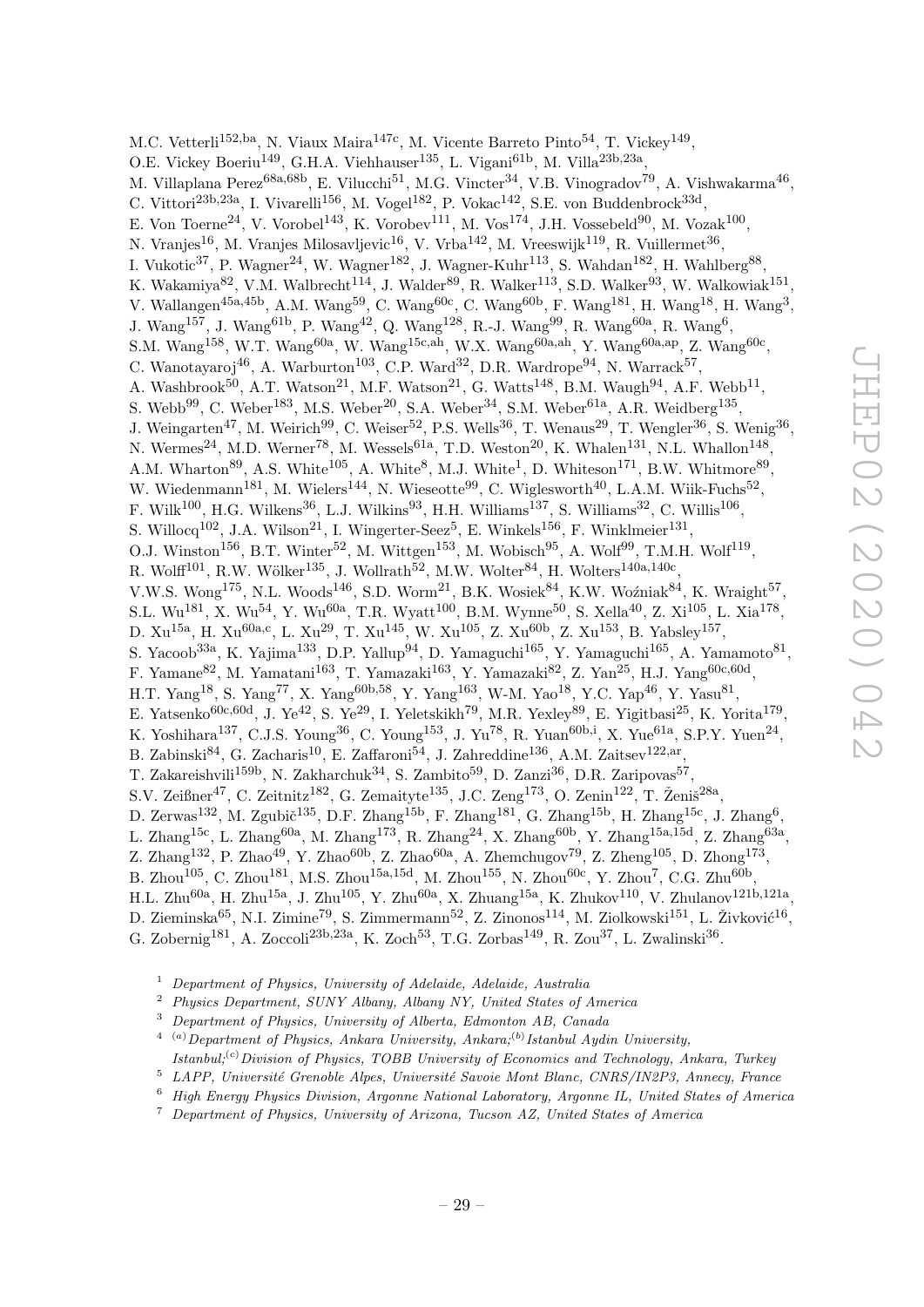- <sup>8</sup> Department of Physics, University of Texas at Arlington, Arlington TX, United States of America
- <sup>9</sup> Physics Department, National and Kapodistrian University of Athens, Athens, Greece
- <sup>10</sup> Physics Department, National Technical University of Athens, Zografou, Greece
- $11$  Department of Physics, University of Texas at Austin, Austin TX, United States of America
- $12$ <sup>(a)</sup>Bahcesehir University, Faculty of Engineering and Natural Sciences, Istanbul;<sup>(b)</sup> Istanbul Bilgi University, Faculty of Engineering and Natural Sciences, Istanbul;<sup>(c)</sup> Department of Physics, Bogazici University, Istanbul;<sup>(d)</sup>Department of Physics Engineering, Gaziantep University, Gaziantep, Turkey
- <sup>13</sup> Institute of Physics, Azerbaijan Academy of Sciences, Baku, Azerbaijan
- $14$  Institut de Física d'Altes Energies (IFAE), Barcelona Institute of Science and Technology, Barcelona, Spain
- <sup>15</sup> <sup>(a)</sup> Institute of High Energy Physics, Chinese Academy of Sciences, Beijing;<sup>(b)</sup> Physics Department, Tsinghua University, Beijing;<sup>(c)</sup>Department of Physics, Nanjing University, Nanjing;<sup>(d)</sup>University of Chinese Academy of Science (UCAS), Beijing, China
- <sup>16</sup> Institute of Physics, University of Belgrade, Belgrade, Serbia
- <sup>17</sup> Department for Physics and Technology, University of Bergen, Bergen, Norway
- <sup>18</sup> Physics Division, Lawrence Berkeley National Laboratory and University of California, Berkeley CA, United States of America
- $19$  Institut für Physik, Humboldt Universität zu Berlin, Berlin, Germany
- $20$  Albert Einstein Center for Fundamental Physics and Laboratory for High Energy Physics, University of Bern, Bern, Switzerland
- $21$  School of Physics and Astronomy, University of Birmingham, Birmingham, United Kingdom
- $22$  Facultad de Ciencias y Centro de Investigaciónes, Universidad Antonio Nariño, Bogota, Colombia
- $^{23}$ <sup>(a)</sup> INFN Bologna and Universita' di Bologna, Dipartimento di Fisica;<sup>(b)</sup> INFN Sezione di Bologna, Italy
- $24$  Physikalisches Institut, Universität Bonn, Bonn, Germany
- <sup>25</sup> Department of Physics, Boston University, Boston MA, United States of America
- <sup>26</sup> Department of Physics, Brandeis University, Waltham MA, United States of America
- <sup>27</sup> <sup>(a)</sup> Transilvania University of Brasov, Brasov;<sup>(b)</sup> Horia Hulubei National Institute of Physics and Nuclear Engineering, Bucharest;<sup>(c)</sup>Department of Physics, Alexandru Ioan Cuza University of Iasi,  $Iasi; (d) National Institute for Research and Development of Isotopic and Molecular Technologies,$ Physics Department, Cluj-Napoca;<sup>(e)</sup> University Politehnica Bucharest, Bucharest;<sup>(f)</sup> West University in Timisoara, Timisoara, Romania
- $28$ <sup>(a)</sup>Faculty of Mathematics, Physics and Informatics, Comenius University, Bratislava;<sup>(b)</sup> Department of Subnuclear Physics, Institute of Experimental Physics of the Slovak Academy of Sciences, Kosice, Slovak Republic
- <sup>29</sup> Physics Department, Brookhaven National Laboratory, Upton NY, United States of America
- $30$  Departamento de Física, Universidad de Buenos Aires, Buenos Aires, Argentina
- <sup>31</sup> California State University, CA, United States of America
- $32$  Cavendish Laboratory, University of Cambridge, Cambridge, United Kingdom
- $(3)$ Department of Physics, University of Cape Town, Cape Town; $(6)$ Department of Mechanical Engineering Science, University of Johannesburg, Johannesburg;<sup>(c)</sup>University of South Africa,  $Pretoria$ ;<sup>(d)</sup> School of Physics, University of the Witwatersrand, Johannesburg, South Africa
- <sup>34</sup> Department of Physics, Carleton University, Ottawa ON, Canada
- $35$ <sup>(a)</sup>Faculté des Sciences Ain Chock, Réseau Universitaire de Physique des Hautes Energies -Université Hassan II, Casablanca;<sup>(b)</sup>Faculté des Sciences, Université Ibn-Tofail, Kénitra;<sup>(c)</sup>Faculté des Sciences Semlalia, Université Cadi Ayyad, LPHEA-Marrakech;<sup>(d)</sup>Faculté des Sciences, Université Mohamed Premier and LPTPM, Oujda;<sup>(e)</sup>Faculté des sciences, Université Mohammed V, Rabat, Morocco
- <sup>36</sup> CERN, Geneva, Switzerland
- <sup>37</sup> Enrico Fermi Institute, University of Chicago, Chicago IL, United States of America
- $38$  LPC, Université Clermont Auvergne, CNRS/IN2P3, Clermont-Ferrand, France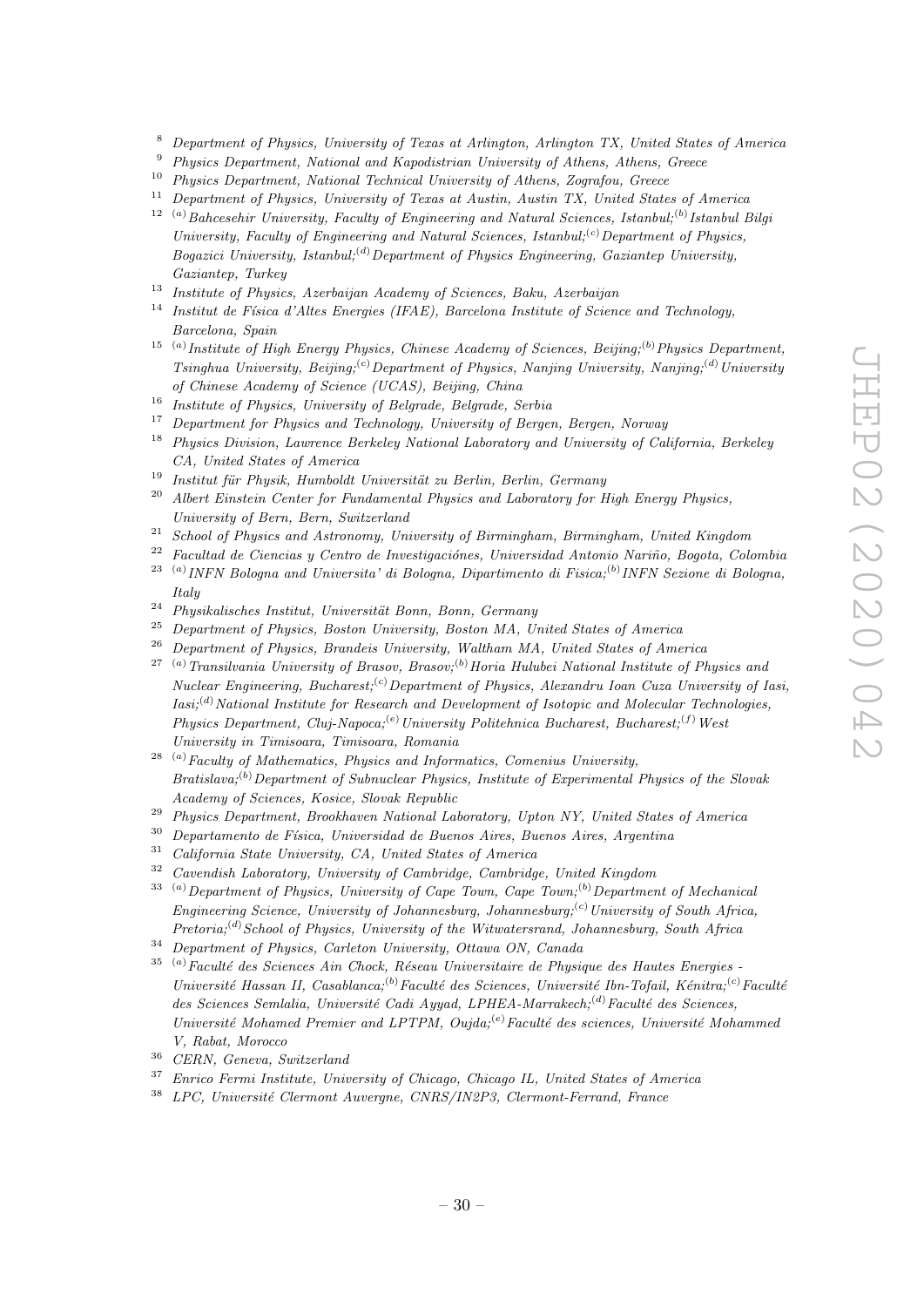- <sup>39</sup> Nevis Laboratory, Columbia University, Irvington NY, United States of America
- $40$  Niels Bohr Institute, University of Copenhagen, Copenhagen, Denmark
- <sup>41 (a)</sup>Dipartimento di Fisica, Università della Calabria, Rende;<sup>(b)</sup> INFN Gruppo Collegato di Cosenza, Laboratori Nazionali di Frascati, Italy
- <sup>42</sup> Physics Department, Southern Methodist University, Dallas TX, United States of America<sup>43</sup> Physics Department, University of Transact Dallas Picketechne TX, United States of America<sup>43</sup>
- <sup>43</sup> Physics Department, University of Texas at Dallas, Richardson TX, United States of America<br><sup>44</sup> National Centre for Scientific Bessamb "Demokrates", Asia Beneskayi, Crosse
- <sup>44</sup> National Centre for Scientific Research "Demokritos", Agia Paraskevi, Greece
- <sup>45</sup> <sup>(a)</sup> Department of Physics, Stockholm University;<sup>(b)</sup> Oskar Klein Centre, Stockholm, Sweden<br><sup>46</sup> Darticle is Elektron w Swedentryn DESV, Hamburg and Zactle in Campana
- <sup>46</sup> Deutsches Elektronen-Synchrotron DESY, Hamburg and Zeuthen, Germany
- $47$  Lehrstuhl für Experimentelle Physik IV, Technische Universität Dortmund, Dortmund, Germany
- <sup>48</sup> Institut für Kern- und Teilchenphysik, Technische Universität Dresden, Dresden, Germany
- <sup>49</sup> Department of Physics, Duke University, Durham NC, United States of America
- <sup>50</sup> SUPA School of Physics and Astronomy, University of Edinburgh, Edinburgh, United Kingdom
- <sup>51</sup> INFN e Laboratori Nazionali di Frascati, Frascati, Italy
- $52 Phusikalisches Institut, Albert-Ludwigs-Universität Freiburg, Freiburg, Germany$
- $53$  II. Physikalisches Institut, Georg-August-Universität Göttingen, Göttingen, Germany
- $54$  Département de Physique Nucléaire et Corpusculaire, Université de Genève, Genève, Switzerland
- <sup>55 (a)</sup>Dipartimento di Fisica, Università di Genova, Genova;<sup>(b)</sup> INFN Sezione di Genova, Italy
- $56$  II. Physikalisches Institut, Justus-Liebig-Universität Giessen, Giessen, Germany
- <sup>57</sup> SUPA School of Physics and Astronomy, University of Glasgow, Glasgow, United Kingdom
- <sup>58</sup> LPSC, Université Grenoble Alpes, CNRS/IN2P3, Grenoble INP, Grenoble, France
- <sup>59</sup> Laboratory for Particle Physics and Cosmology, Harvard University, Cambridge MA, United States of America
- $^{60-(a)}$  Department of Modern Physics and State Key Laboratory of Particle Detection and Electronics, University of Science and Technology of China, Hefei;<sup>(b)</sup> Institute of Frontier and Interdisciplinary Science and Key Laboratory of Particle Physics and Particle Irradiation (MOE), Shandong University,  $Qingdao; ^{(c)} School$  of Physics and Astronomy, Shanghai Jiao Tong University, KLPPAC-MoE, SKLPPC, Shanghai;<sup>(d)</sup> Tsung-Dao Lee Institute, Shanghai, China
- <sup>61 (a)</sup> Kirchhoff-Institut für Physik, Ruprecht-Karls-Universität Heidelberg, Heidelberg;<sup>(b)</sup> Physikalisches Institut, Ruprecht-Karls-Universität Heidelberg, Heidelberg, Germany
- $62$  Facultu of Applied Information Science, Hiroshima Institute of Technology, Hiroshima, Japan
- $^{63}$  (a) Department of Physics, Chinese University of Hong Kong, Shatin, N.T., Hong  $Kona;$ <sup>(b)</sup> Department of Physics, University of Hong Kong, Hong Kong;<sup>(c)</sup> Department of Physics and Institute for Advanced Study, Hong Kong University of Science and Technology, Clear Water Bay, Kowloon, Hong Kong, China
- <sup>64</sup> Department of Physics, National Tsing Hua University, Hsinchu, Taiwan
- <sup>65</sup> Department of Physics, Indiana University, Bloomington IN, United States of America
- <sup>66 (a)</sup> INFN Gruppo Collegato di Udine, Sezione di Trieste, Udine;<sup>(b)</sup> ICTP, Trieste;<sup>(c)</sup> Dipartimento Politecnico di Ingegneria e Architettura, Università di Udine, Udine, Italy
- <sup>67 (a)</sup> INFN Sezione di Lecce;<sup>(b)</sup> Dipartimento di Matematica e Fisica, Università del Salento, Lecce, Italy
- <sup>68 (a)</sup> INFN Sezione di Milano;<sup>(b)</sup> Dipartimento di Fisica, Università di Milano, Milano, Italy
- <sup>69 (a)</sup> INFN Sezione di Napoli;<sup>(b)</sup> Dipartimento di Fisica, Università di Napoli, Napoli, Italy
- <sup>70 (a)</sup> INFN Sezione di Pavia;<sup>(b)</sup> Dipartimento di Fisica, Università di Pavia, Pavia, Italy
- <sup>71 (a)</sup> INFN Sezione di Pisa;<sup>(b)</sup> Dipartimento di Fisica E. Fermi, Università di Pisa, Pisa, Italy
- <sup>72</sup> <sup>(a)</sup> INFN Sezione di Roma;<sup>(b)</sup> Dipartimento di Fisica, Sapienza Università di Roma, Roma, Italy
- <sup>73 (a)</sup> INFN Sezione di Roma Tor Vergata;<sup>(b)</sup> Dipartimento di Fisica, Università di Roma Tor Vergata, Roma, Italy
- <sup>74 (a)</sup> INFN Sezione di Roma Tre;<sup>(b)</sup> Dipartimento di Matematica e Fisica, Università Roma Tre, Roma, Italy
- <sup>75</sup> (a) INFN-TIFPA;<sup>(b)</sup> Università degli Studi di Trento, Trento, Italy
- $76$  Institut für Astro- und Teilchenphysik, Leopold-Franzens-Universität, Innsbruck, Austria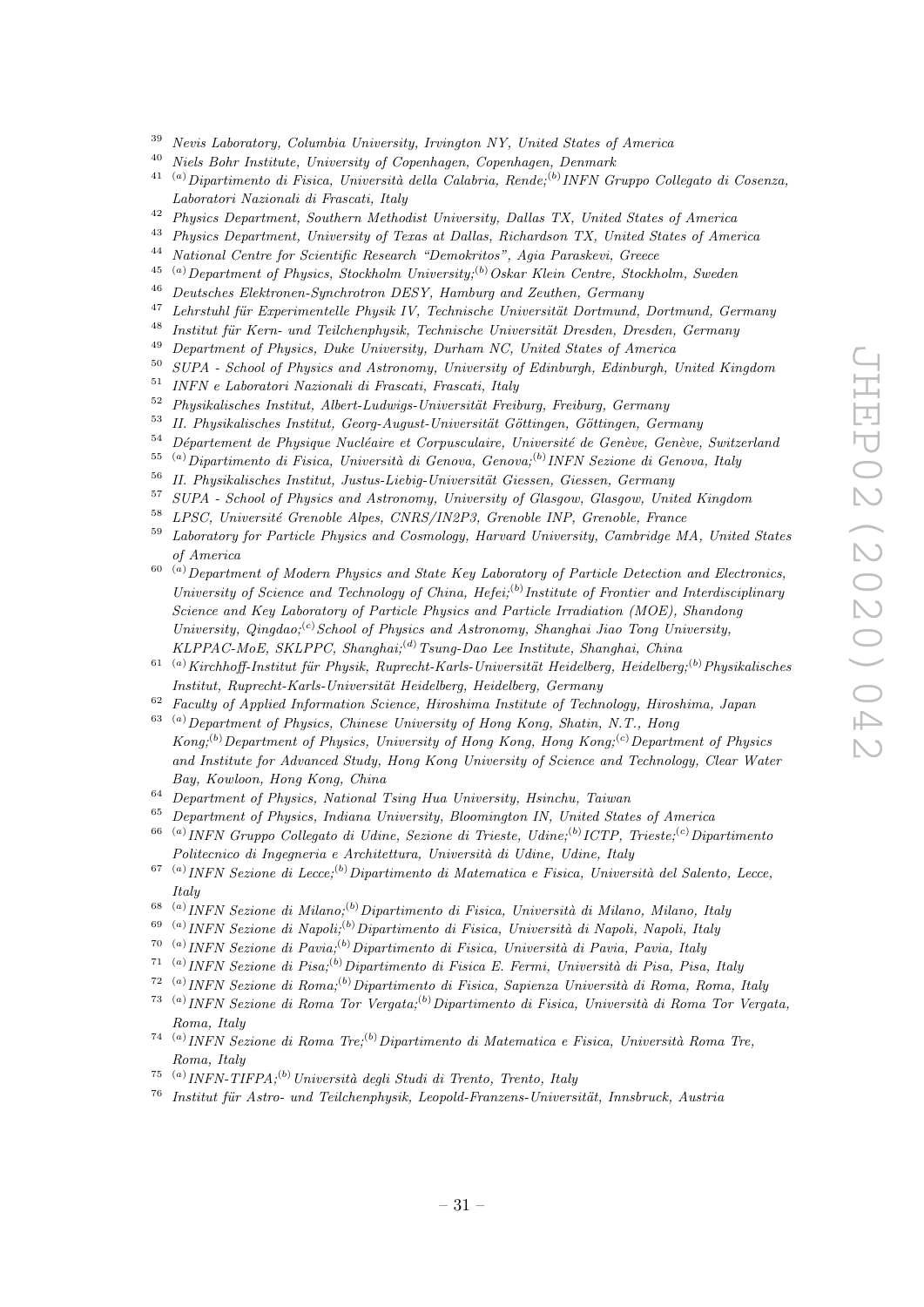- <sup>77</sup> University of Iowa, Iowa City IA, United States of America<sup>78</sup> Demonstrated Chainson and Actronomy Iowa State University
- <sup>78</sup> Department of Physics and Astronomy, Iowa State University, Ames IA, United States of America
- <sup>79</sup> Joint Institute for Nuclear Research, Dubna, Russia
- $80$ <sup>(a)</sup>Departamento de Engenharia Elétrica, Universidade Federal de Juiz de Fora (UFJF), Juiz de Fora;<sup>(b)</sup> Universidade Federal do Rio De Janeiro COPPE/EE/IF, Rio de Janeiro;<sup>(c)</sup> Universidade Federal de São João del Rei (UFSJ), São João del Rei;<sup>(d)</sup>Instituto de Física, Universidade de São Paulo, São Paulo, Brazil
- <sup>81</sup> KEK, High Energy Accelerator Research Organization, Tsukuba, Japan
- <sup>82</sup> Graduate School of Science, Kobe University, Kobe, Japan
- $83$  (a) AGH University of Science and Technology, Faculty of Physics and Applied Computer Science, Krakow;(b)Marian Smoluchowski Institute of Physics, Jagiellonian University, Krakow, Poland
- <sup>84</sup> Institute of Nuclear Physics Polish Academy of Sciences, Krakow, Poland
- <sup>85</sup> Faculty of Science, Kyoto University, Kyoto, Japan
- <sup>86</sup> Kyoto University of Education, Kyoto, Japan
- $87$  Research Center for Advanced Particle Physics and Department of Physics, Kyushu University, Fukuoka, Japan
- 88 Instituto de Física La Plata, Universidad Nacional de La Plata and CONICET, La Plata, Argentina
- <sup>89</sup> Physics Department, Lancaster University, Lancaster, United Kingdom
- <sup>90</sup> Oliver Lodge Laboratory, University of Liverpool, Liverpool, United Kingdom
- $91$  Department of Experimental Particle Physics, Jožef Stefan Institute and Department of Physics, University of Ljubljana, Ljubljana, Slovenia
- <sup>92</sup> School of Physics and Astronomy, Queen Mary University of London, London, United Kingdom
- <sup>93</sup> Department of Physics, Royal Holloway University of London, Egham, United Kingdom
- <sup>94</sup> Department of Physics and Astronomy, University College London, London, United Kingdom
- <sup>95</sup> Louisiana Tech University, Ruston LA, United States of America
- <sup>96</sup> Fysiska institutionen, Lunds universitet, Lund, Sweden
- $97$  Centre de Calcul de l'Institut National de Physique Nucléaire et de Physique des Particules (IN2P3), Villeurbanne, France
- $98$  Departamento de Física Teorica C-15 and CIAFF, Universidad Autónoma de Madrid, Madrid, Spain
- <sup>99</sup> Institut für Physik, Universität Mainz, Mainz, Germany<br><sup>100</sup> School of Physics and Astronomy, University of Manche
- <sup>100</sup> School of Physics and Astronomy, University of Manchester, Manchester, United Kingdom<br><sup>101</sup> CDDM, Air Manacht, University CNDS (INOP), Mancaille, France
- <sup>101</sup> CPPM, Aix-Marseille Université, CNRS/IN2P3, Marseille, France<br><sup>102</sup> Department of Physics, University of Massachusetts, Ambaret MA
- <sup>102</sup> Department of Physics, University of Massachusetts, Amherst MA, United States of America
- <sup>103</sup> Department of Physics, McGill University, Montreal QC, Canada
- <sup>104</sup> School of Physics, University of Melbourne, Victoria, Australia
- <sup>105</sup> Department of Physics, University of Michigan, Ann Arbor MI, United States of America
- $106$  Department of Physics and Astronomy, Michigan State University, East Lansing MI, United States of America
- $107$  B.I. Stepanov Institute of Physics, National Academy of Sciences of Belarus, Minsk, Belarus
- <sup>108</sup> Research Institute for Nuclear Problems of Byelorussian State University, Minsk, Belarus<br><sup>109</sup> Crown of Particle Physics, University of Mantreal Mantreal OC Conada
- <sup>109</sup> Group of Particle Physics, University of Montreal, Montreal QC, Canada
- $110$  P.N. Lebedev Physical Institute of the Russian Academy of Sciences, Moscow, Russia
- <sup>111</sup> National Research Nuclear University MEPhI, Moscow, Russia
- <sup>112</sup> D.V. Skobeltsyn Institute of Nuclear Physics, M.V. Lomonosov Moscow State University, Moscow, Russia
- $113$  Fakultät für Physik, Ludwig-Maximilians-Universität München, München, Germany
- $114$  Max-Planck-Institut für Physik (Werner-Heisenberg-Institut), München, Germany
- <sup>115</sup> Nagasaki Institute of Applied Science, Nagasaki, Japan
- <sup>116</sup> Graduate School of Science and Kobayashi-Maskawa Institute, Nagoya University, Nagoya, Japan
- <sup>117</sup> Department of Physics and Astronomy, University of New Mexico, Albuquerque NM, United States of America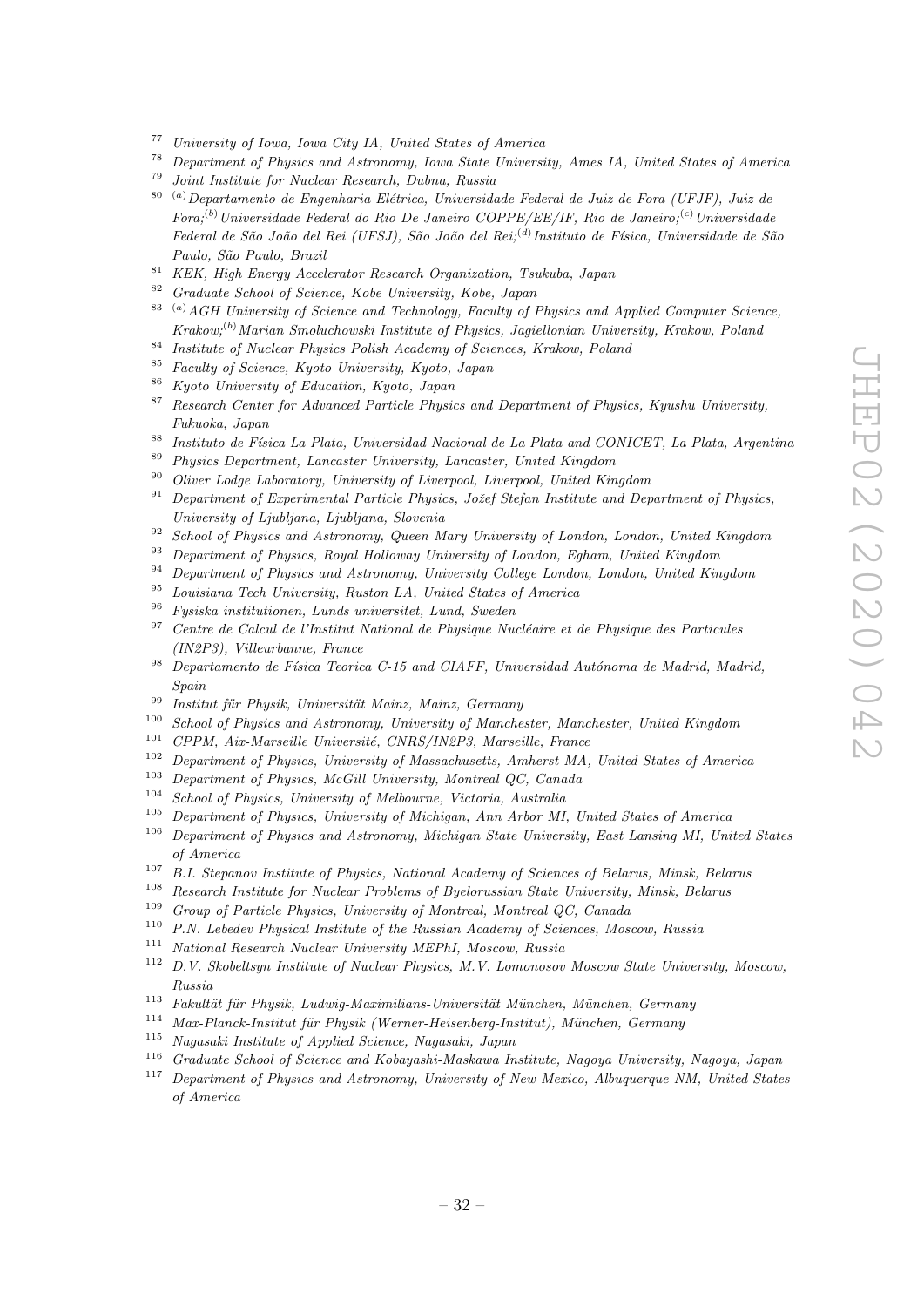- <sup>118</sup> Institute for Mathematics, Astrophysics and Particle Physics, Radboud University Nijmegen/Nikhef, Nijmegen, Netherlands
- <sup>119</sup> Nikhef National Institute for Subatomic Physics and University of Amsterdam, Amsterdam, Netherlands
- <sup>120</sup> Department of Physics, Northern Illinois University, DeKalb IL, United States of America
- <sup>121</sup> (a) Budker Institute of Nuclear Physics and NSU, SB RAS, Novosibirsk;<sup>(b)</sup> Novosibirsk State University Novosibirsk, Russia
- <sup>122</sup> Institute for High Energy Physics of the National Research Centre Kurchatov Institute, Protvino, Russia
- <sup>123</sup> Institute for Theoretical and Experimental Physics named by A.I. Alikhanov of National Research Centre "Kurchatov Institute", Moscow, Russia
- <sup>124</sup> Department of Physics, New York University, New York NY, United States of America
- <sup>125</sup> Ochanomizu University, Otsuka, Bunkyo-ku, Tokyo, Japan
- <sup>126</sup> Ohio State University, Columbus OH, United States of America
- <sup>127</sup> Faculty of Science, Okayama University, Okayama, Japan
- <sup>128</sup> Homer L. Dodge Department of Physics and Astronomy, University of Oklahoma, Norman OK, United States of America
- <sup>129</sup> Department of Physics, Oklahoma State University, Stillwater OK, United States of America<br><sup>130</sup> Pelacký University, PCPTM, Leint Leberatory of Ortice, Olemeye, Czech Benyhlic
- <sup>130</sup> Palacký University, RCPTM, Joint Laboratory of Optics, Olomouc, Czech Republic<br><sup>131</sup> Center for High Energy Physics, University of Opesan, Eugene OB, United States a
- <sup>131</sup> Center for High Energy Physics, University of Oregon, Eugene OR, United States of America
- <sup>132</sup> LAL, Université Paris-Sud, CNRS/IN2P3, Université Paris-Saclay, Orsay, France<br><sup>133</sup> Craduate School of Science, Orska University, Orska Japan
- <sup>133</sup> Graduate School of Science, Osaka University, Osaka, Japan
- <sup>134</sup> Department of Physics, University of Oslo, Oslo, Norway
- <sup>135</sup> Department of Physics, Oxford University, Oxford, United Kingdom<br><sup>136</sup> LDMUE, September University University de Perie, CNDS (INOP)
- LPNHE, Sorbonne Université, Université de Paris, CNRS/IN2P3, Paris, France
- <sup>137</sup> Department of Physics, University of Pennsylvania, Philadelphia PA, United States of America
- <sup>138</sup> Konstantinov Nuclear Physics Institute of National Research Centre "Kurchatov Institute", PNPI, St. Petersburg, Russia
- <sup>139</sup> Department of Physics and Astronomy, University of Pittsburgh, Pittsburgh PA, United States of America
- <sup>140 (a)</sup>Laboratório de Instrumentação e Física Experimental de Partículas LIP,  $Lisboa;^{(b)}$ Departamento de Física, Faculdade de Ciências, Universidade de Lisboa, Lisboa;<sup>(c)</sup>Departamento de Física, Universidade de Coimbra, Coimbra;<sup>(d)</sup>Centro de Física Nuclear da Universidade de Lisboa, Lisboa; <sup>(e)</sup> Departamento de Física, Universidade do Minho,  $Braq_i$ <sup>(f)</sup> Departamento de Física Teórica y del Cosmos, Universidad de Granada, Granada  $(Spain)^{(g)}Dep Física and CEFITEC of Faculdade de Ciências e Tecnologia, Universidade Nova de$ Lisboa, Caparica;<sup>(h)</sup> Instituto Superior Técnico, Universidade de Lisboa, Lisboa, Portugal
- <sup>141</sup> Institute of Physics of the Czech Academy of Sciences, Prague, Czech Republic<br> $\frac{142}{\sqrt{12}}$
- <sup>142</sup> Czech Technical University in Prague, Prague, Czech Republic
- <sup>143</sup> Charles University, Faculty of Mathematics and Physics, Prague, Czech Republic
- <sup>144</sup> Particle Physics Department, Rutherford Appleton Laboratory, Didcot, United Kingdom<br><sup>145</sup> IDEU CEA, Université Paris Saclay, Cif aux Vuette, France
- <sup>145</sup> IRFU, CEA, Universit´e Paris-Saclay, Gif-sur-Yvette, France
- <sup>146</sup> Santa Cruz Institute for Particle Physics, University of California Santa Cruz, Santa Cruz CA, United States of America
- <sup>147 (a)</sup>Departamento de Física, Pontificia Universidad Católica de Chile, Santiago;<sup>(b)</sup>Universidad Andres Bello, Department of Physics, Santiago;<sup>(c)</sup>Departamento de Física, Universidad Técnica Federico Santa María, Valparaíso, Chile
- <sup>148</sup> Department of Physics, University of Washington, Seattle WA, United States of America
- <sup>149</sup> Department of Physics and Astronomy, University of Sheffield, Sheffield, United Kingdom
- <sup>150</sup> Department of Physics, Shinshu University, Nagano, Japan
- $151$  Department Physik, Universität Siegen, Siegen, Germany
- <sup>152</sup> Department of Physics, Simon Fraser University, Burnaby BC, Canada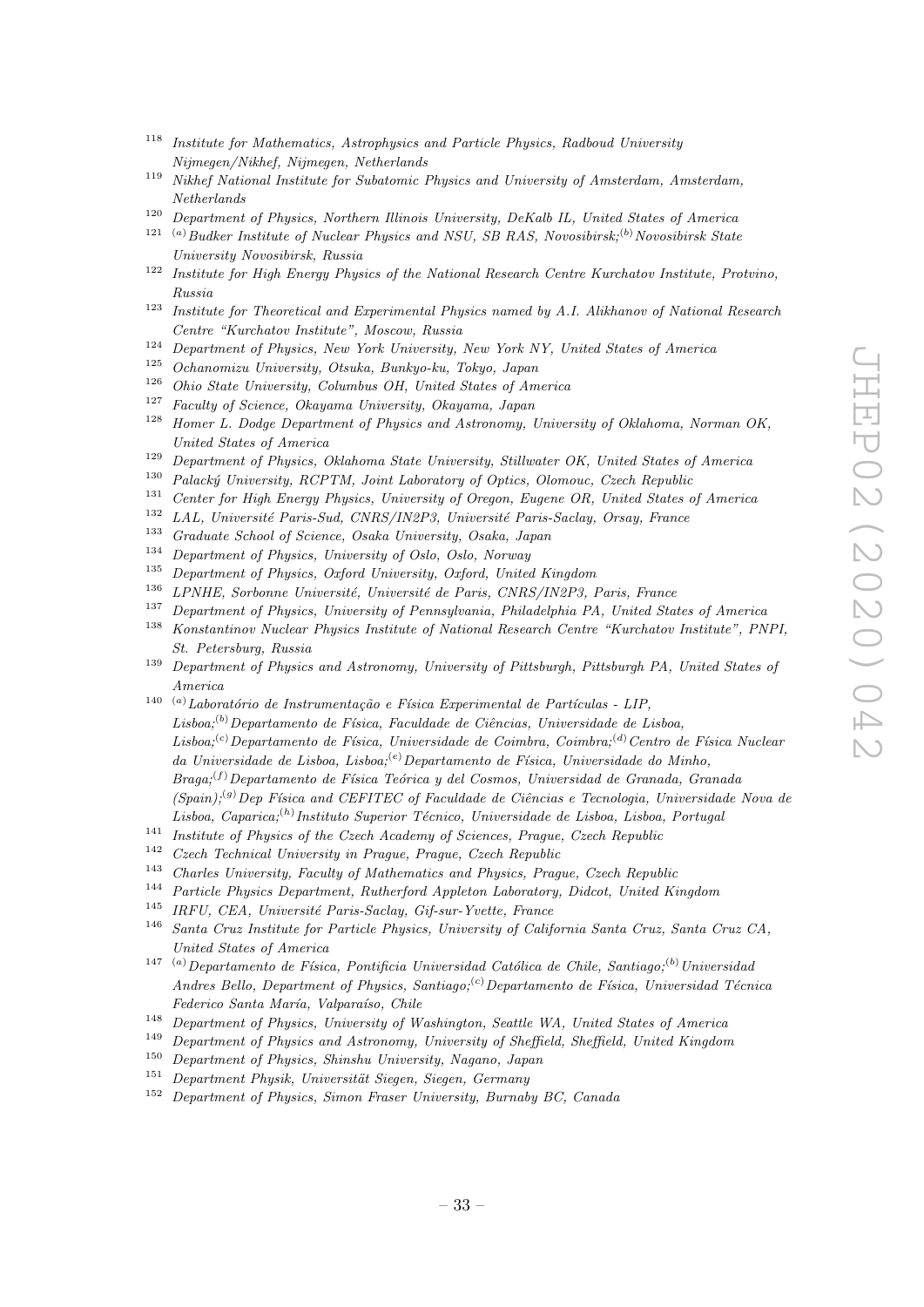- <sup>153</sup> SLAC National Accelerator Laboratory, Stanford CA, United States of America
- <sup>154</sup> Physics Department, Royal Institute of Technology, Stockholm, Sweden
- <sup>155</sup> Departments of Physics and Astronomy, Stony Brook University, Stony Brook NY, United States of America
- <sup>156</sup> Department of Physics and Astronomy, University of Sussex, Brighton, United Kingdom<br><sup>157</sup> Selected of Physics Heinrich of Sudame Sedame Australia
- <sup>157</sup> School of Physics, University of Sydney, Sydney, Australia<br><sup>158</sup> Institute of Physics, Academia Sinics, Tringi, Trium
- <sup>158</sup> Institute of Physics, Academia Sinica, Taipei, Taiwan
- <sup>159</sup> <sup>(a)</sup>E. Andronikashvili Institute of Physics, Iv. Javakhishvili Tbilisi State University, Tbilisi;<sup>(b)</sup> High Energy Physics Institute, Tbilisi State University, Tbilisi, Georgia
- <sup>160</sup> Department of Physics, Technion, Israel Institute of Technology, Haifa, Israel
- <sup>161</sup> Raymond and Beverly Sackler School of Physics and Astronomy, Tel Aviv University, Tel Aviv, Israel
- <sup>162</sup> Department of Physics, Aristotle University of Thessaloniki, Thessaloniki, Greece
- <sup>163</sup> International Center for Elementary Particle Physics and Department of Physics, University of Tokyo, Tokyo, Japan
- <sup>164</sup> Graduate School of Science and Technology, Tokyo Metropolitan University, Tokyo, Japan
- <sup>165</sup> Department of Physics, Tokyo Institute of Technology, Tokyo, Japan
- <sup>166</sup> Tomsk State University, Tomsk, Russia<br><sup>167</sup> Department of Physics, University of T
- <sup>167</sup> Department of Physics, University of Toronto, Toronto ON, Canada
- <sup>168</sup> (a) TRIUMF, Vancouver  $BC<sup>(b)</sup>$  Department of Physics and Astronomy, York University, Toronto ON, Canada
- <sup>169</sup> Division of Physics and Tomonaga Center for the History of the Universe, Faculty of Pure and Applied Sciences, University of Tsukuba, Tsukuba, Japan
- <sup>170</sup> Department of Physics and Astronomy, Tufts University, Medford MA, United States of America
- <sup>171</sup> Department of Physics and Astronomy, University of California Irvine, Irvine CA, United States of America
- <sup>172</sup> Department of Physics and Astronomy, University of Uppsala, Uppsala, Sweden
- <sup>173</sup> Department of Physics, University of Illinois, Urbana IL, United States of America
- $174$  Instituto de Física Corpuscular (IFIC), Centro Mixto Universidad de Valencia CSIC, Valencia, Spain
- <sup>175</sup> Department of Physics, University of British Columbia, Vancouver BC, Canada<br><sup>176</sup> Department of Physics and Astronomy University of Victoria, Victoria BC, Co
- <sup>176</sup> Department of Physics and Astronomy, University of Victoria, Victoria BC, Canada<br><sup>177</sup> Echaltät für Physik und Astronomie, Julius Maximilians Universität Würzburg, Würz
- <sup>177</sup> Fakult¨at f¨ur Physik und Astronomie, Julius-Maximilians-Universit¨at W¨urzburg, W¨urzburg, Germany
- <sup>178</sup> Department of Physics, University of Warwick, Coventry, United Kingdom
- <sup>179</sup> Waseda University, Tokyo, Japan
- <sup>180</sup> Department of Particle Physics, Weizmann Institute of Science, Rehovot, Israel
- <sup>181</sup> Department of Physics, University of Wisconsin, Madison WI, United States of America
- $182$  Fakultät für Mathematik und Naturwissenschaften, Fachgruppe Physik, Bergische Universität Wuppertal, Wuppertal, Germany
- <sup>183</sup> Department of Physics, Yale University, New Haven CT, United States of America
- <sup>184</sup> Yerevan Physics Institute, Yerevan, Armenia
	- <sup>a</sup> Also at Borough of Manhattan Community College, City University of New York, New York NY, United States of America
	- <sup>b</sup> Also at CERN, Geneva, Switzerland
	- Also at CPPM, Aix-Marseille Université, CNRS/IN2P3, Marseille, France
	- Also at Département de Physique Nucléaire et Corpusculaire, Université de Genève, Genève, Switzerland
	- <sup>e</sup> Also at Departament de Fisica de la Universitat Autonoma de Barcelona, Barcelona, Spain
	- $f$  Also at Departamento de Física, Instituto Superior Técnico, Universidade de Lisboa, Lisboa, Portugal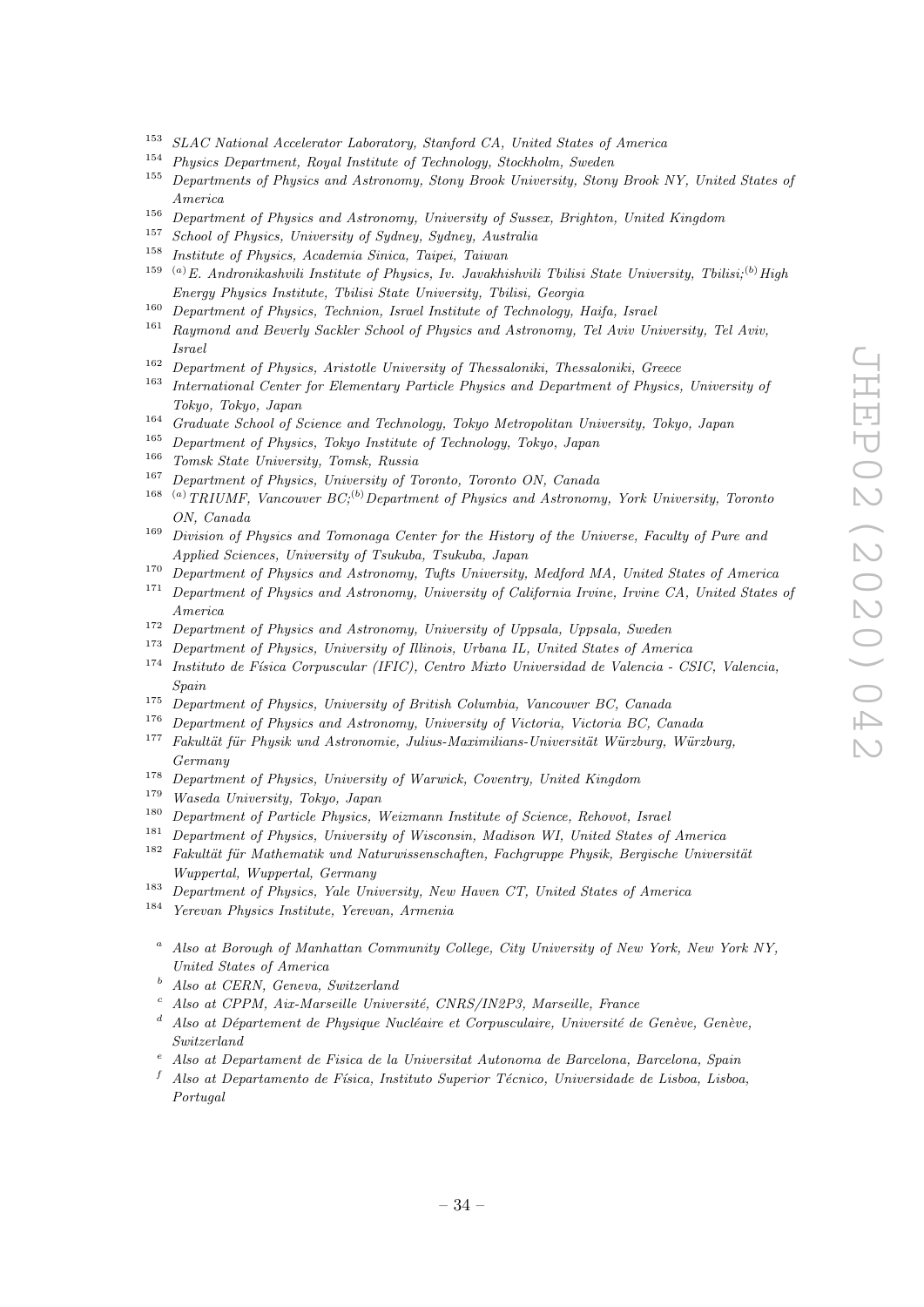- $g$  Also at Department of Applied Physics and Astronomy, University of Sharjah, Sharjah, United Arab Emirates
- $h$  Also at Department of Financial and Management Engineering, University of the Aegean, Chios, Greece
- <sup>i</sup> Also at Department of Physics and Astronomy, Michigan State University, East Lansing MI, United States of America
- <sup>j</sup> Also at Department of Physics and Astronomy, University of Louisville, Louisville, KY, United States of America
- <sup>k</sup> Also at Department of Physics and Astronomy, University of Sheffield, Sheffield, United Kingdom
- <sup>l</sup> Also at Department of Physics, Ben Gurion University of the Negev, Beer Sheva, Israel
- $<sup>m</sup>$  Also at Department of Physics, California State University, East Bay, United States of America</sup>
- <sup>n</sup> Also at Department of Physics, California State University, Fresno, United States of America
- Also at Department of Physics, California State University, Sacramento, United States of America
- $p<sup>p</sup>$  Also at Department of Physics, King's College London, London, United Kingdom
- <sup>q</sup> Also at Department of Physics, St. Petersburg State Polytechnical University, St. Petersburg, Russia
- <sup>r</sup> Also at Department of Physics, Stanford University, Stanford CA, United States of America
- Also at Department of Physics, University of Adelaide, Adelaide, Australia
- <sup>t</sup> Also at Department of Physics, University of Fribourg, Fribourg, Switzerland
- <sup>u</sup> Also at Department of Physics, University of Michigan, Ann Arbor MI, United States of America
- Also at Dipartimento di Matematica, Informatica e Fisica, Università di Udine, Udine, Italy
- Also at Faculty of Physics, M.V. Lomonosov Moscow State University, Moscow, Russia
- <sup>x</sup> Also at Giresun University, Faculty of Engineering, Giresun, Turkey
- <sup>y</sup> Also at Graduate School of Science, Osaka University, Osaka, Japan
- <sup>z</sup> Also at Hellenic Open University, Patras, Greece
- aa Also at Institucio Catalana de Recerca i Estudis Avancats, ICREA, Barcelona, Spain
- $a<sup>b</sup>$  Also at Institut für Experimentalphysik, Universität Hamburg, Hamburg, Germany
- <sup>ac</sup> Also at Institute for Mathematics, Astrophysics and Particle Physics, Radboud University Nijmegen/Nikhef, Nijmegen, Netherlands
- <sup>ad</sup> Also at Institute for Nuclear Research and Nuclear Energy (INRNE) of the Bulgarian Academy of Sciences, Sofia, Bulgaria
- <sup>ae</sup> Also at Institute for Particle and Nuclear Physics, Wigner Research Centre for Physics, Budapest, Hungary
- $a<sup>f</sup>$  Also at Institute of High Energy Physics, Chinese Academy of Sciences, Beijing, China
- ag Also at Institute of Particle Physics (IPP), Vancouver, Canada
- ah Also at Institute of Physics, Academia Sinica, Taipei, Taiwan
- $a_i$ <sup>ai</sup> Also at Institute of Physics, Azerbaijan Academy of Sciences, Baku, Azerbaijan
- $a_j$  Also at Institute of Theoretical Physics, Ilia State University, Tbilisi, Georgia
- ak Also at Instituto de Fisica Teorica, IFT-UAM/CSIC, Madrid, Spain
- al Also at Istanbul University, Dept. of Physics, Istanbul, Turkey
- am Also at Joint Institute for Nuclear Research, Dubna, Russia
- <sup>an</sup> Also at LAL, Université Paris-Sud, CNRS/IN2P3, Université Paris-Saclay, Orsay, France
- ao Also at Louisiana Tech University, Ruston LA, United States of America
- $a<sup>p</sup>$  Also at LPNHE, Sorbonne Université, Université de Paris, CNRS/IN2P3, Paris, France
- <sup>aq</sup> Also at Manhattan College, New York NY, United States of America
- $a^r$  Also at Moscow Institute of Physics and Technology State University, Dolgoprudny, Russia
- as Also at National Research Nuclear University MEPhI, Moscow, Russia
- at Also at Physics Department, An-Najah National University, Nablus, Palestine
- au Also at Physics Dept, University of South Africa, Pretoria, South Africa
- $a^v$  Also at Physikalisches Institut, Albert-Ludwigs-Universität Freiburg, Freiburg, Germany
- aw Also at School of Physics, Sun Yat-sen University, Guangzhou, China
- $a^x$  Also at The City College of New York, New York NY, United States of America